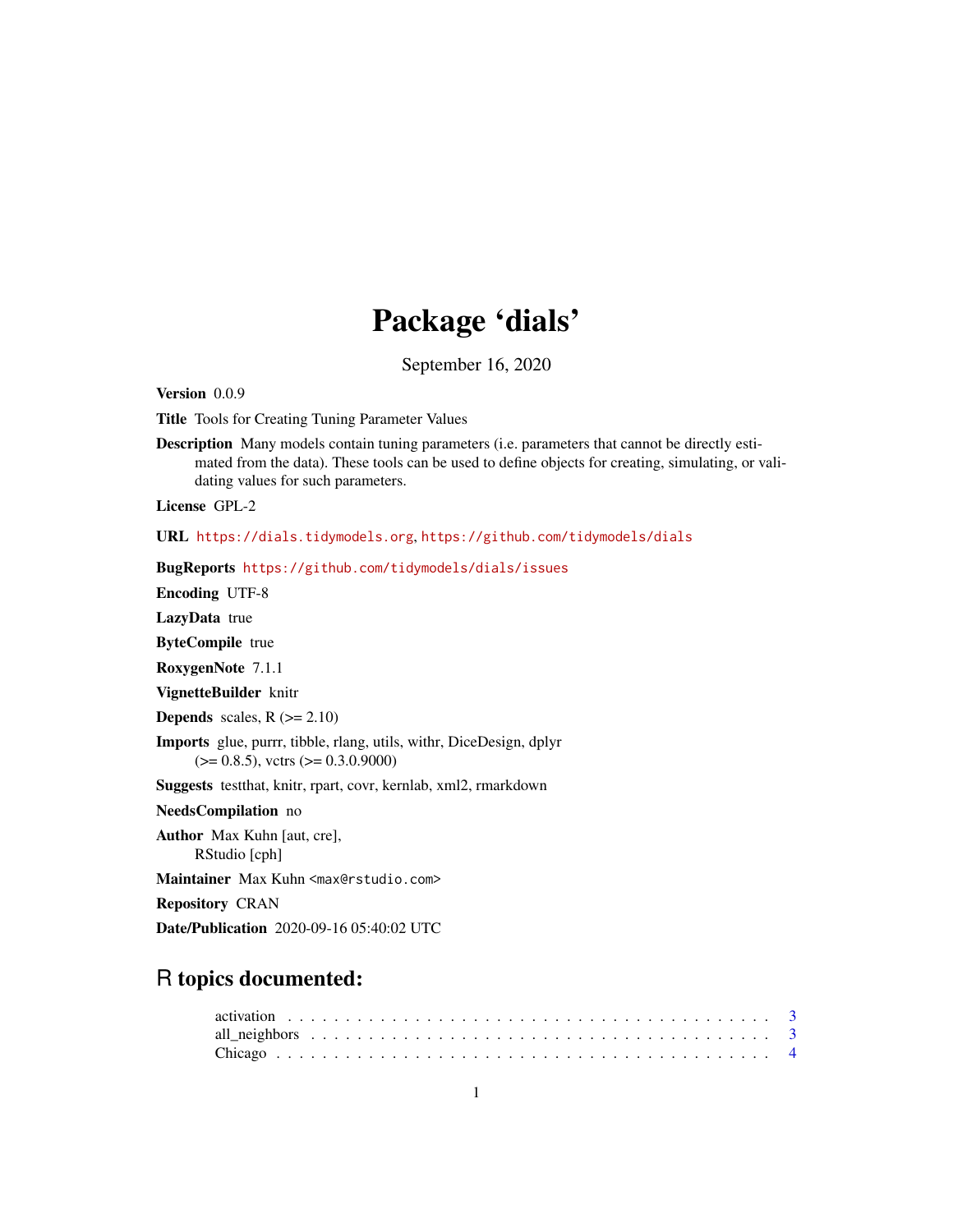|                                                                                                            | 5              |
|------------------------------------------------------------------------------------------------------------|----------------|
| cost                                                                                                       | 6              |
|                                                                                                            | 6              |
|                                                                                                            | $\overline{7}$ |
|                                                                                                            | 8              |
| dropout                                                                                                    | 8              |
|                                                                                                            | 9              |
|                                                                                                            | 10             |
|                                                                                                            | 12             |
|                                                                                                            | 13             |
|                                                                                                            | 16             |
|                                                                                                            | 18             |
|                                                                                                            | 19             |
|                                                                                                            | 20             |
|                                                                                                            | 20             |
|                                                                                                            |                |
|                                                                                                            | 21             |
|                                                                                                            | 21             |
|                                                                                                            | 22             |
|                                                                                                            | 23             |
|                                                                                                            | 23             |
|                                                                                                            | 24             |
|                                                                                                            | 25             |
|                                                                                                            | 25             |
|                                                                                                            | 27             |
|                                                                                                            | 28             |
|                                                                                                            | 28             |
|                                                                                                            | 29             |
|                                                                                                            | 30             |
|                                                                                                            | 30             |
|                                                                                                            | 31             |
|                                                                                                            | 32             |
|                                                                                                            | 32             |
|                                                                                                            | 33             |
|                                                                                                            | 34             |
|                                                                                                            | 35             |
|                                                                                                            | 36             |
|                                                                                                            | 37             |
|                                                                                                            | 37             |
| threshold                                                                                                  | 38             |
| token                                                                                                      | 39             |
|                                                                                                            | 39             |
|                                                                                                            | 41             |
|                                                                                                            |                |
|                                                                                                            | 42             |
|                                                                                                            | 43             |
|                                                                                                            | 44             |
|                                                                                                            | 45             |
| weight scheme $\ldots \ldots \ldots \ldots \ldots \ldots \ldots \ldots \ldots \ldots \ldots \ldots \ldots$ | 46             |
|                                                                                                            | 46             |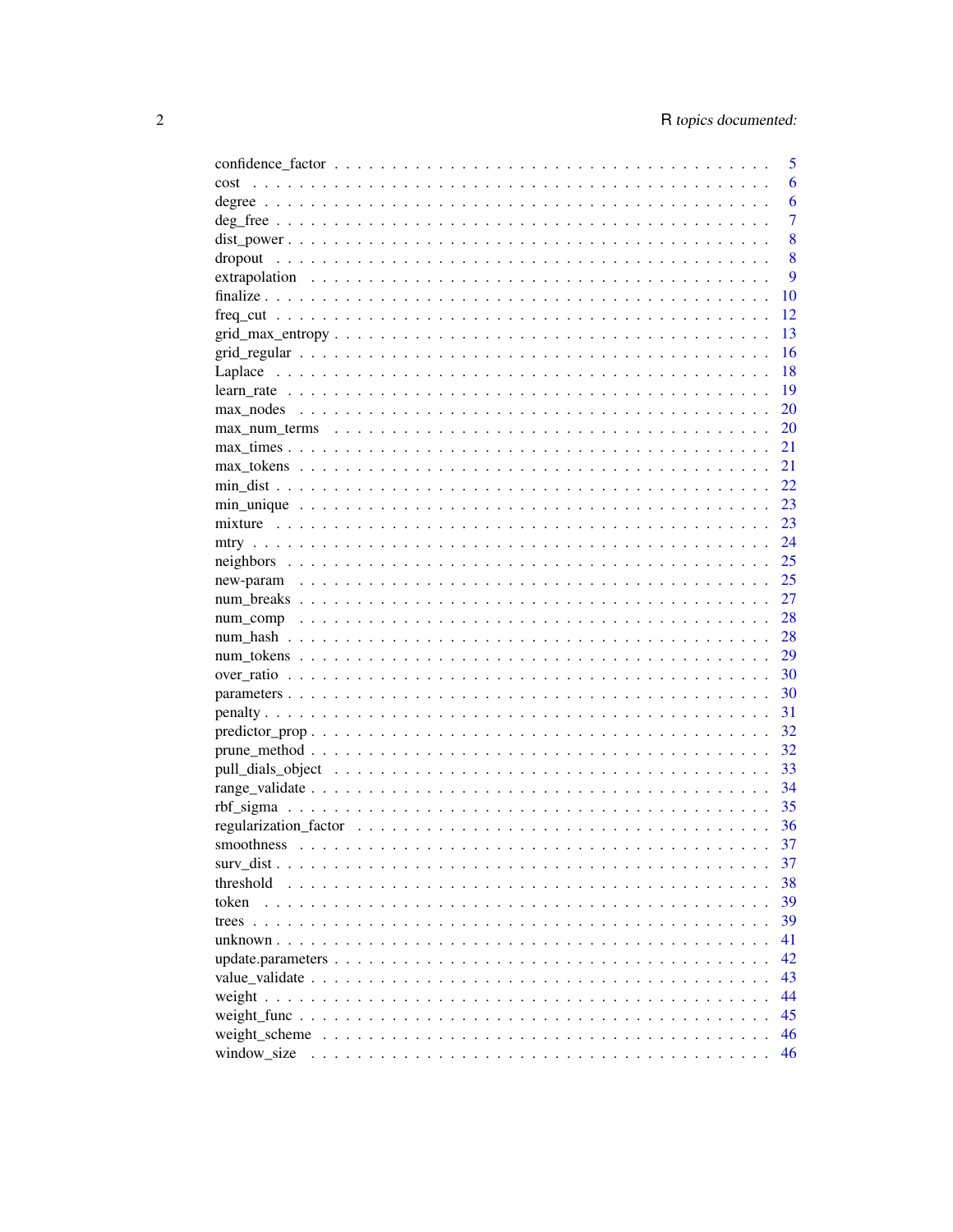#### <span id="page-2-0"></span>activation 3

#### **Index a** set of the contract of the contract of the contract of the contract of the contract of the contract of the contract of the contract of the contract of the contract of the contract of the contract of the contrac

#### Description

Activation functions between network layers

#### Usage

```
activation(values = values_activation)
```
values\_activation

#### Arguments

values A character string of possible values. See values\_activation in examples below.

# Format

An object of class character of length 4.

#### Details

This parameter is used in parsnip models for neural networks such as  $\text{param}::\text{mlp}($ .

#### Examples

values\_activation activation()

all\_neighbors *Parameter to determine which neighbors to use*

# Description

```
Used in themis::step_bsmote().
```
#### Usage

```
all_neighbors(values = c(TRUE, FALSE))
```
#### Arguments

values A vector of possible values (TRUE or FALSE).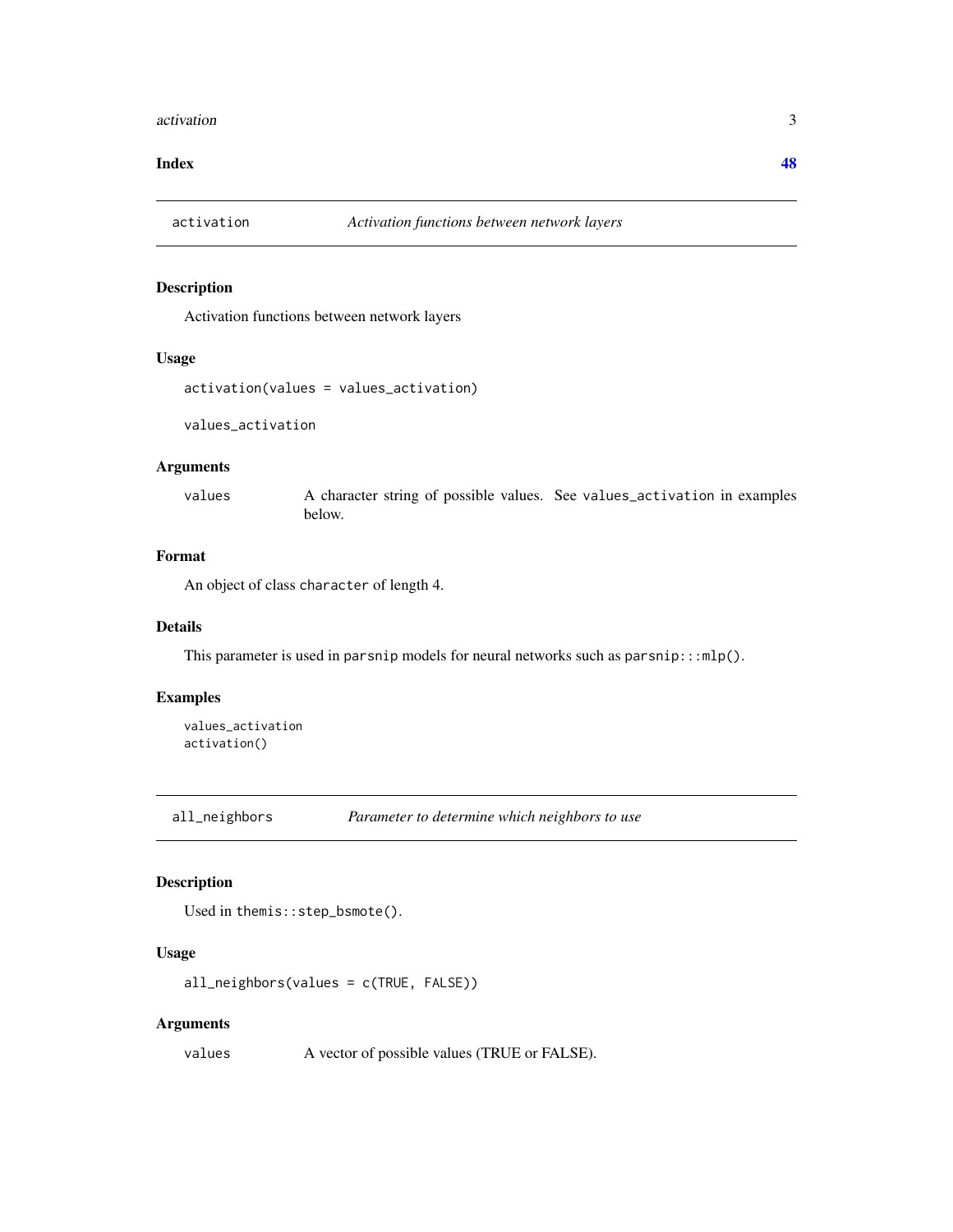<span id="page-3-0"></span>**4** Chicago **Chicago Chicago Chicago Provincial Chicago Provincial Chicago Provincial Chicago Provincial Chicago Provincial Chicago Provincial Chicago Provincial Chicago Provincial Chicago Provincial Chicago Provincial Chi** 

#### Examples

all\_neighbors()

# Chicago *Chicago Ridership Data*

#### Description

Chicago Ridership Data

#### Details

These data are from Kuhn and Johnson (2020) and contain an *abbreviated* training set for modeling the number of people (in thousands) who enter the Clark and Lake L station.

The date column corresponds to the current date. The columns with station names (Austin through California) are a *sample* of the columns used in the original analysis (for file size reasons). These are 14 day lag variables (i.e. date - 14 days). There are columns related to weather and sports team schedules.

The station at 35th and Archer is contained in the column Archer\_35th to make it a valid R column name.

#### Value

| Chicago  | a tibble                  |
|----------|---------------------------|
| stations | a vector of station names |

#### Source

Kuhn and Johnson (2020), *Feature Engineering and Selection*, Chapman and Hall/CRC . [https:](https://bookdown.org/max/FES/) [//bookdown.org/max/FES/](https://bookdown.org/max/FES/) and <https://github.com/topepo/FES>

#### Examples

```
data(Chicago)
str(Chicago)
stations
```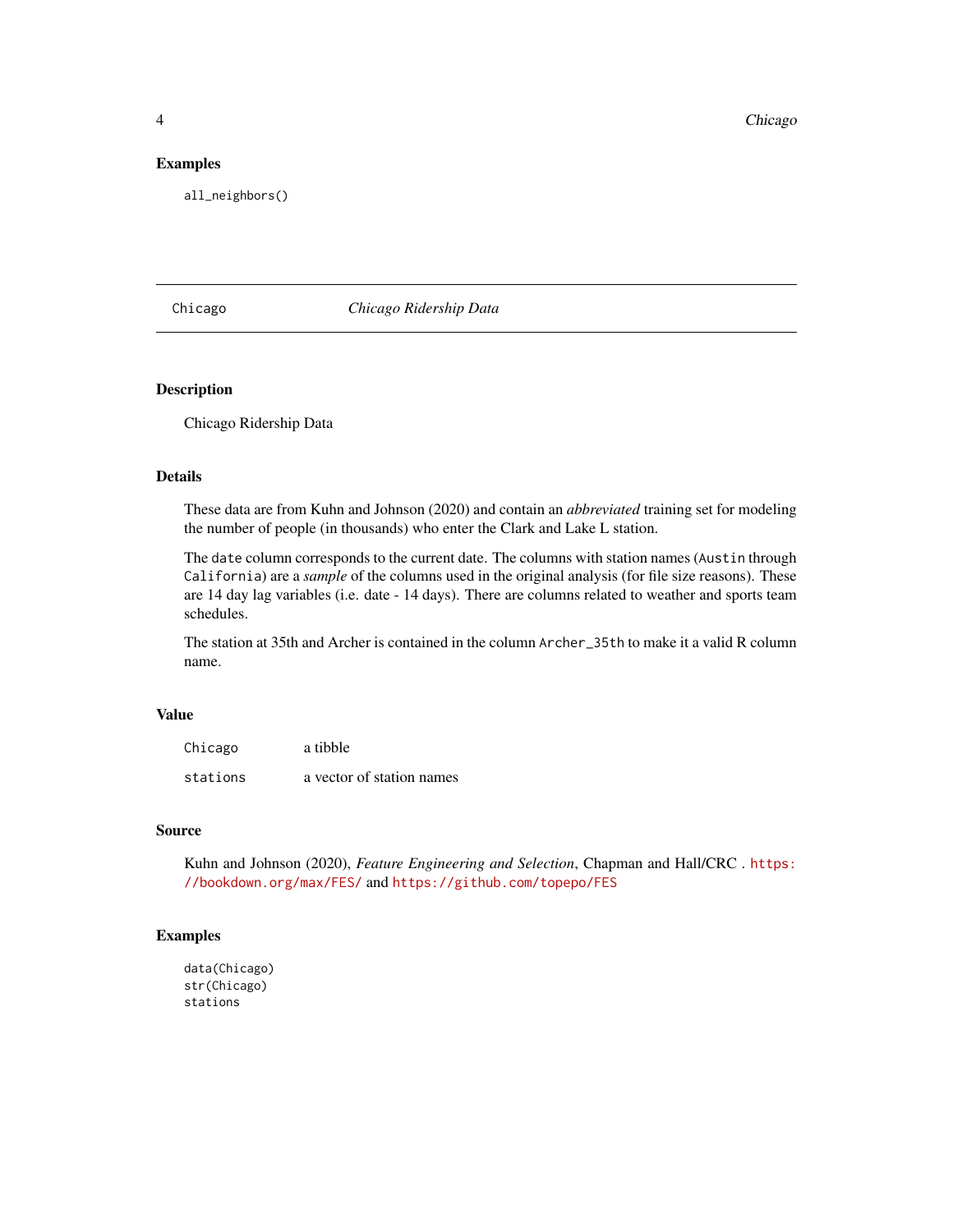<span id="page-4-0"></span>confidence\_factor *Parameters for possible engine parameters for C5.0*

#### Description

These parameters are auxiliary to tree-based models that use the "C5.0" engine. They correspond to tuning parameters that would be specified using set\_engine("C5.0",...).

#### Usage

```
confidence_factor(range = c(-1, 0), trans = log10_ttrans())
no_global_pruning(values = c(TRUE, FALSE))
predictor_winnowing(values = c(TRUE, FALSE))
fuzzy_thresholding(values = c(TRUE, FALSE))
rule\_bands(range = c(2L, 500L), trans = NULL)
```
# Arguments

| range  | A two-element vector holding the <i>defaults</i> for the smallest and largest possible<br>values, respectively.                                                                                                    |
|--------|--------------------------------------------------------------------------------------------------------------------------------------------------------------------------------------------------------------------|
| trans  | A trans object from the scales package, such as scales::log10_trans()<br>or scales::reciprocal_trans(). If not provided, the default is used which<br>matches the units used in range. If no transformation, NULL. |
| values | For no_global_pruning(), predictor_winnowing(), and fuzzy_thresholding()<br>either TRUE or FALSE.                                                                                                                  |

# Details

To use these, check ?C50::C5.0Control to see how they are used.

### Examples

```
confidence_factor()
no_global_pruning()
predictor_winnowing()
fuzzy_thresholding()
rule_bands()
```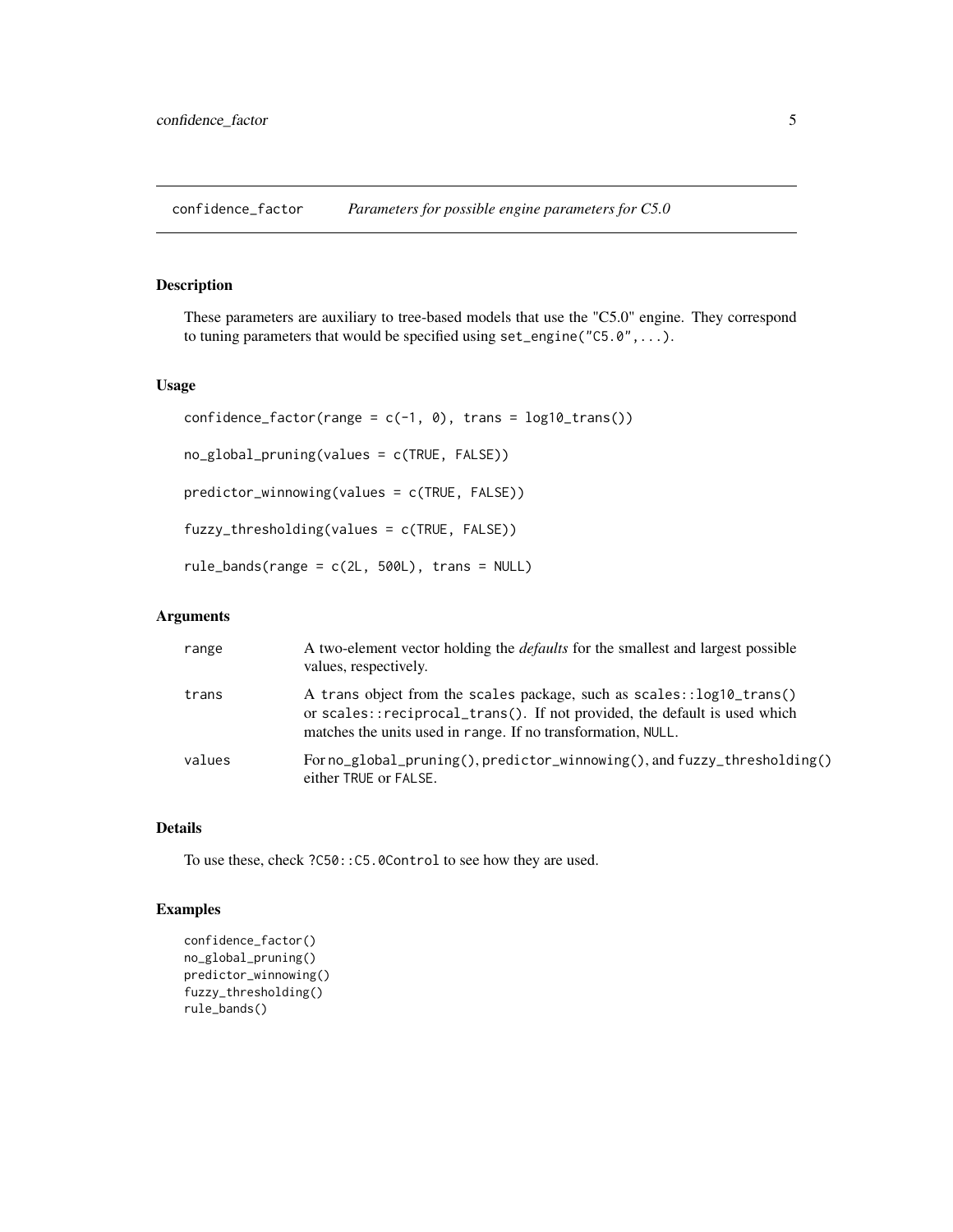#### Description

Parameters related to the SVM objective function(s).

#### Usage

 $cost(range = c(-10, 5), trans = log2_transform())$ svm\_margin(range =  $c(0, 0.2)$ , trans = NULL)

# Arguments

| range | A two-element vector holding the <i>defaults</i> for the smallest and largest possible<br>values, respectively.                                                                                                    |
|-------|--------------------------------------------------------------------------------------------------------------------------------------------------------------------------------------------------------------------|
| trans | A trans object from the scales package, such as scales::log10_trans()<br>or scales::reciprocal_trans(). If not provided, the default is used which<br>matches the units used in range. If no transformation, NULL. |

# Examples

cost() svm\_margin()

degree *Parameters for exponents*

# Description

These parameters help model cases where an exponent is of interest (e.g. degree() or spline\_degree()) or a product is used (e.g. prod\_degree).

#### Usage

```
degree(range = c(1, 3), trans = NULL)
degree\_int(range = c(1L, 3L), trans = NULL)spline_degree(range = c(1L, 10L), trans = NULL)
prod_degree(range = c(1L, 2L), trans = NULL)
```
<span id="page-5-0"></span>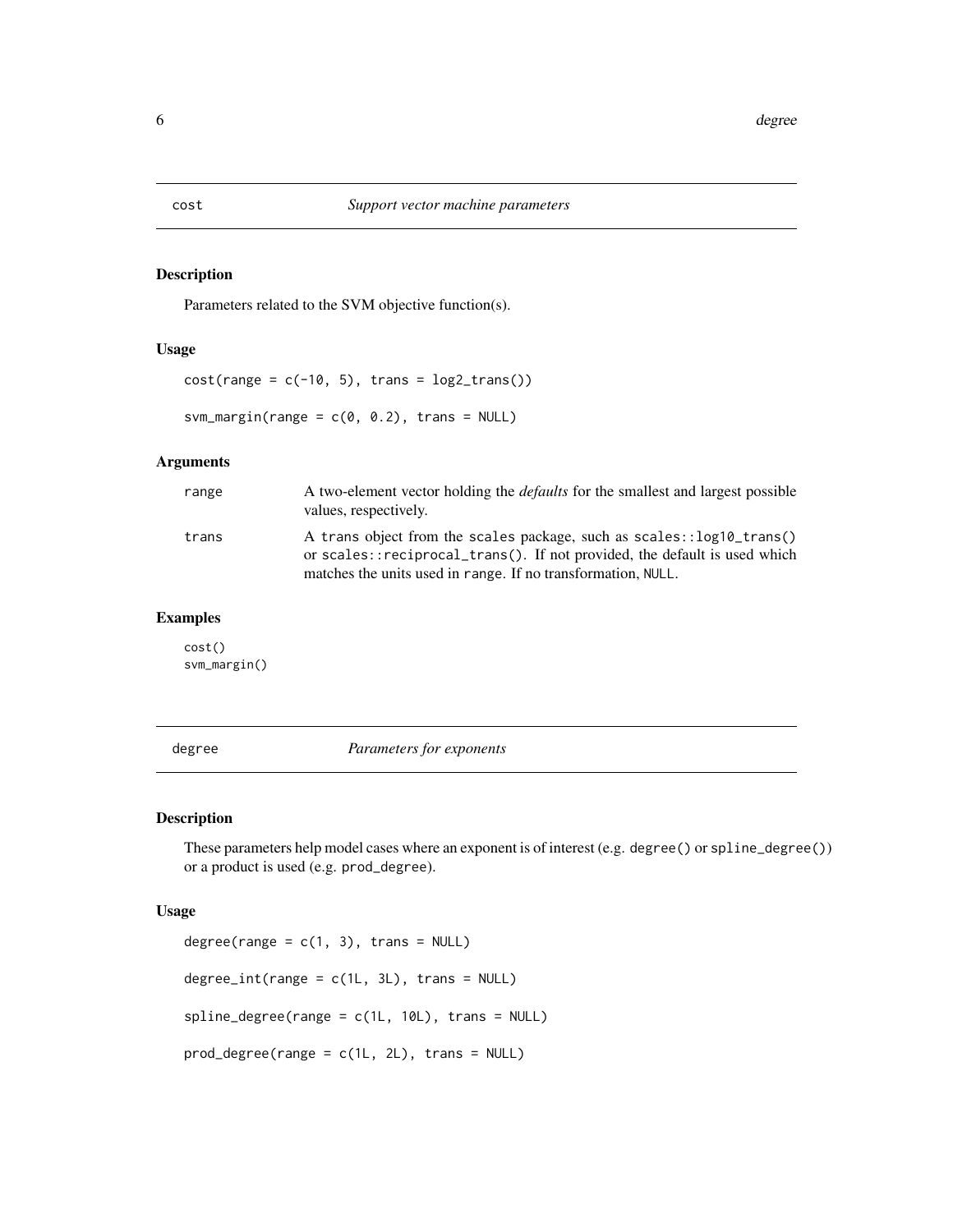#### <span id="page-6-0"></span>deg\_free 7 and 7 and 7 and 7 and 7 and 7 and 7 and 7 and 7 and 7 and 7 and 7 and 7 and 7 and 7 and 7 and 7 and 7 and 7 and 7 and 7 and 7 and 7 and 7 and 7 and 7 and 7 and 7 and 7 and 7 and 7 and 7 and 7 and 7 and 7 and 7 a

#### Arguments

| range | A two-element vector holding the <i>defaults</i> for the smallest and largest possible<br>values, respectively.                                     |
|-------|-----------------------------------------------------------------------------------------------------------------------------------------------------|
| trans | A trans object from the scales package, such as scales:: log10_trans()<br>or scales::reciprocal_trans(). If not provided, the default is used which |
|       | matches the units used in range. If no transformation, NULL.                                                                                        |

# Details

degree() is helpful for parameters that are real number exponents (e.g. x^degree) whereas degree\_int() is for cases where the exponent should be an integer.

The difference between degree\_int() and spline\_degree() is the default ranges (which is based on the context of how/where they are used).

prod\_degree() is used by parsnip::mars() for the number of terms in interactions (and generates an integer).

# Examples

```
degree()
degree_int()
spline_degree()
prod_degree()
```
deg\_free *Degrees of freedom (integer)*

# Description

The number of degrees of freedom used for model parameters.

# Usage

```
deg_free(range = c(1L, 5L), trans = NULL)
```
# Arguments

| range | A two-element vector holding the <i>defaults</i> for the smallest and largest possible<br>values, respectively.                                    |
|-------|----------------------------------------------------------------------------------------------------------------------------------------------------|
| trans | A trans object from the scales package, such as scales::log10_trans()<br>or scales::reciprocal_trans(). If not provided, the default is used which |
|       | matches the units used in range. If no transformation, NULL.                                                                                       |

# Details

One context in which this parameter is used is spline basis functions.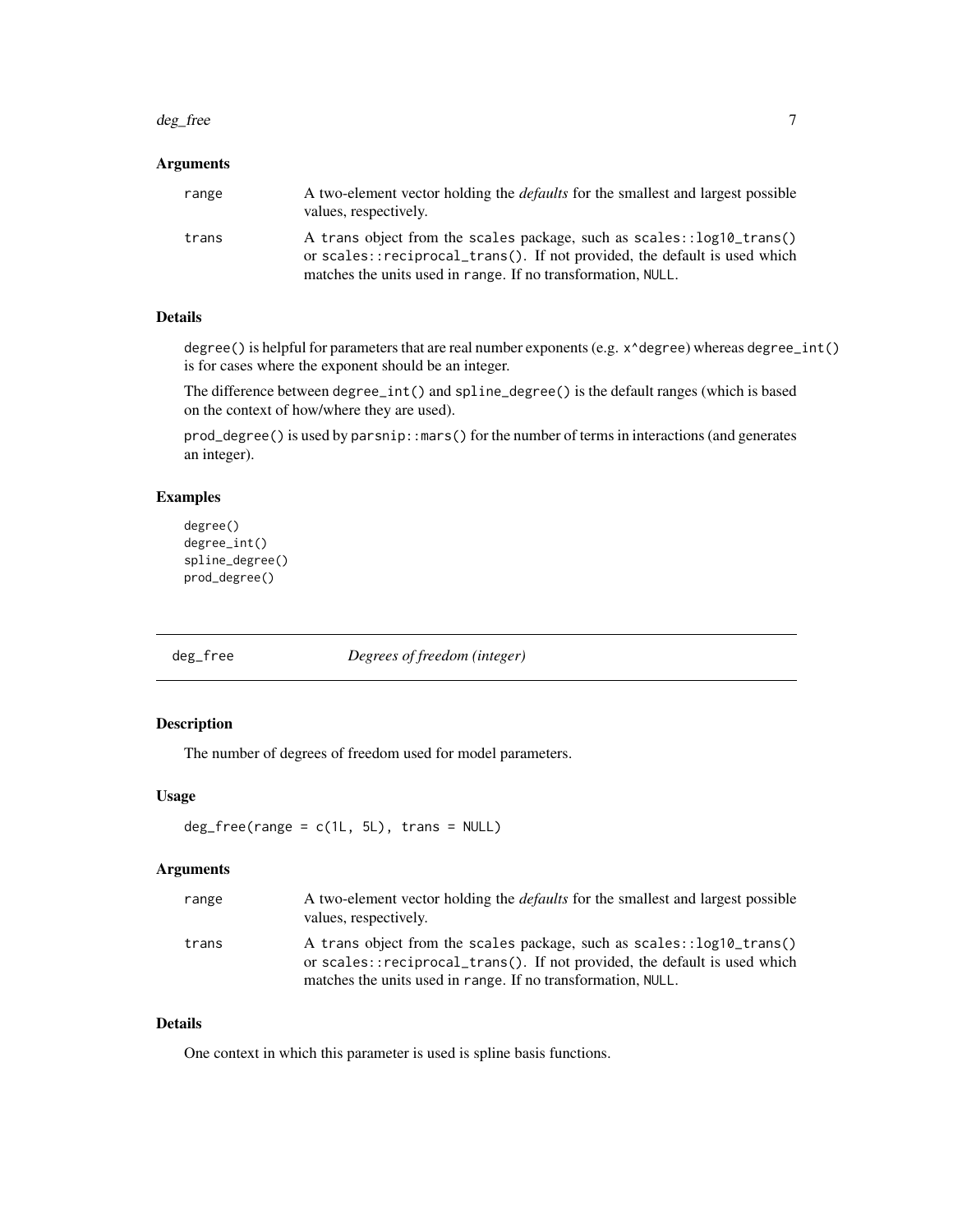<span id="page-7-0"></span>8 dropout to the control of the control of the control of the control of the control of the control of the control of the control of the control of the control of the control of the control of the control of the control of

#### Examples

deg\_free()

#### dist\_power *Minkowski distance parameter*

#### Description

Used in parsnip::nearest\_neighbor().

#### Usage

 $dist\_power(range = c(1, 2), trans = NULL)$ 

#### Arguments

| range | A two-element vector holding the <i>defaults</i> for the smallest and largest possible<br>values, respectively.                                    |
|-------|----------------------------------------------------------------------------------------------------------------------------------------------------|
| trans | A trans object from the scales package, such as scales::log10_trans()<br>or scales::reciprocal_trans(). If not provided, the default is used which |
|       | matches the units used in range. If no transformation, NULL.                                                                                       |

#### Details

This parameter controls how distances are calculated. For example, dist\_power = 1 corresponds to Manhattan distance while dist\_power = 2 is Euclidean distance.

# Examples

dist\_power()

dropout *Neural network parameters*

#### Description

These functions generate parameters that are useful for neural network models.

#### Usage

```
droput(range = c(0, 1), trans = NULL)epochs(range = c(10L, 1000L), trans = NULL)
hidden_units(range = c(1L, 10L), trans = NULL)
batch_size(range = c(unknown(), unknown()), trans = log2_trans())
```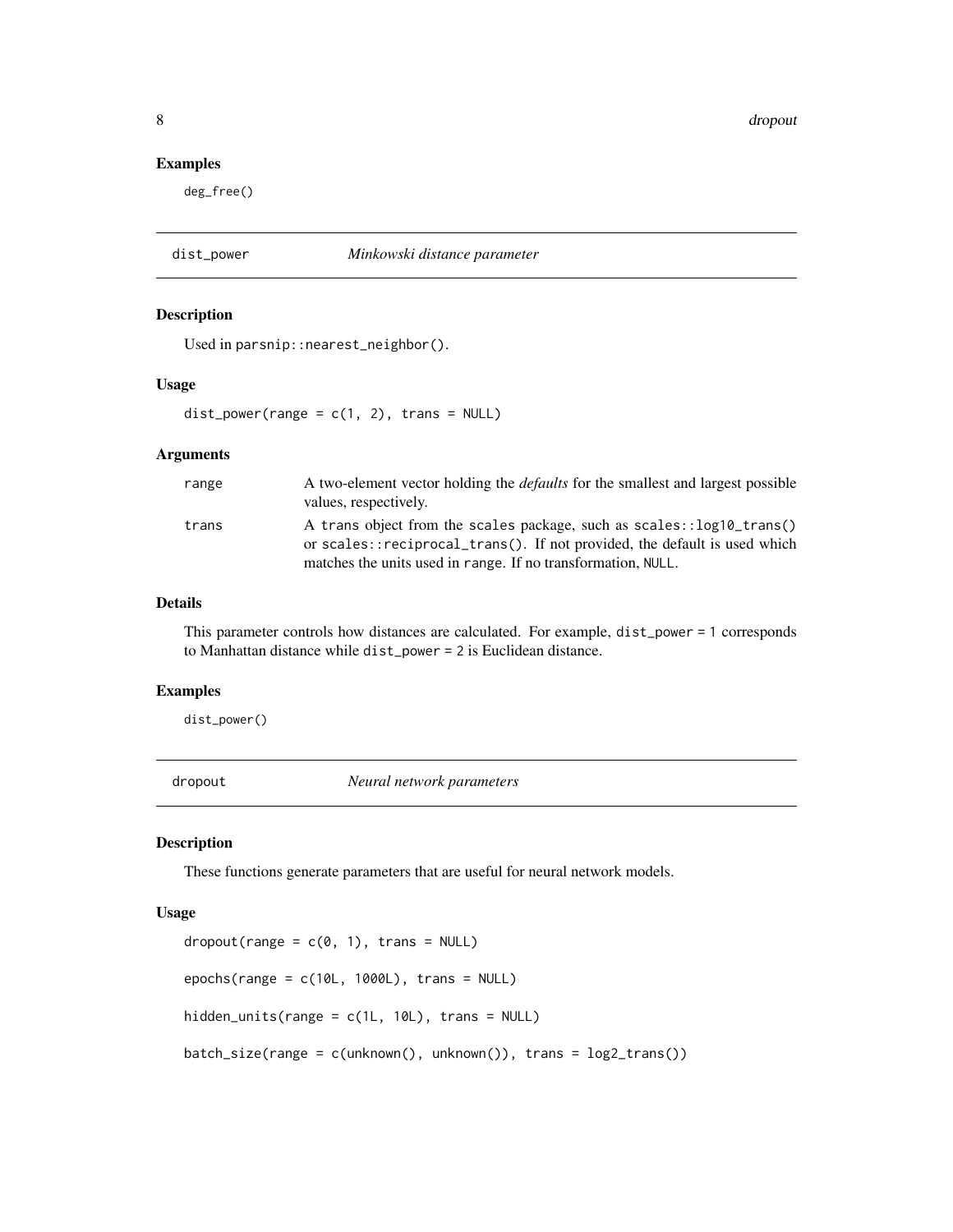# <span id="page-8-0"></span>extrapolation 9

#### Arguments

| range | A two-element vector holding the <i>defaults</i> for the smallest and largest possible<br>values, respectively.                                    |
|-------|----------------------------------------------------------------------------------------------------------------------------------------------------|
| trans | A trans object from the scales package, such as scales::log10_trans()<br>or scales::reciprocal_trans(). If not provided, the default is used which |
|       | matches the units used in range. If no transformation, NULL.                                                                                       |

# Details

- dropout(): The parameter dropout rate. (See parsnip:::mlp()).
- epochs(): The number of iterations of training. (See parsnip:::mlp()).
- hidden\_units(): The number of hidden units in a network layer. (See parsnip:::mlp()).
- batch\_size(): The mini-batch size for neural networks.

#### Examples

dropout()

extrapolation *Parameters for possible engine parameters for Cubist*

#### Description

These parameters are auxiliary to models that use the "Cubist" engine. They correspond to tuning parameters that would be specified using set\_engine("Cubist0",...).

#### Usage

```
extrapolation(range = c(1, 110), trans = NULL)unbiased_rules(values = c(TRUE, FALSE))
```
 $max_rules(range = c(1L, 100L), trans = NULL)$ 

#### Arguments

| range  | A two-element vector holding the <i>defaults</i> for the smallest and largest possible<br>values, respectively.                                                                                                    |
|--------|--------------------------------------------------------------------------------------------------------------------------------------------------------------------------------------------------------------------|
| trans  | A trans object from the scales package, such as scales::log10_trans()<br>or scales::reciprocal_trans(). If not provided, the default is used which<br>matches the units used in range. If no transformation, NULL. |
| values | For unbiased_rules(), either TRUE or FALSE.                                                                                                                                                                        |

#### Details

To use these, check ?Cubist::cubistControl to see how they are used.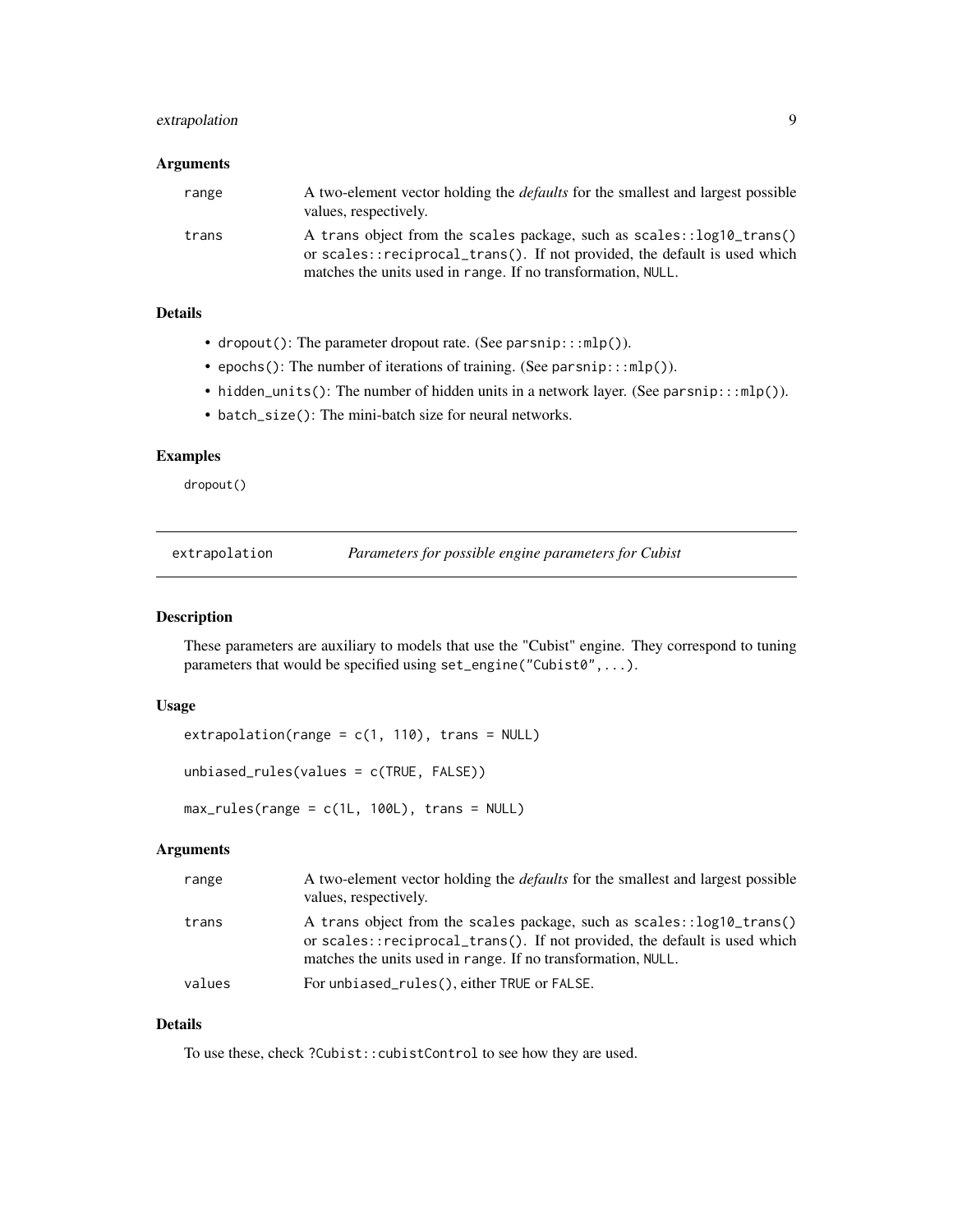10 finalize

#### Examples

```
extrapolation()
unbiased_rules()
max_rules()
```
finalize *Functions to finalize data-specific parameter ranges*

# Description

These functions take a parameter object and modify the unknown parts of ranges based on a data set and simple heuristics.

#### Usage

```
finalize(object, ...)
## S3 method for class 'list'
finalize(object, x, force = TRUE, \ldots)
## S3 method for class 'param'
finalize(object, x, force = TRUE, \ldots)
## S3 method for class 'parameters'
finalize(object, x, force = TRUE, \ldots)
## S3 method for class 'logical'
finalize(object, x, force = TRUE, \ldots)
## Default S3 method:
finalize(object, x, force = TRUE, ...)
get_p(object, x, log_values = FALSE, ...)get_log_p(object, x, ...)
get_nfrac(object, x, log_values = FALSE, frac = 1/3, ...)get_nfrac_range(object, x, log_values = FALSE, frac = c(1/10, 5/10), ...)get_n(object, x, log_values = FALSE, ...)get_rbf_range(object, x, seed = sample.int(10<sup>0</sup>5, 1), ...)get\_batch\_sizes(object, x, frac = c(1/10, 1/3), ...)
```
<span id="page-9-0"></span>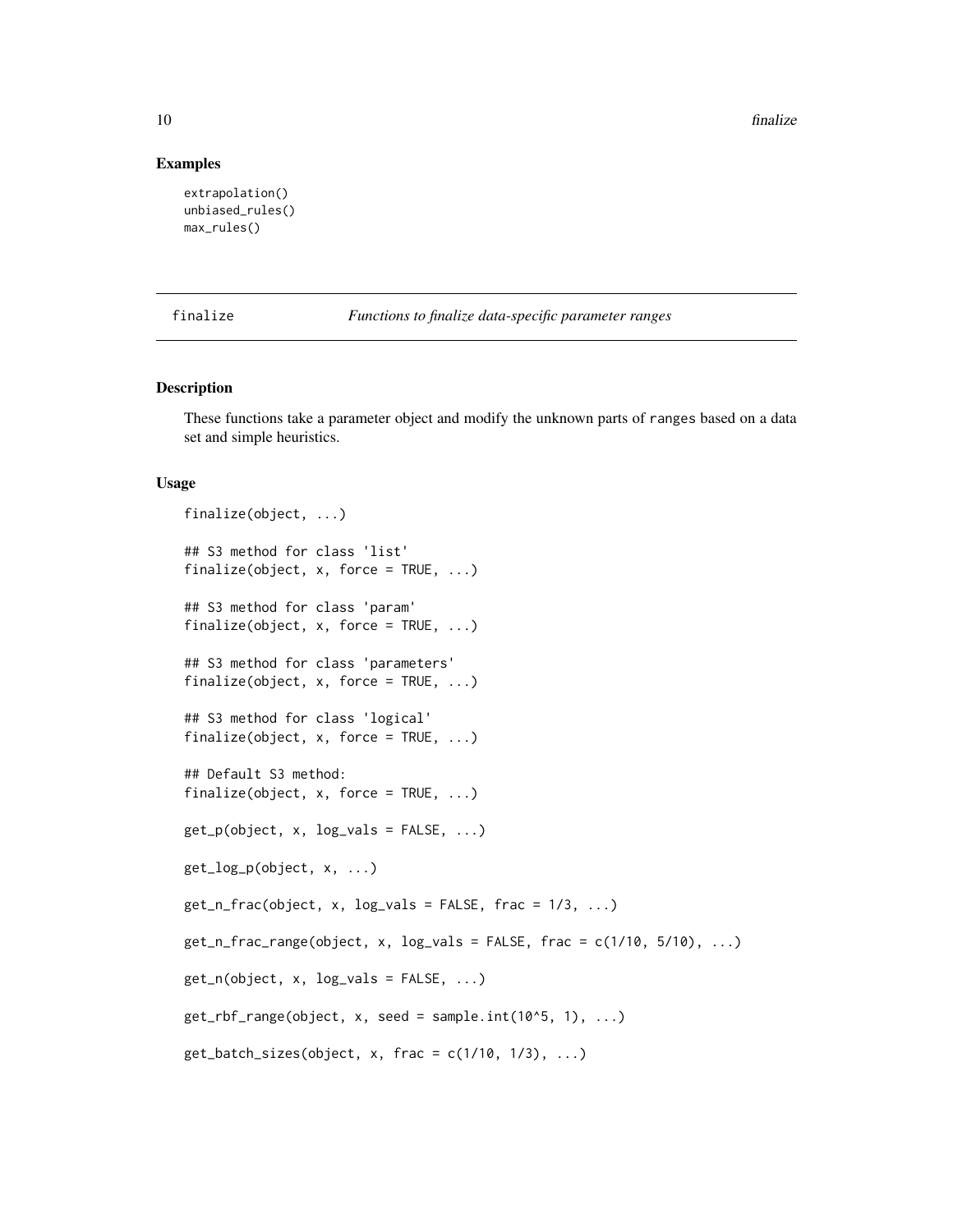#### <span id="page-10-0"></span>finalize the contract of the contract of the contract of the contract of the contract of the contract of the contract of the contract of the contract of the contract of the contract of the contract of the contract of the c

#### Arguments

| object       | A param object or a list of param objects.                                                                                                                                  |
|--------------|-----------------------------------------------------------------------------------------------------------------------------------------------------------------------------|
| $\ddots$ .   | Other arguments to pass to the underlying parameter finalizer functions. For ex-<br>ample, for $get_rbf_range()$ , the dots are passed along to kernlab: : sigest().        |
| $\mathsf{x}$ | The predictor data. In some cases (see below) this should only include numeric<br>data.                                                                                     |
| force        | A single logical that indicates that even if the parameter object is complete,<br>should it update the ranges anyway?                                                       |
| $log_vals$   | A logical: should the ranges be set on the log10 scale?                                                                                                                     |
| frac         | A double for the fraction of the data to be used for the upper bound. For<br>get_n_frac_range() and get_batch_sizes(), a vector of two fractional val-<br>ues are required. |
| seed         | An integer to control the randomness of the calculations.                                                                                                                   |

#### Details

finalize() runs the embedded finalizer function contained in the param object (object\$finalize) and returns the updated version. The finalization function is one of the get\_\*() helpers.

The get $*$ () helper functions are designed to be used with the pipe and update the parameter object in-place.

get\_p() and get\_log\_p() set the upper value of the range to be the number of columns in the data (on the natural and log10 scale, respectively).

get\_n() and get\_n\_frac() set the upper value to be the number of rows in the data or a fraction of the total number of rows.

get\_rbf\_range() sets both bounds based on the heuristic defined in [kernlab::sigest\(\)](#page-0-0). It requires that all columns in x be numeric.

#### Value

An updated param object or a list of updated param objects depending on what is provided in object.

#### Examples

```
library(dplyr)
car_pred <- select(mtcars, -mpg)
```
# Needs an upper bound mtry() finalize(mtry(), car\_pred)

# Nothing to do here since no unknowns penalty() finalize(penalty(), car\_pred)

library(kernlab)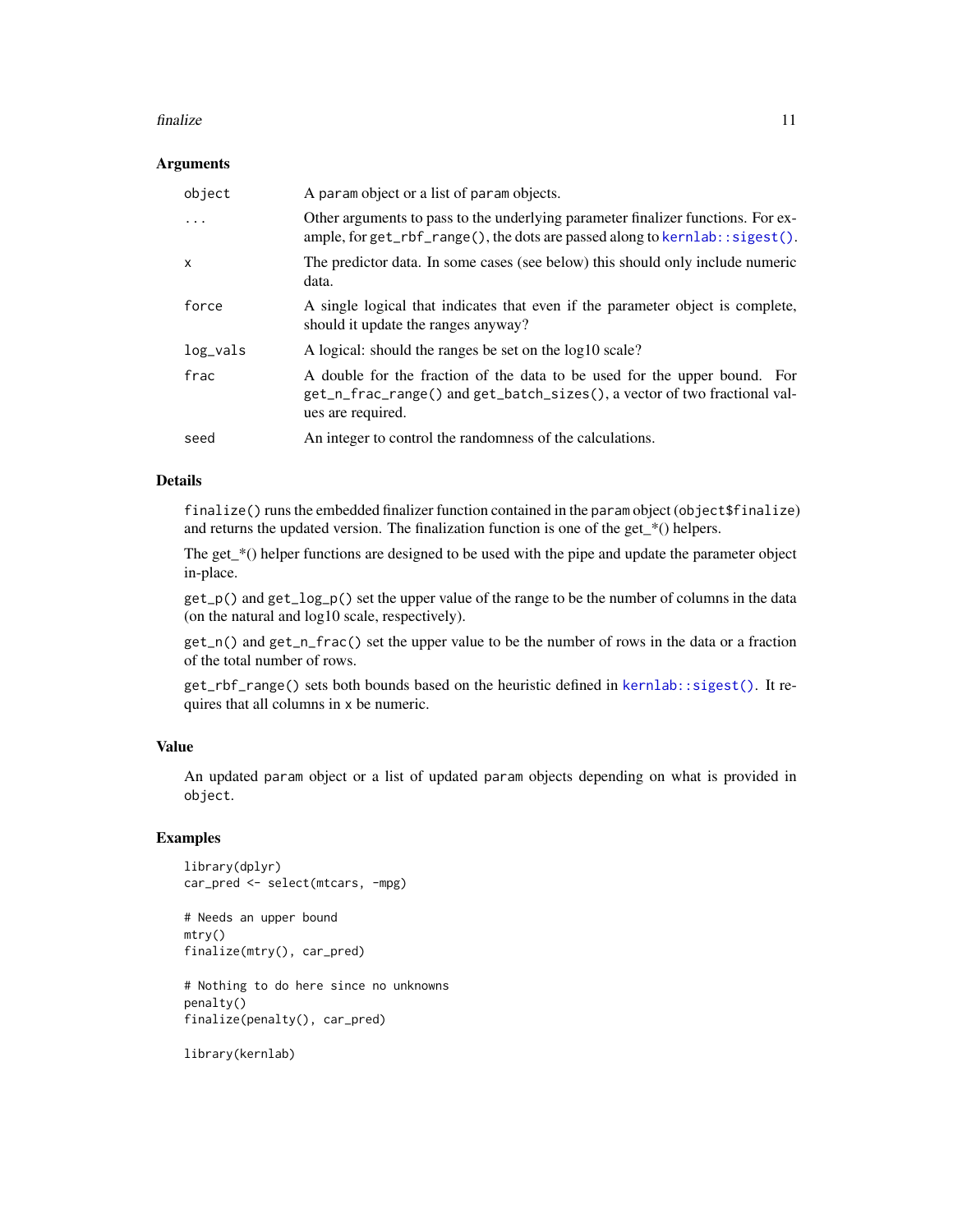```
library(tibble)
library(purrr)
params <-
 tribble(
    ~parameter, ~object,
        "mtry", mtry(),
    "num_terms", num_terms(),
    "rbf_sigma", rbf_sigma()
 \mathcal{L}params
# Note that 'rbf_sigma()' has a default range that does not need to be
# finalized but will be changed if used in the function:
complete_params <-
 params %>%
 mutate(object = map(object, finalize, car_pred))
complete_params
params %>% dplyr::filter(parameter == "rbf_sigma") %>% pull(object)
complete_params %>% dplyr::filter(parameter == "rbf_sigma") %>% pull(object)
```
freq\_cut *Near-zero variance parameters*

#### Description

These parameters control the specificity of the filter for near-zero variance parameters in recipes::step\_nzv().

#### Usage

 $freq-cut(range = c(5, 25)$ , trans = NULL)

unique\_cut(range =  $c(\theta, 100)$ , trans = NULL)

#### Arguments

| range | A two-element vector holding the <i>defaults</i> for the smallest and largest possible<br>values, respectively.                                                                                                    |
|-------|--------------------------------------------------------------------------------------------------------------------------------------------------------------------------------------------------------------------|
| trans | A trans object from the scales package, such as scales::log10_trans()<br>or scales::reciprocal_trans(). If not provided, the default is used which<br>matches the units used in range. If no transformation, NULL. |

#### Details

Smaller values of freq\_cut() and unique\_cut() make the filter less sensitive.

<span id="page-11-0"></span>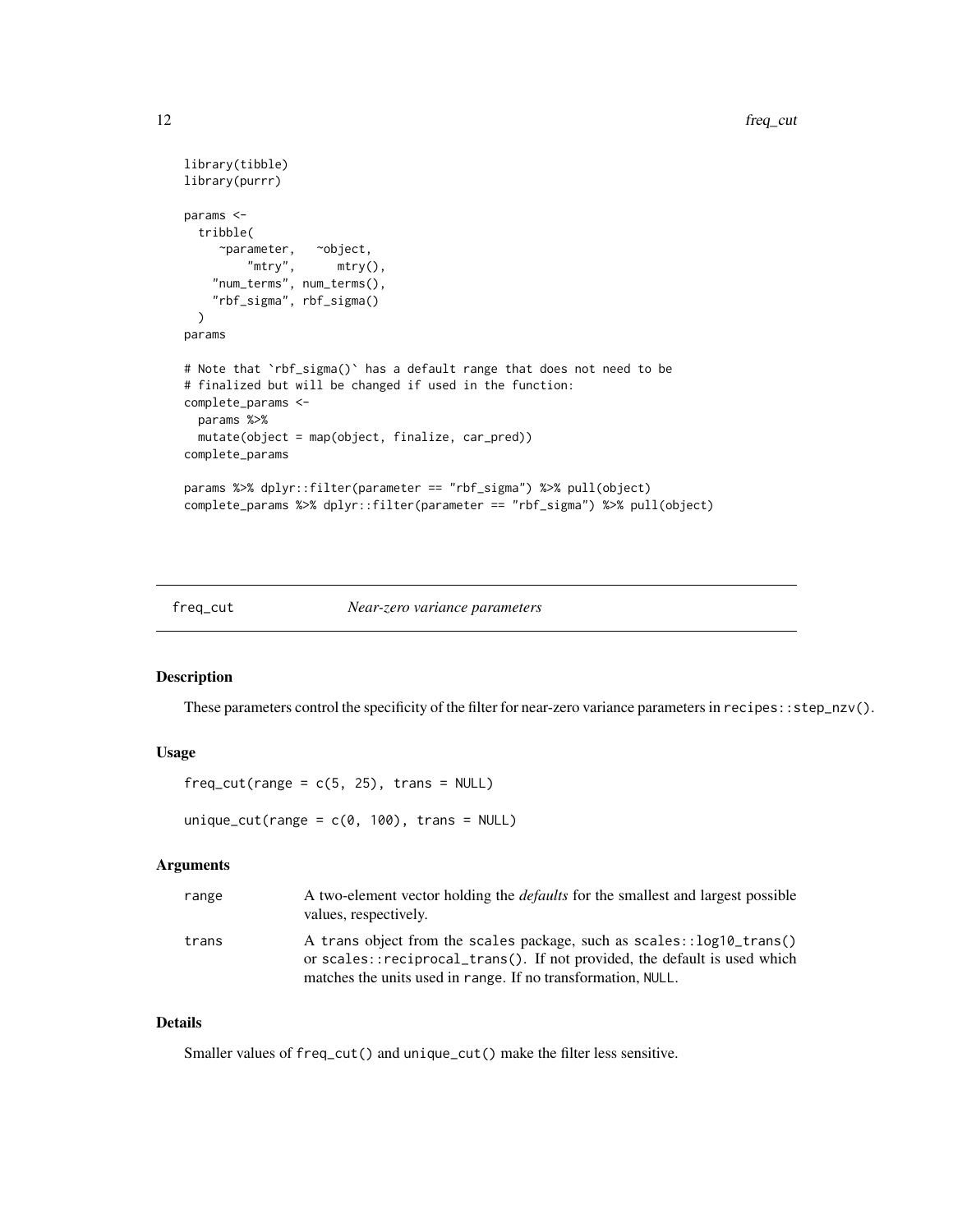# <span id="page-12-0"></span>grid\_max\_entropy 13

#### Examples

freq\_cut() unique\_cut()

grid\_max\_entropy *Space-filling parameter grids*

# Description

Experimental designs for computer experiments are used to construct parameter grids that try to cover the parameter space such that any portion of the space has an observed combination that is not too far from it.

#### Usage

```
grid_max_entropy(
 x,
  ...,
  size = 3,
 original = TRUE,
  variogram_range = 0.5,
  iter = 1000
)
## S3 method for class 'parameters'
grid_max_entropy(
 x,
  ...,
 size = 3,
 original = TRUE,
  variogram_range = 0.5,
  iter = 1000
\lambda## S3 method for class 'list'
grid_max_entropy(
 x,
  ...,
  size = 3,original = TRUE,
 variogram_range = 0.5,
  iter = 1000
)
## S3 method for class 'param'
grid_max_entropy(
 x,
```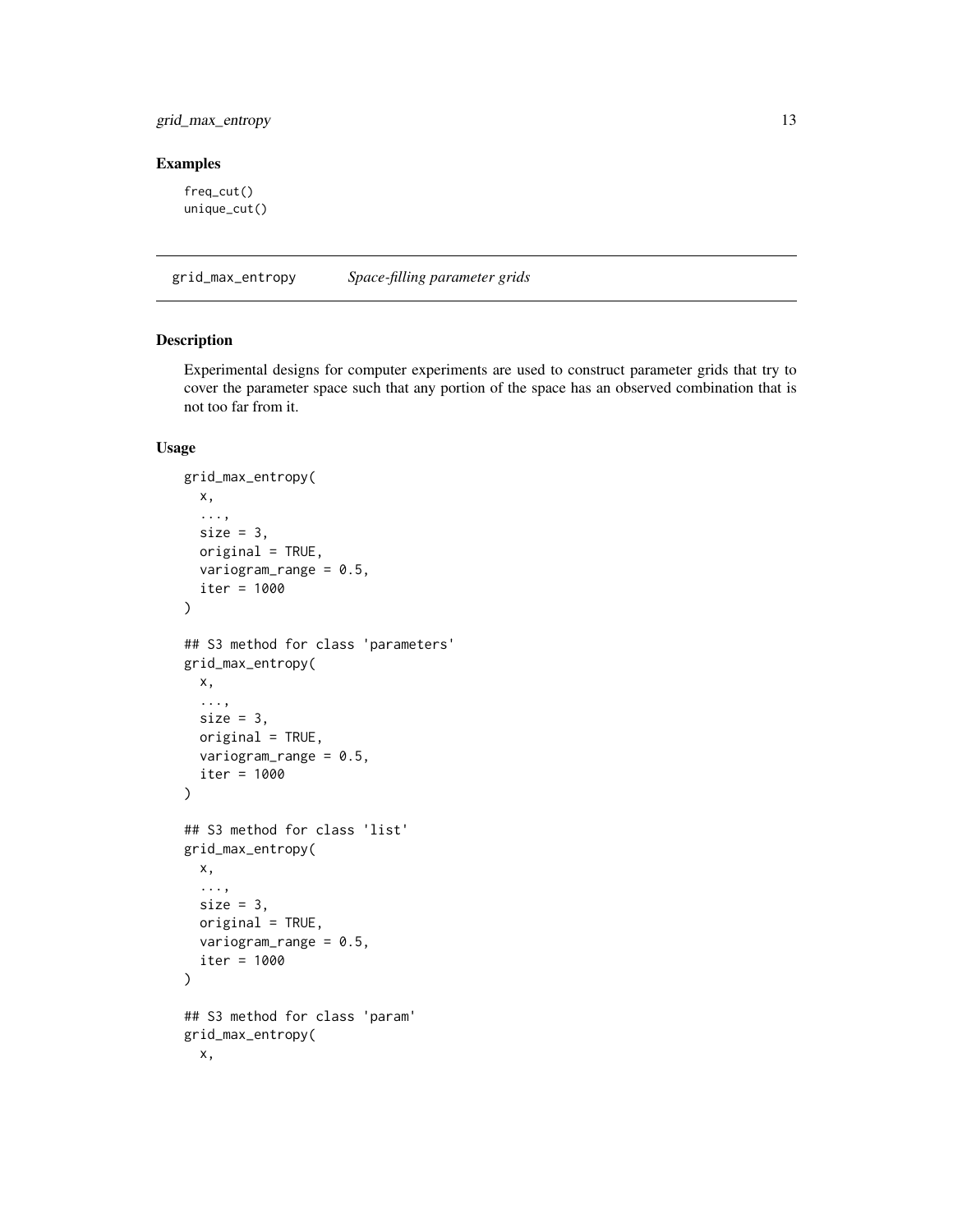```
...,
 size = 3,
 original = TRUE,
 variogram_range = 0.5,
 iter = 1000
\mathcal{L}## S3 method for class 'workflow'
grid_max_entropy(
 x,
  ...,
 size = 3,
 original = TRUE,
 variogram_range = 0.5,
 iter = 1000
\mathcal{L}grid\_latin\_hypercube(x, ..., size = 3, original = TRUE)## S3 method for class 'parameters'
grid\_latin\_hypercube(x, ..., size = 3, original = TRUE)## S3 method for class 'list'
grid\_latin\_hypercube(x, ..., size = 3, original = TRUE)## S3 method for class 'param'
grid\_latin\_hypercube(x, ..., size = 3, original = TRUE)## S3 method for class 'workflow'
grid\_latin\_hypercube(x, ..., size = 3, original = TRUE)
```
#### Arguments

| $\mathsf{x}$    | A param object, list, or parameters.                                                                                                                                               |  |  |
|-----------------|------------------------------------------------------------------------------------------------------------------------------------------------------------------------------------|--|--|
| .               | One or more param objects (such as $mtry()$ or $penalty()$ ). None of the objects<br>can have unknown () values in the parameter ranges or values.                                 |  |  |
| size            | A single integer for the total number of parameter value combinations returned.<br>If duplicate combinations are generated from this size, the smaller, unique set is<br>returned. |  |  |
| original        | A logical: should the parameters be in the original units or in the transformed<br>space $(if any)$ ?                                                                              |  |  |
| variogram_range |                                                                                                                                                                                    |  |  |
|                 | A numeric value greater than zero. Larger values reduce the likelihood of empty<br>regions in the parameter space.                                                                 |  |  |
| iter            | An integer for the maximum number of iterations used to find a good design.                                                                                                        |  |  |

<span id="page-13-0"></span>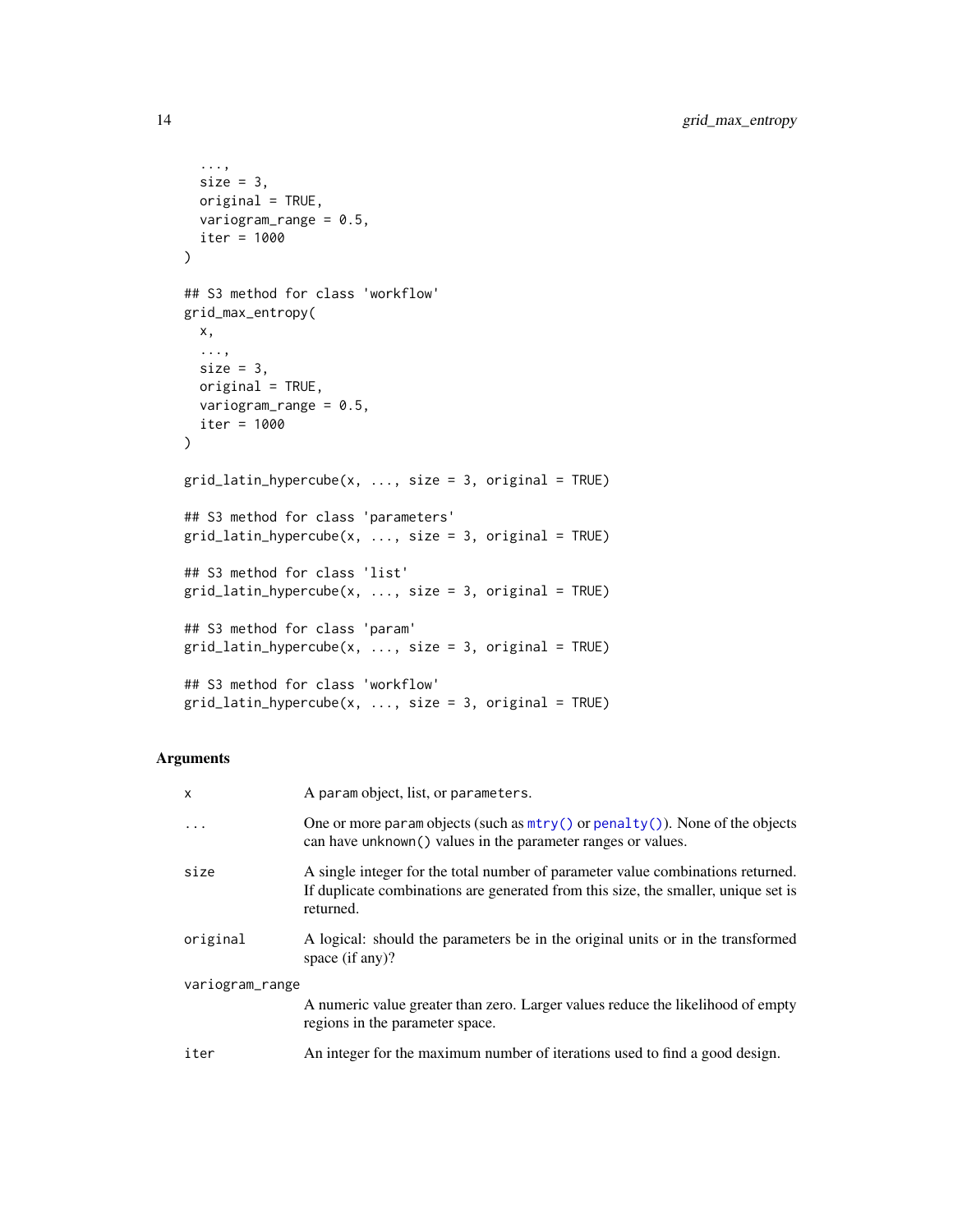#### Details

The types of designs supported here are latin hypercube designs and designs that attempt to maximize the determinant of the spatial correlation matrix between coordinates. Both designs use random sampling of points in the parameter space.

Note that there may a difference in grids depending on how the function is called. If the call uses the parameter objects directly the possible ranges come from the objects in dials. For example:

cost()

```
## Cost (quantitative)
## Transformer: log-2
## Range (transformed scale): [-10, -1]
set.seed(283)
cost_grid_1 <- grid_latin_hypercube(cost(), size = 1000)
range(log2(cost_grid_1$cost))
```

```
## [1] -9.998623 -1.000423
```
However, in some cases, the tune package overrides the default ranges for specific models. If the grid function uses a parameters object created from a model or recipe, the ranges my have different defaults (specific to those models). Using the example above, the cost argument above is different for SVM models:

```
library(parsnip)
library(tune)
# When used in tune, the log2 range is [-10, 5]
svm_mod <-
  svm\_rbf(cost = tune()) %>%
 set_engine("kernlab")
set.seed(283)
cost_grid_2 <- grid_latin_hypercube(parameters(svm_mod), size = 1000)
range(log2(cost_grid_2$cost))
```
## [1] -9.997704 4.999296

# References

Sacks, Jerome & Welch, William & J. Mitchell, Toby, and Wynn, Henry. (1989). Design and analysis of computer experiments. With comments and a rejoinder by the authors. Statistical Science. 4. 10.1214/ss/1177012413.

Santner, Thomas, Williams, Brian, and Notz, William. (2003). The Design and Analysis of Computer Experiments. Springer.

Dupuy, D., Helbert, C., and Franco, J. (2015). DiceDesign and DiceEval: Two R packages for design and analysis of computer experiments. Journal of Statistical Software, 65(11)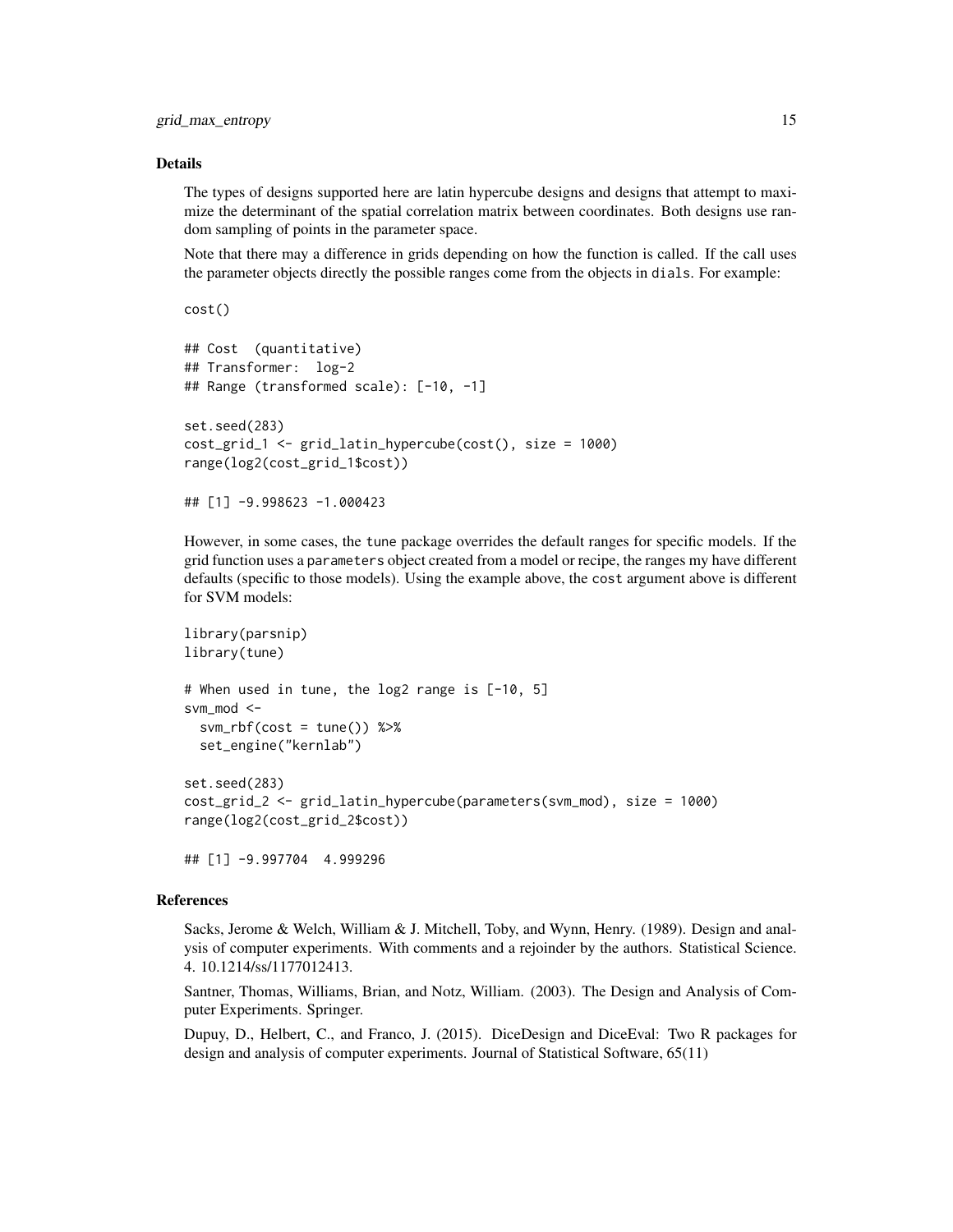#### Examples

```
grid_max_entropy(
 hidden_units(),
 penalty(),
 epochs(),
 activation(),
 learn_rate(c(0, 1), trans = scales::log_transform(),size = 10,
 original = FALSE)
grid_latin_hypercube(penalty(), mixture(), original = TRUE)
```
grid\_regular *Create grids of tuning parameters*

#### **Description**

Random and regular grids can be created for any number of parameter objects.

#### Usage

```
grid\_regular(x, ..., levels = 3, original = TRUE, filter = NULL)## S3 method for class 'parameters'
grid\_regular(x, ..., levels = 3, original = TRUE, filter = NULL)## S3 method for class 'list'
grid\_regular(x, ..., levels = 3, original = TRUE, filter = NULL)## S3 method for class 'param'
grid\_regular(x, ..., levels = 3, original = TRUE, filter = NULL)## S3 method for class 'workflow'
grid\_regular(x, ..., levels = 3, original = TRUE, filter = NULL)make_regular_grid(..., levels = 3, original = TRUE, filter = NULL)
grid\_random(x, ..., size = 5, original = TRUE, filter = NULL)## S3 method for class 'parameters'
grid\_random(x, ..., size = 5, original = TRUE, filter = NULL)## S3 method for class 'list'
grid\_random(x, ..., size = 5, original = TRUE, filter = NULL)## S3 method for class 'param'
grid\_random(x, ..., size = 5, original = TRUE, filter = NULL)
```
<span id="page-15-0"></span>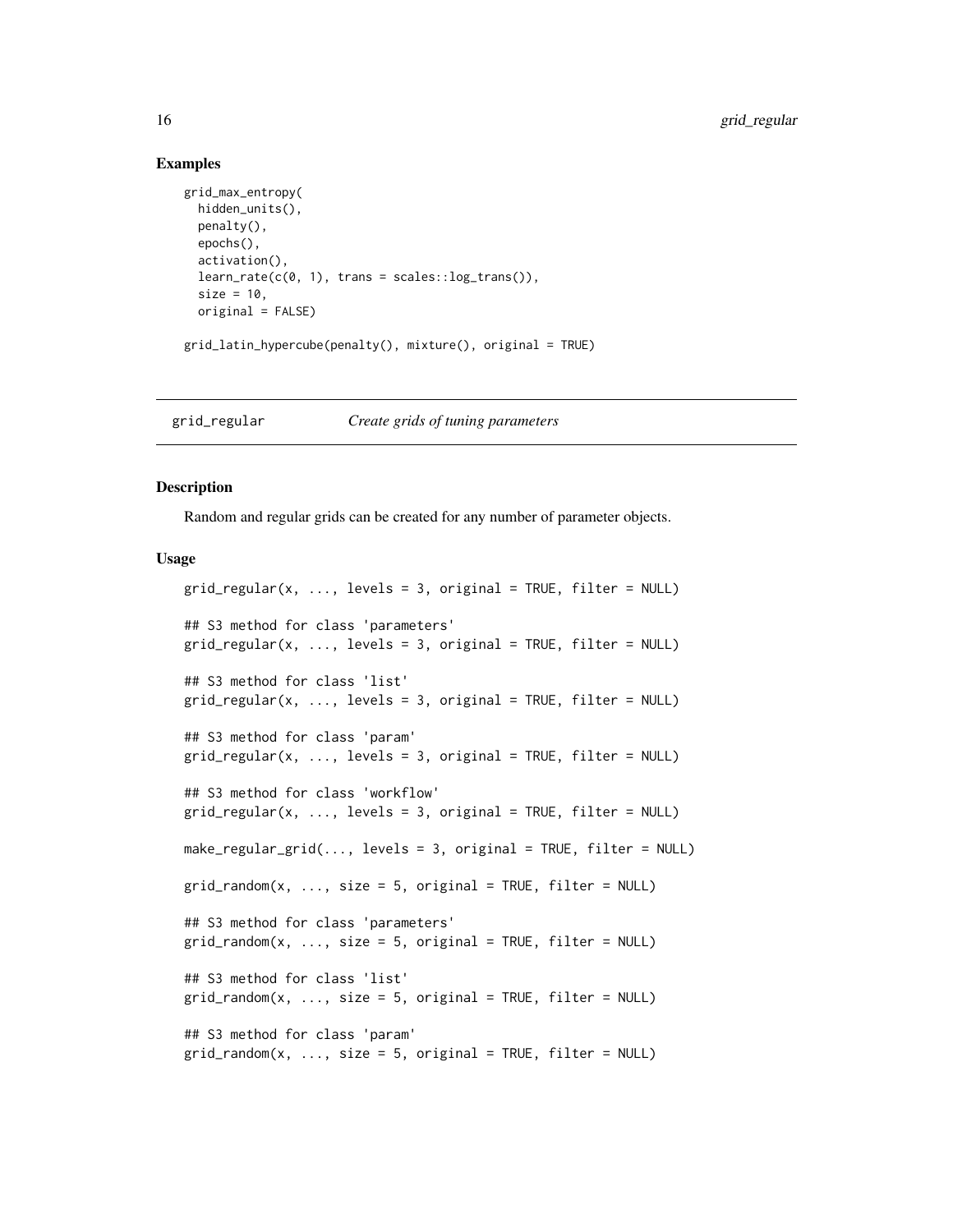```
## S3 method for class 'workflow'
grid\_random(x, ..., size = 5, original = TRUE, filter = NULL)
```
#### Arguments

| $\mathsf{x}$ | A param object, list, or parameters.                                                                                                                                                                                                                                                                    |
|--------------|---------------------------------------------------------------------------------------------------------------------------------------------------------------------------------------------------------------------------------------------------------------------------------------------------------|
|              | One or more param objects (such as $mtry()$ or $penalty()$ ). None of the objects<br>can have unknown() values in the parameter ranges or values.                                                                                                                                                       |
| levels       | An integer for the number of values of each parameter to use to make the regular<br>grid. Levels can be a single integer or a vector of integers that is the same length<br>as the number of parameters in  levels can be a named integer vector, with<br>names that match the id values of parameters. |
| original     | A logical: should the parameters be in the original units or in the transformed<br>space $(if any)$ ?                                                                                                                                                                                                   |
| filter       | A logical: should the parameters be filtered prior to generating the grid. Must<br>be a single expression referencing parameter names that evaluates to a logical<br>vector.                                                                                                                            |
| size         | A single integer for the total number of parameter value combinations returned<br>for the random grid. If duplicate combinations are generated from this size, the<br>smaller, unique set is returned.                                                                                                  |

#### Details

Note that there may a difference in grids depending on how the function is called. If the call uses the parameter objects directly the possible ranges come from the objects in dials. For example:

mixture() ## Proportion of lasso Penalty (quantitative) ## Range: [0, 1] set.seed(283)

mix\_grid\_1 <- grid\_random(mixture(), size = 1000) range(mix\_grid\_1\$mixture)

## [1] 0.001490161 0.999741096

However, in some cases, the tune package overrides the default ranges for specific models. If the grid function uses a parameters object created from a model or recipe, the ranges my have different defaults (specific to those models). Using the example above, the mixture argument above is different for glmnet models:

```
library(parsnip)
library(tune)
```
# When used with glmnet, the range is [0.05, 1.00]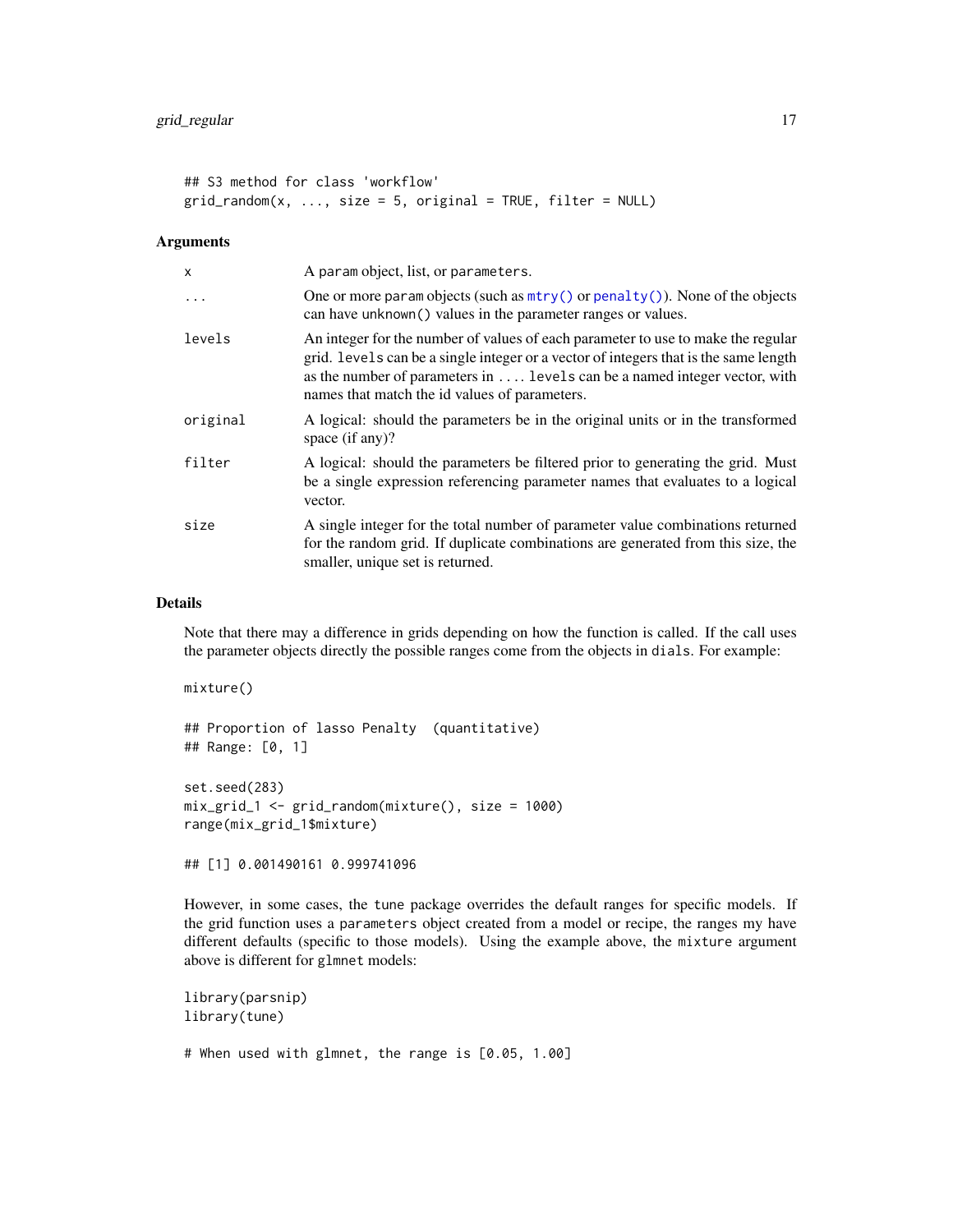#### <span id="page-17-0"></span>18 Laplace **Laplace** Laplace **Laplace** Laplace **Laplace** Laplace **Laplace** Laplace **Laplace** Laplace **Laplace** Laplace **Laplace** Laplace **Laplace** Laplace **Laplace** Laplace **Laplace** Laplace **Laplace** Laplace **Laplace** Lap

```
glmn_mod <-
  linear_reg(mixture = tune()) %>%
  set_engine("glmnet")
set.seed(283)
mix_grid_2 <- grid_random(parameters(glmn_mod), size = 1000)
range(mix_grid_2$mixture)
## [1] 0.05141565 0.99975404
```
#### Value

A tibble. There are columns for each parameter and a row for every parameter combination.

#### Examples

```
# filter arg will allow you to filter subsequent grid data frame based on some condition.
p <- parameters(penalty(), mixture())
grid_regular(p)
grid_regular(p, filter = penalty <= .01)
# Will fail due to unknowns:
# grid_regular(mtry(), min_n())
grid_regular(penalty(), mixture())
grid_regular(penalty(), mixture(), levels = 3:4)
grid\_regular(penalty(), mixture(), levels = c(mixture = 4, penalty = 3))grid_random(penalty(), mixture())
```

```
Laplace Laplace correction parameter
```
#### Description

Laplace correction for smoothing low-frequency counts.

# Usage

```
Laplace(range = c(0, 3), trans = NULL)
```
#### Arguments

| range | A two-element vector holding the <i>defaults</i> for the smallest and largest possible<br>values, respectively.                                    |
|-------|----------------------------------------------------------------------------------------------------------------------------------------------------|
| trans | A trans object from the scales package, such as scales::log10_trans()<br>or scales::reciprocal_trans(). If not provided, the default is used which |
|       | matches the units used in range. If no transformation, NULL.                                                                                       |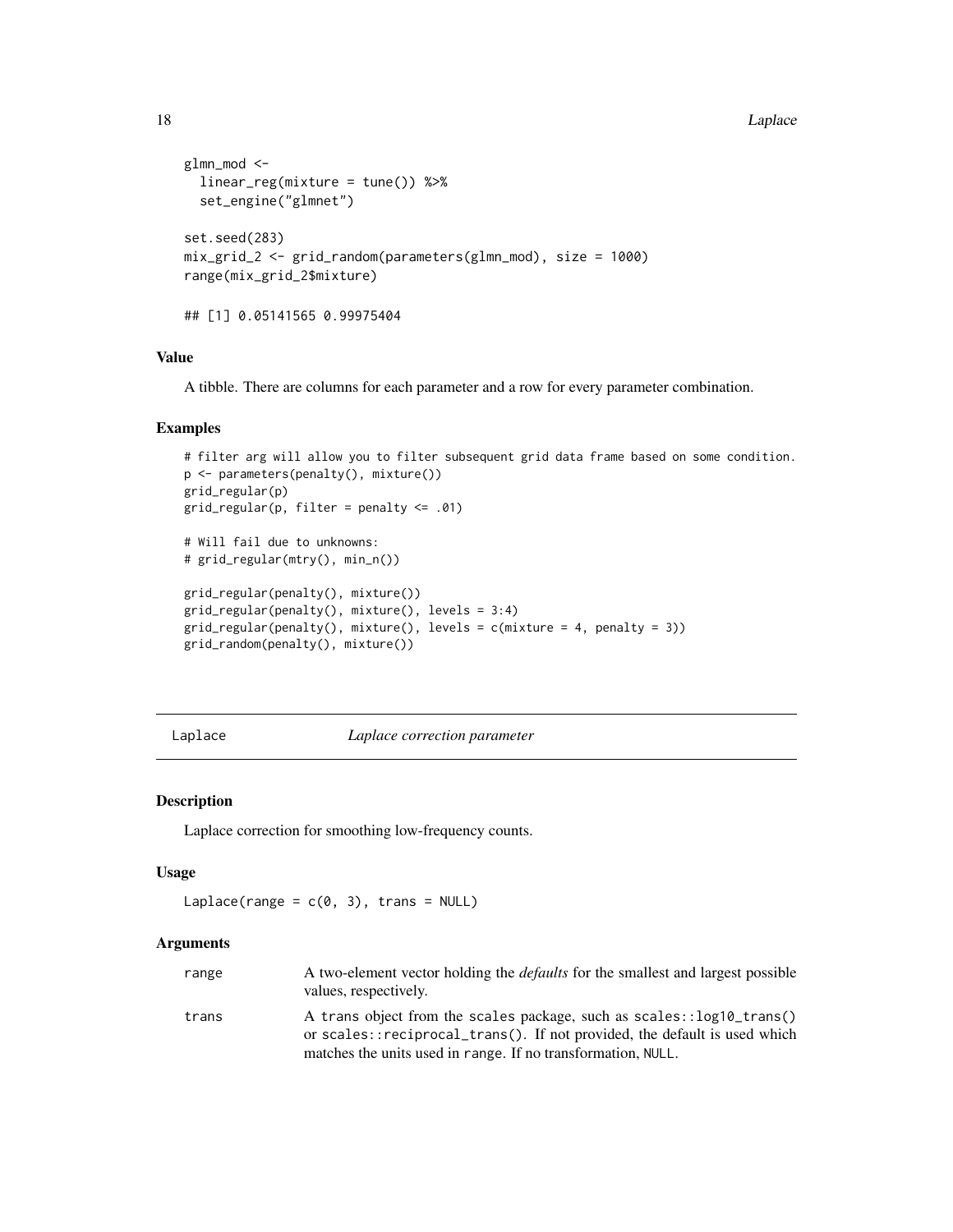#### <span id="page-18-0"></span>learn\_rate 19

# Details

This parameter is often used to correct for zero-count data in tables or proportions.

#### Value

A function with classes "quant\_param" and "param"

# Examples

Laplace()

learn\_rate *Learning rate*

# Description

The parameter is used in boosting methods (parsnip::boost\_tree()) or some types of neural network optimization methods.

#### Usage

 $learn_rate(range = c(-10, -1), trans = log10_trans())$ 

# Arguments

| range | A two-element vector holding the <i>defaults</i> for the smallest and largest possible<br>values, respectively.                                                                                                    |
|-------|--------------------------------------------------------------------------------------------------------------------------------------------------------------------------------------------------------------------|
| trans | A trans object from the scales package, such as scales::log10_trans()<br>or scales::reciprocal_trans(). If not provided, the default is used which<br>matches the units used in range. If no transformation, NULL. |

### Details

The parameter is used on the log10 scale. The units for the range function are on this scale.

learn\_rate() corresponds to eta in xgboost.

# Examples

learn\_rate()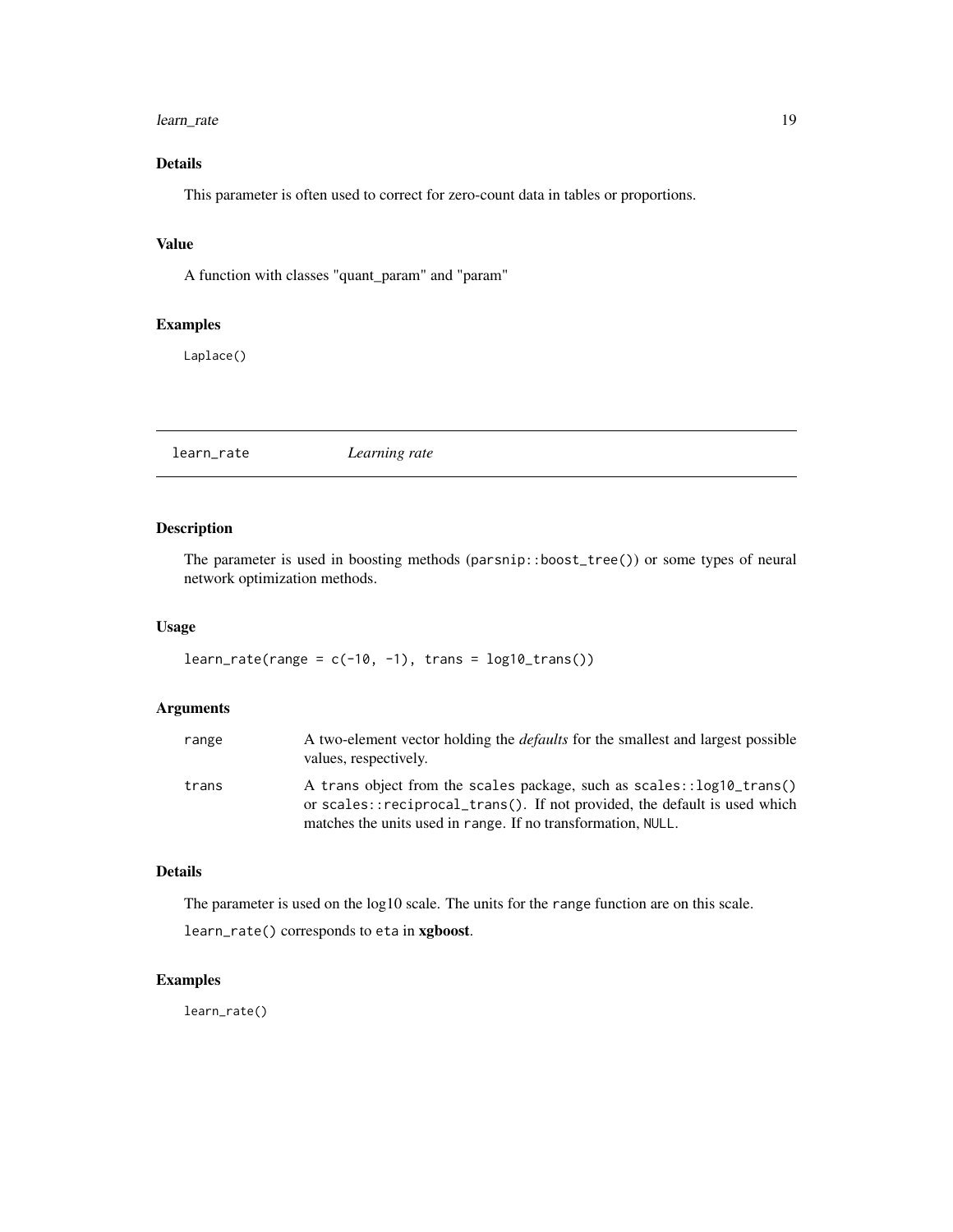<span id="page-19-0"></span>

# Description

These parameters are auxiliary to random forest models that use the "randomForest" engine. They correspond to tuning parameters that would be specified using set\_engine("randomForest",...).

# Usage

```
max\_nodes(range = c(100L, 10000L), trans = NULL)
```
# Arguments

| range | A two-element vector holding the <i>defaults</i> for the smallest and largest possible<br>values, respectively.                                                                                                    |
|-------|--------------------------------------------------------------------------------------------------------------------------------------------------------------------------------------------------------------------|
| trans | A trans object from the scales package, such as scales::log10_trans()<br>or scales::reciprocal_trans(). If not provided, the default is used which<br>matches the units used in range. If no transformation, NULL. |

#### Examples

max\_nodes()

| max_num_terms |  | Parameters for possible engine parameters for earth models |  |
|---------------|--|------------------------------------------------------------|--|
|---------------|--|------------------------------------------------------------|--|

#### Description

These parameters are auxiliary to models that use the "earth" engine. They correspond to tuning parameters that would be specified using set\_engine("earth",...).

#### Usage

```
max_num_terms(range = c(20L, 200L), trans = NULL)
```
# Arguments

| range | A two-element vector holding the <i>defaults</i> for the smallest and largest possible<br>values, respectively.                                    |
|-------|----------------------------------------------------------------------------------------------------------------------------------------------------|
| trans | A trans object from the scales package, such as scales::log10_trans()<br>or scales::reciprocal_trans(). If not provided, the default is used which |
|       | matches the units used in range. If no transformation, NULL.                                                                                       |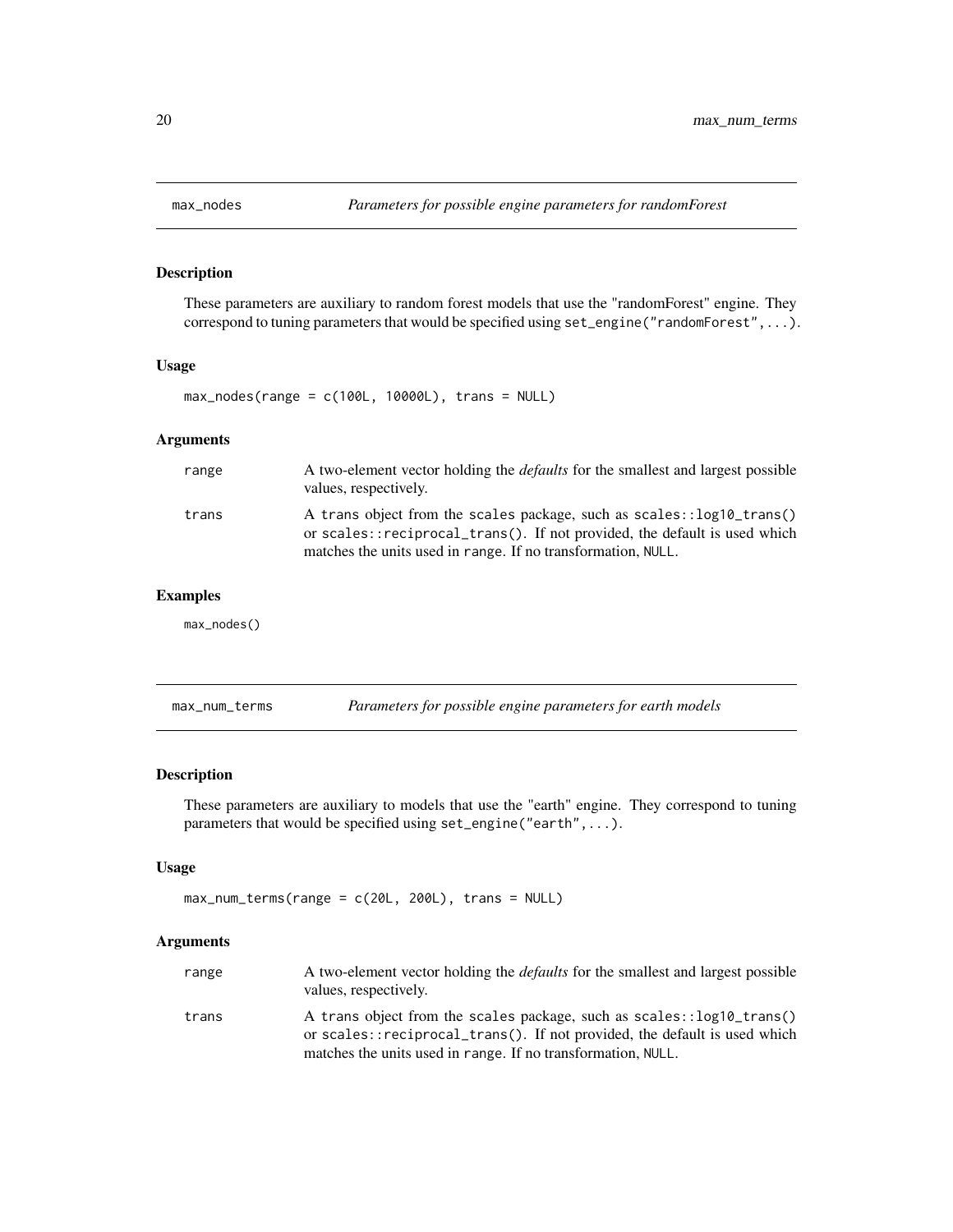# <span id="page-20-0"></span>max\_times 21

# Details

To use these, check ?earth::earth to see how they are used.

#### Examples

max\_num\_terms()

max\_times *Word frequencies for removal*

# Description

Used in textrecipes::step\_tokenfilter().

# Usage

max\_times(range = c(1L, as.integer(10^5)), trans = NULL)

min\_times(range = c(0L, 1000L), trans = NULL)

# Arguments

| range | A two-element vector holding the <i>defaults</i> for the smallest and largest possible<br>values, respectively.                                                                                                    |
|-------|--------------------------------------------------------------------------------------------------------------------------------------------------------------------------------------------------------------------|
| trans | A trans object from the scales package, such as scales::log10_trans()<br>or scales::reciprocal_trans(). If not provided, the default is used which<br>matches the units used in range. If no transformation, NULL. |

#### Examples

max\_times() min\_times()

| max_tokens | Maximum number of retained tokens |
|------------|-----------------------------------|
|            |                                   |

# Description

```
Used in textrecipes::step_tokenfilter().
```
# Usage

```
max\_tokens(range = c(0L, as.integer(10<sup>0</sup>3)), trans = NULL)
```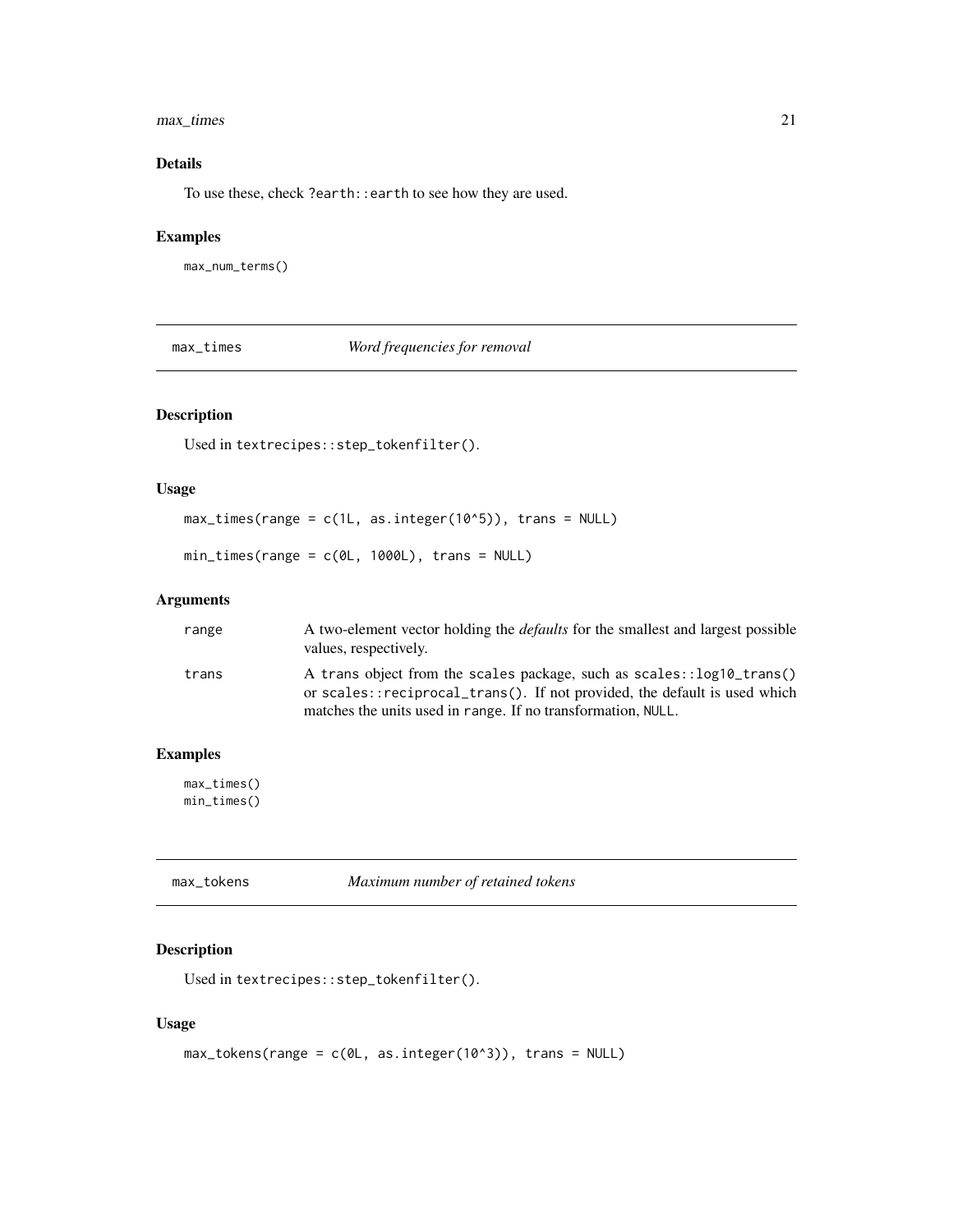# <span id="page-21-0"></span>Arguments

| range | A two-element vector holding the <i>defaults</i> for the smallest and largest possible<br>values, respectively.                                                                                                    |
|-------|--------------------------------------------------------------------------------------------------------------------------------------------------------------------------------------------------------------------|
| trans | A trans object from the scales package, such as scales::log10_trans()<br>or scales::reciprocal_trans(). If not provided, the default is used which<br>matches the units used in range. If no transformation, NULL. |

# Examples

max\_tokens()

| min dist | Parameter for the effective minimum distance between embedded |  |  |  |
|----------|---------------------------------------------------------------|--|--|--|
|          | points                                                        |  |  |  |

# Description

```
Used in embed::step_umap().
```
# Usage

 $min\_dist(range = c(-4, 0), trans = log10_trans())$ 

# Arguments

| range | A two-element vector holding the <i>defaults</i> for the smallest and largest possible<br>values, respectively.                                                                                                    |
|-------|--------------------------------------------------------------------------------------------------------------------------------------------------------------------------------------------------------------------|
| trans | A trans object from the scales package, such as scales::log10_trans()<br>or scales::reciprocal_trans(). If not provided, the default is used which<br>matches the units used in range. If no transformation, NULL. |

# Examples

min\_dist()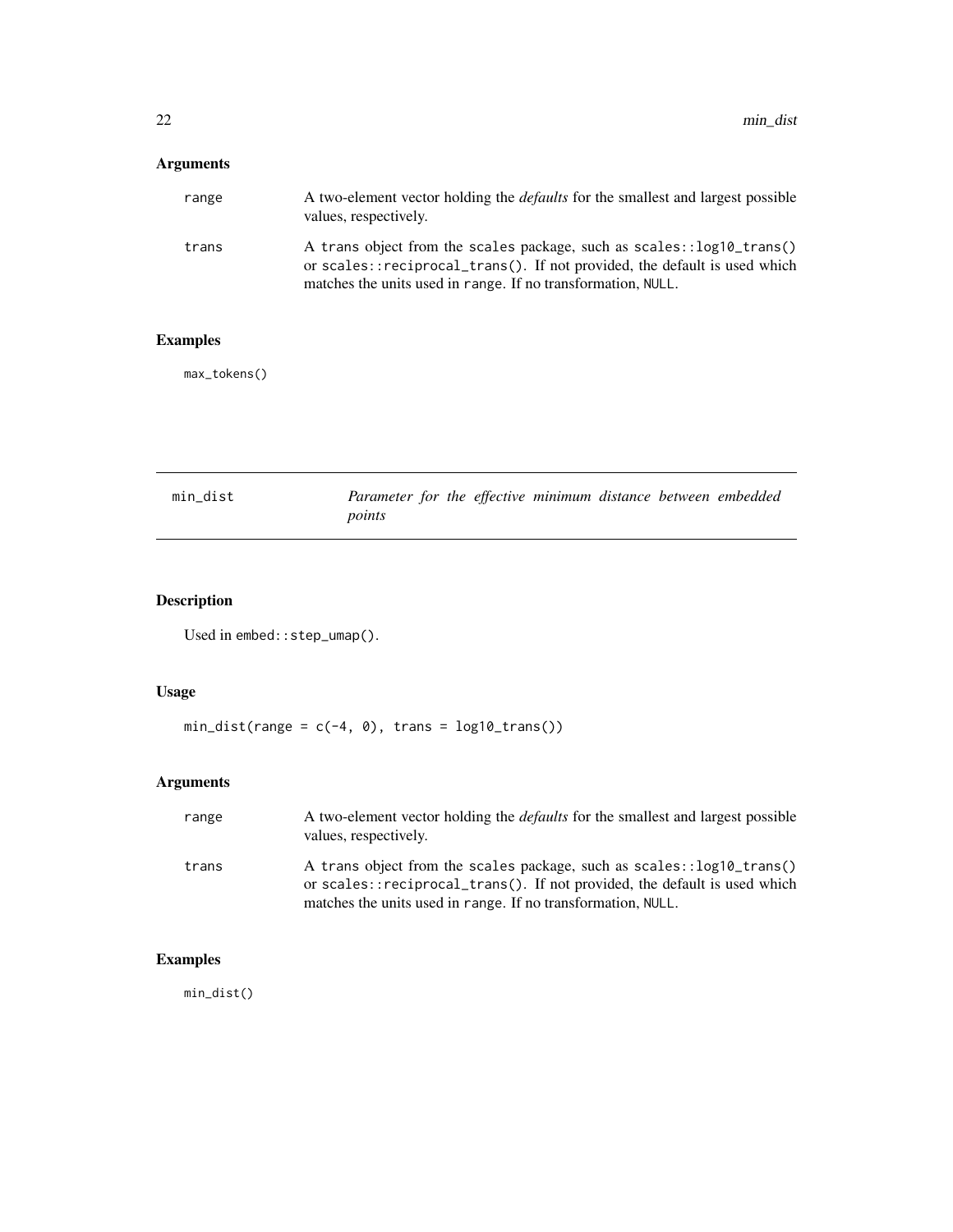<span id="page-22-0"></span>

# Description

Some pre-processing parameters require a minimum number of unique data points to proceed.

# Usage

 $min\_unique(range = c(5L, 15L), trans = NULL)$ 

# Arguments

| range | A two-element vector holding the <i>defaults</i> for the smallest and largest possible<br>values, respectively.                                    |
|-------|----------------------------------------------------------------------------------------------------------------------------------------------------|
| trans | A trans object from the scales package, such as scales::log10_trans()<br>or scales::reciprocal_trans(). If not provided, the default is used which |
|       | matches the units used in range. If no transformation, NULL.                                                                                       |

# Examples

min\_unique()

mixture *Mixture of penalization terms*

# Description

A numeric parameter function representing the relative amount of penalties (e.g. L1, L2, etc) in regularized models.

# Usage

```
mixture(range = c(0, 1), trans = NULL)
```
# Arguments

| range | A two-element vector holding the <i>defaults</i> for the smallest and largest possible<br>values, respectively.                                                                                                    |  |
|-------|--------------------------------------------------------------------------------------------------------------------------------------------------------------------------------------------------------------------|--|
| trans | A trans object from the scales package, such as scales::log10_trans()<br>or scales::reciprocal_trans(). If not provided, the default is used which<br>matches the units used in range. If no transformation, NULL. |  |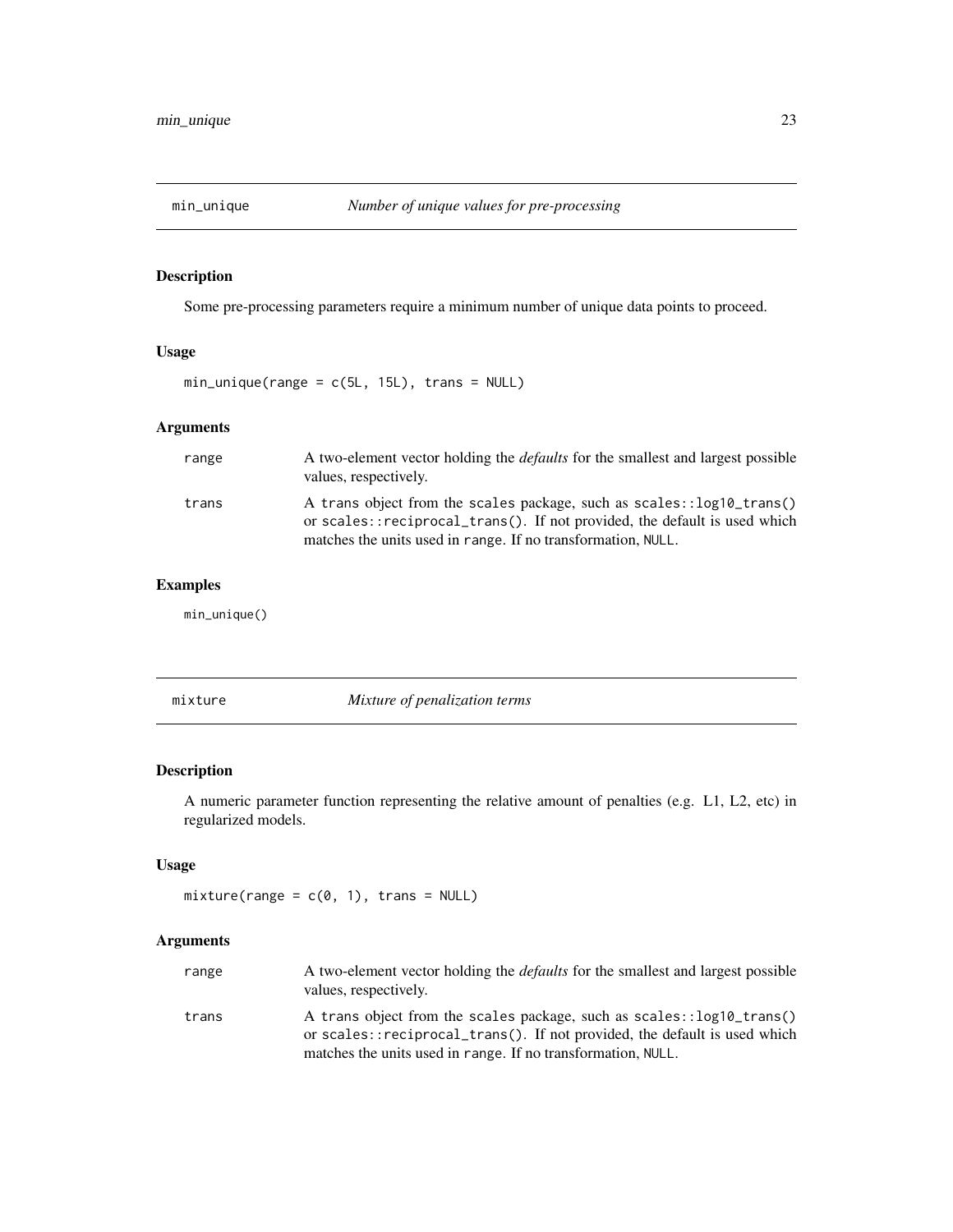# <span id="page-23-0"></span>Details

This parameter is used for regularized or penalized models such as  $paramip::linear_reg(),$ parsnip::logistic\_reg(), and others. It is formulated as the proportion of L1 regularization (i.e. lasso) in the model. In the glmnet model, mixture = 1 is a pure lasso model while mixture = 0 indicates that ridge regression is being used.

#### Examples

mixture()

<span id="page-23-1"></span>mtry *Number of randomly sampled predictors*

#### Description

The number of predictors that will be randomly sampled at each split when creating tree models.

#### Usage

```
mtry(range = c(1L, unknown()), trans = NULL)
mtry\_long(range = c(0L, unknown()), trans = log10_Ltrans())
```
Arguments

| range | A two-element vector holding the <i>defaults</i> for the smallest and largest possible<br>values, respectively.                                    |  |
|-------|----------------------------------------------------------------------------------------------------------------------------------------------------|--|
| trans | A trans object from the scales package, such as scales::log10_trans()<br>or scales::reciprocal_trans(). If not provided, the default is used which |  |
|       | matches the units used in range. If no transformation, NULL.                                                                                       |  |

#### Details

This parameter is used for regularized or penalized models such as parsnip::rand\_forest() and others. mtry\_long() has the values on the log10 scale and is helpful when the data contain a large number of predictors.

Since the scale of the parameter depends on the number of columns in the data set, the upper bound is set to unknown but can be filled in via the finalize() method.

# Examples

```
mtry(c(1L, 10L)) # in original units
mtry\_long(c(0, 5)) # in log10 units
```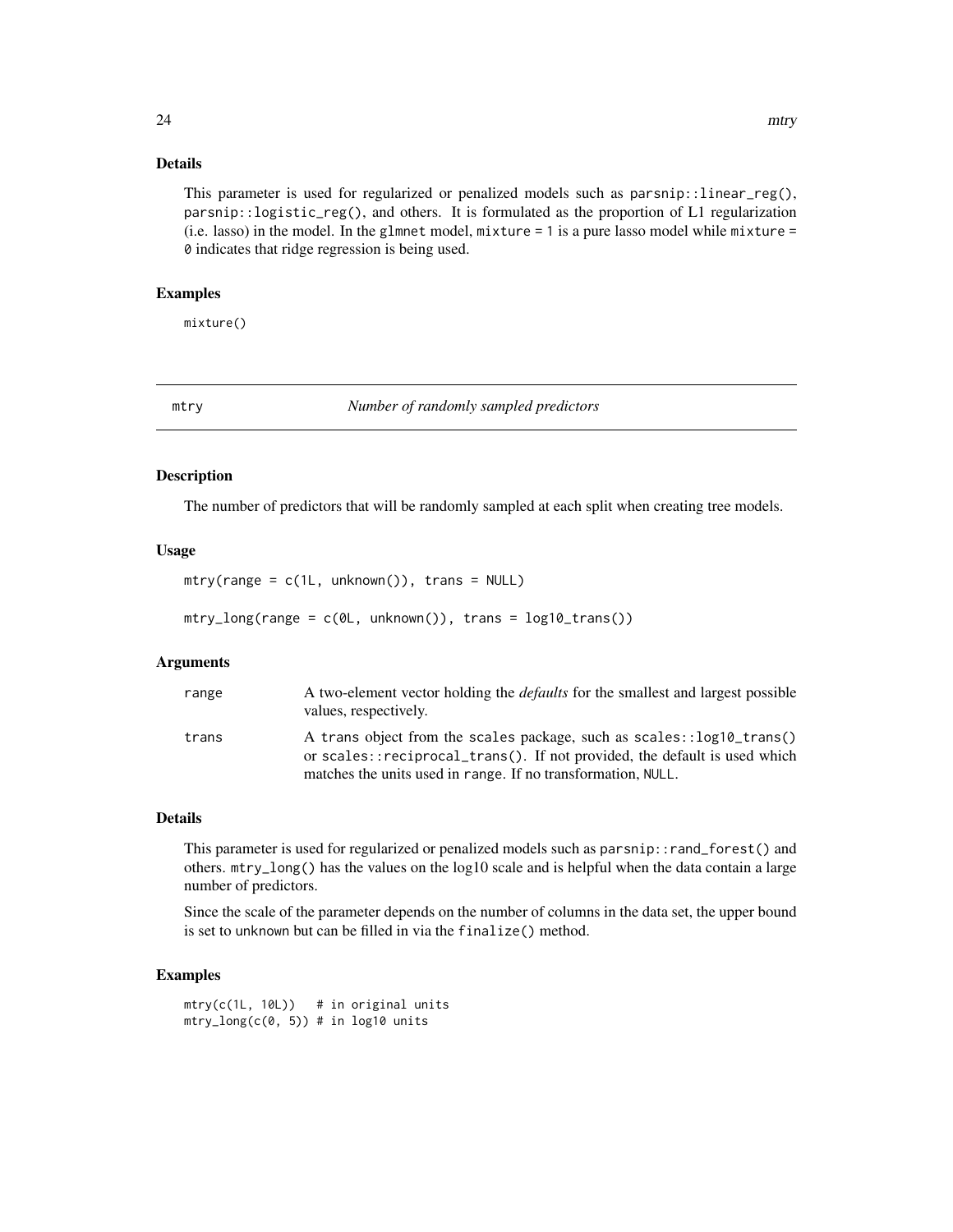<span id="page-24-0"></span>neighbors *Number of neighbors*

#### Description

The number of neighbors is used for models (parsnip::nearest\_neighbor()), imputation (recipes::step\_knnimpute()), and dimension reduction (recipes::step\_isomap()).

#### Usage

neighbors(range = c(1L, 10L), trans = NULL)

# Arguments

| range | A two-element vector holding the <i>defaults</i> for the smallest and largest possible<br>values, respectively.                                    |
|-------|----------------------------------------------------------------------------------------------------------------------------------------------------|
| trans | A trans object from the scales package, such as scales::log10_trans()<br>or scales::reciprocal_trans(). If not provided, the default is used which |
|       | matches the units used in range. If no transformation, NULL.                                                                                       |

# Details

A static range is used but a broader range should be used if the data set is large or more neighbors are required.

#### Examples

neighbors()

new-param *Tools for creating new parameter objects*

#### Description

These functions are used to construct new parameter objects. Generally, these functions are called from higher level parameter generating functions like [mtry\(\)](#page-23-1).

#### Usage

```
new_quant_param(
  type = c("double", "integer"),
  range,
  inclusive,
  default = unknown(),
  trans = NULL,
  values = NULL,
```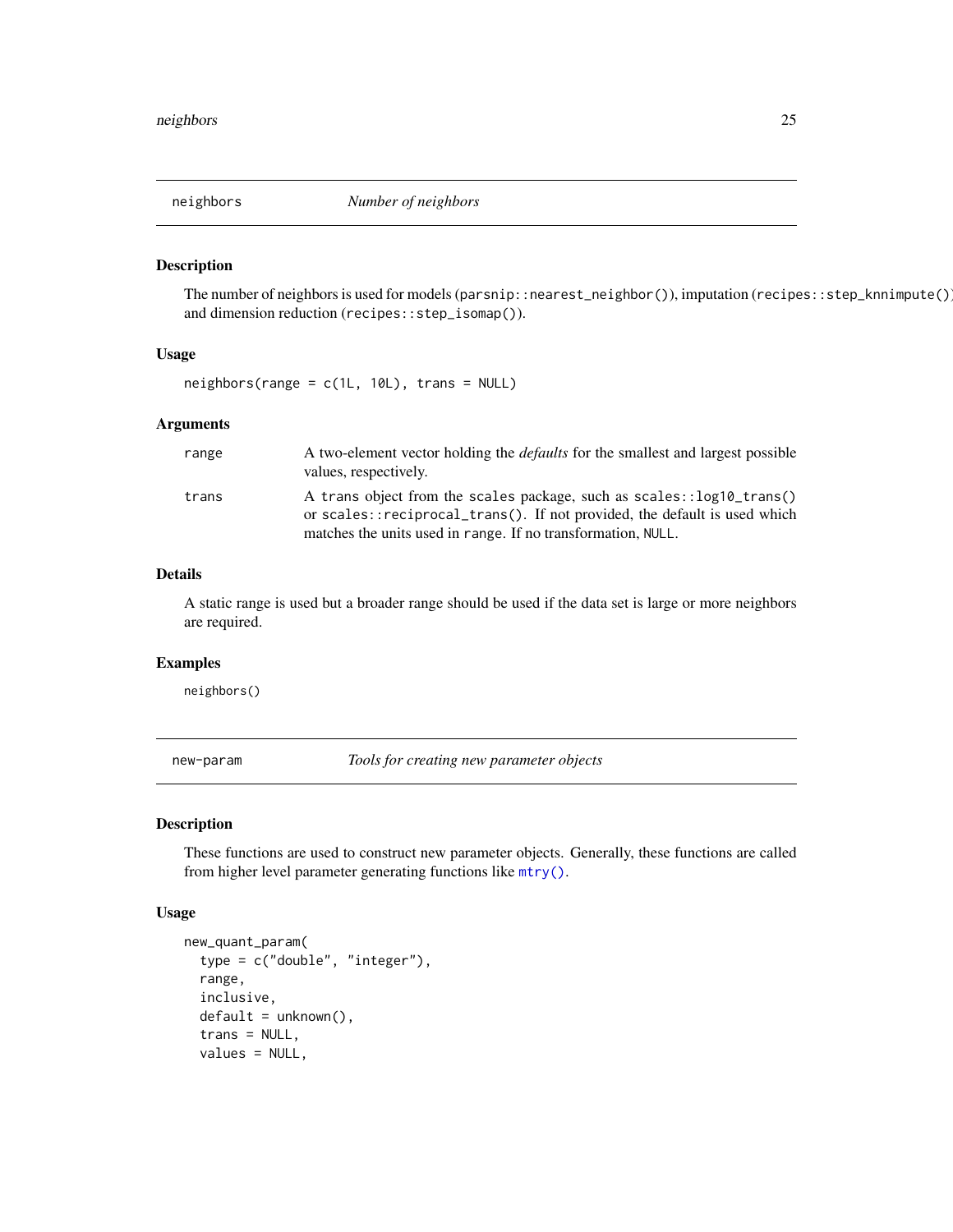```
label = NULL,finalize = NULL
\lambdanew_qual_param(
  type = c("character", "logical"),
  values,
  default = unknown(),label = NULL,finalize = NULL
\mathcal{L}
```
#### Arguments

| type      | A single character value. For quantitative parameters, valid choices are "double"<br>and "integer" while for qualitative factors they are "character" and "logical".                                                                                                             |  |
|-----------|----------------------------------------------------------------------------------------------------------------------------------------------------------------------------------------------------------------------------------------------------------------------------------|--|
| range     | A two-element vector with the smallest or largest possible values, respectively.<br>If these cannot be set when the parameter is defined, the unknown() function<br>can be used. If a transformation is specified, these values should be in the <i>trans</i> -<br>formed units. |  |
| inclusive | A two-element logical vector for whether the range values should be inclusive<br>or exclusive.                                                                                                                                                                                   |  |
| default   | A single value with the same class as type for the default parameter value.<br>unknown() can also be used here.                                                                                                                                                                  |  |
| trans     | A trans object from the scales package, such as scales::log10_trans() or<br>scales::reciprocal_trans(). Create custom transforms with scales::trans_new().                                                                                                                       |  |
| values    | A vector of possible values that is required when type is "character" or "logical"<br>but optional otherwise. For quantitative parameters, these override the range<br>when generating sequences if set.                                                                         |  |
| label     | An optional named character string that can be used for printing and plotting.<br>The name should match the object name (e.g. "mtry", "neighbors", etc.)                                                                                                                         |  |
| finalize  | A function that can be used to set the data-specific values of a parameter (such<br>as the range).                                                                                                                                                                               |  |

# Value

An object of class "param" with the primary class being either "quant\_param" or "qual\_param". The range element of the object is always converted to a list with elements "lower" and "upper".

# Examples

```
# Create a function that generates a quantitative parameter
# corresponding to the number of subgroups.
num_subgroups <- function(range = c(1L, 20L), trans = NULL) {
 new_quant_param(
   type = "integer",
   range = range,
   inclusive = c(TRUE, TRUE),
```
<span id="page-25-0"></span>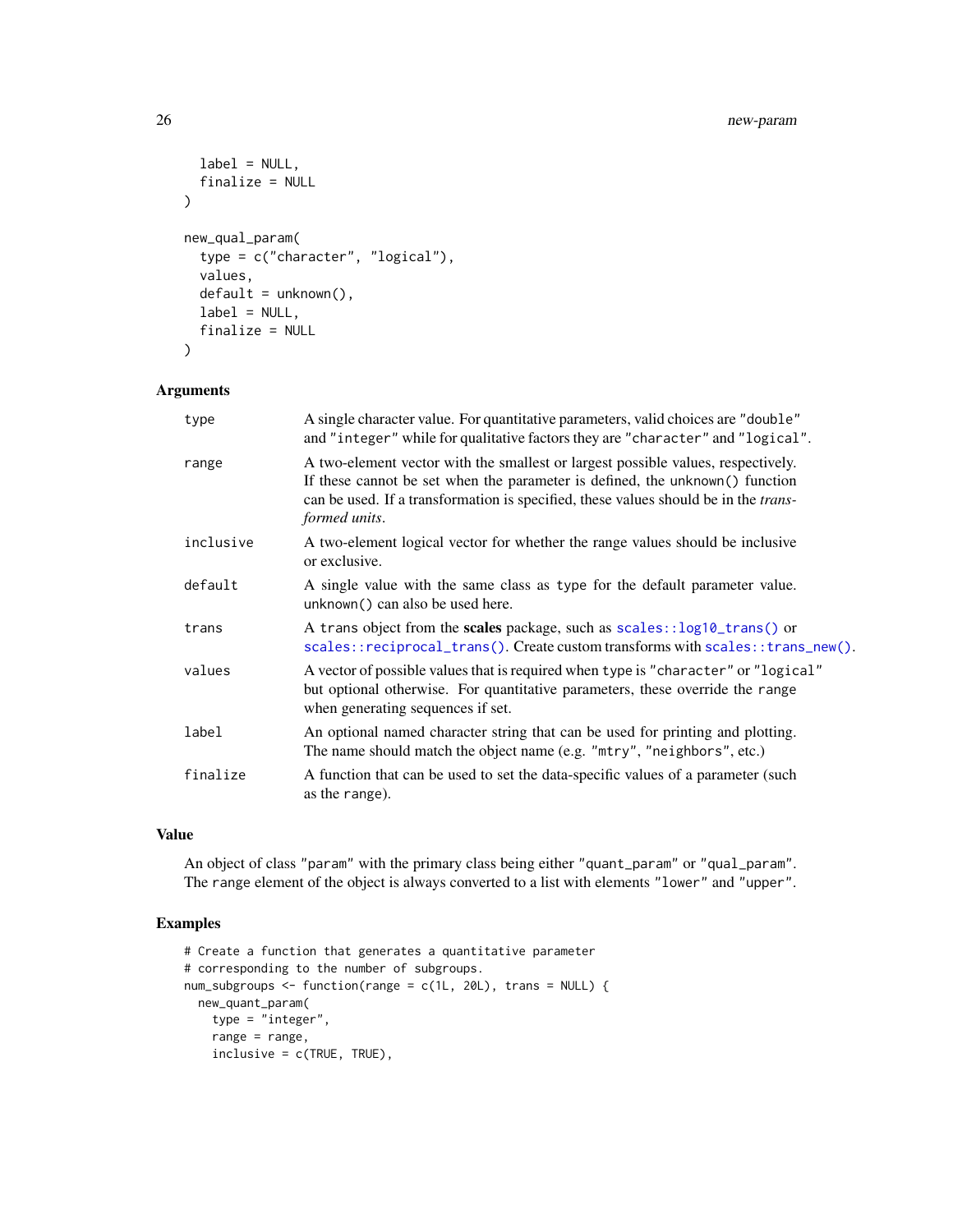# <span id="page-26-0"></span>num\_breaks 27

```
trans = trans,
   label = c(num_subgroups = "# Subgroups"),
   finalize = NULL
 )
}
num_subgroups()
num_subgroups(range = c(3L, 5L))
# Custom parameters instantly have access
# to sequence generating functions
value_seq(num_subgroups(), 5)
```
# num\_breaks *Number of cut-points for binning*

# Description

This parameter controls how many bins are used when discretizing predictors.

#### Usage

num\_breaks(range = c(2L, 10L), trans = NULL)

# Arguments

| range | A two-element vector holding the <i>defaults</i> for the smallest and largest possible<br>values, respectively.                                                                                                    |
|-------|--------------------------------------------------------------------------------------------------------------------------------------------------------------------------------------------------------------------|
| trans | A trans object from the scales package, such as scales::log10_trans()<br>or scales::reciprocal_trans(). If not provided, the default is used which<br>matches the units used in range. If no transformation, NULL. |

# Examples

num\_breaks()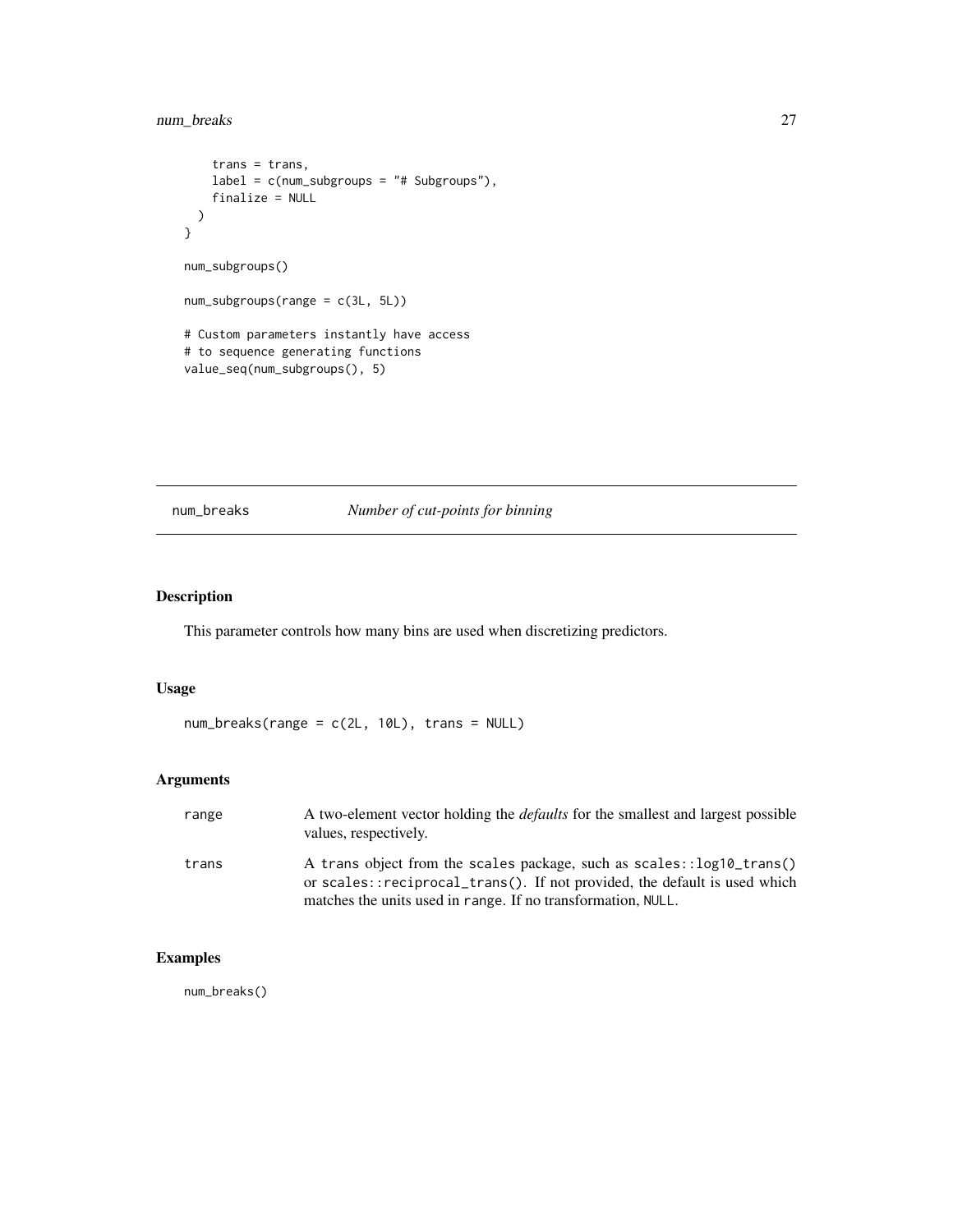<span id="page-27-0"></span>

#### Description

The number of derived predictors from models or feature engineering methods.

#### Usage

```
num_comp(range = c(1L, unknown()), trans = NULL)
```
 $num\_terms(range = c(1L, unknown())$ , trans = NULL)

### Arguments

| range | A two-element vector holding the <i>defaults</i> for the smallest and largest possible<br>values, respectively.                                    |
|-------|----------------------------------------------------------------------------------------------------------------------------------------------------|
| trans | A trans object from the scales package, such as scales::log10_trans()<br>or scales::reciprocal_trans(). If not provided, the default is used which |
|       | matches the units used in range. If no transformation, NULL.                                                                                       |

#### Details

Since the scale of these parameters often depends on the number of columns in the data set, the upper bound is set to unknown. For example, the number of PCA components is limited by the number of columns and so on.

The difference between num\_comp() and num\_terms() is semantics.

#### Examples

```
num_terms()
num_terms(c(2L, 10L))
```
num\_hash *Text hashing parameters*

# Description

Used in textrecipes::step\_texthash().

#### Usage

```
num\_hash(range = c(8L, 12L), trans = log2_transform())
```

```
signed_hash(values = c(TRUE, FALSE))
```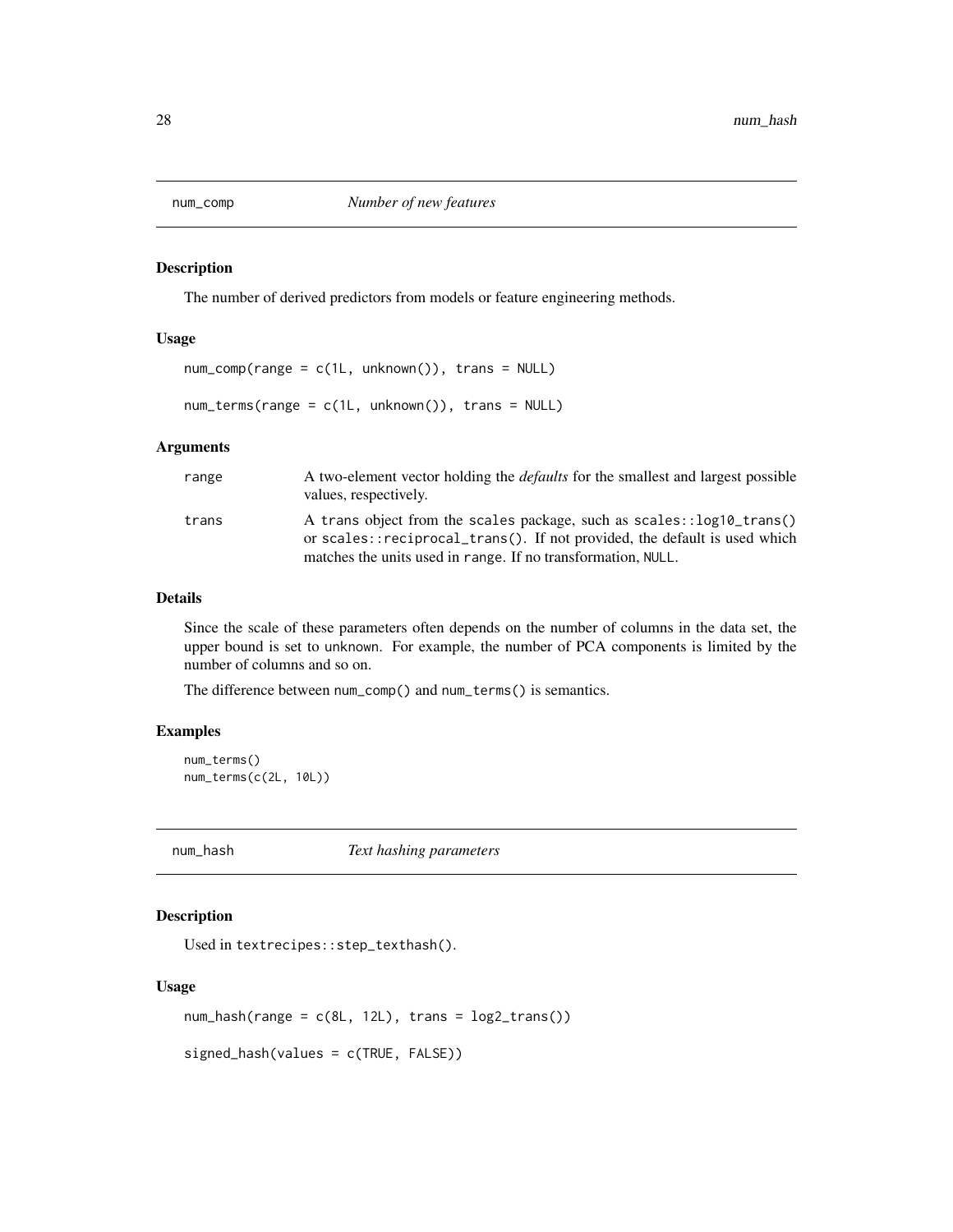# <span id="page-28-0"></span>num\_tokens 29

# Arguments

| range  | A two-element vector holding the <i>defaults</i> for the smallest and largest possible<br>values, respectively.                                                                                                    |
|--------|--------------------------------------------------------------------------------------------------------------------------------------------------------------------------------------------------------------------|
| trans  | A trans object from the scales package, such as scales::log10_trans()<br>or scales::reciprocal_trans(). If not provided, the default is used which<br>matches the units used in range. If no transformation, NULL. |
| values | A vector of possible values (TRUE or FALSE).                                                                                                                                                                       |

# Examples

num\_hash() signed\_hash()

num\_tokens *Parameter to determine number of tokens in ngram*

# Description

Used in textrecipes::step\_ngram().

# Usage

 $num\_tokens(range = c(1, 3), trans = NULL)$ 

# Arguments

| range | A two-element vector holding the <i>defaults</i> for the smallest and largest possible<br>values, respectively.                                                                                                    |
|-------|--------------------------------------------------------------------------------------------------------------------------------------------------------------------------------------------------------------------|
| trans | A trans object from the scales package, such as scales::log10_trans()<br>or scales::reciprocal_trans(). If not provided, the default is used which<br>matches the units used in range. If no transformation, NULL. |

# Examples

num\_tokens()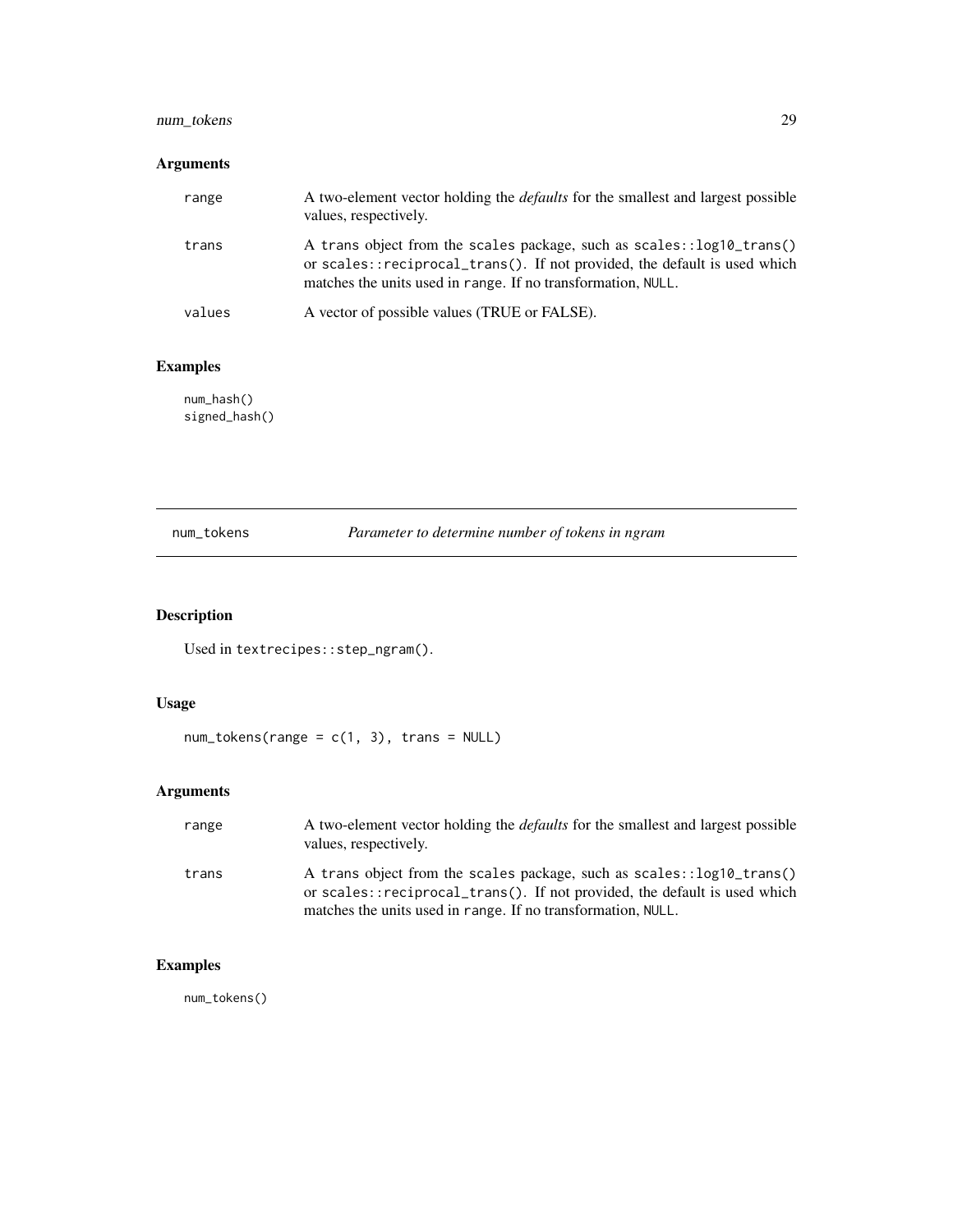<span id="page-29-0"></span>

# Description

For up- and down-sampling methods, these parameters control how much data are added or removed from the training set.

#### Usage

```
over\_ratio(range = c(0.8, 1.2), trans = NULL)
```

```
under_ratio(range = c(0.8, 1.2), trans = NULL)
```
# Arguments

| range | A two-element vector holding the <i>defaults</i> for the smallest and largest possible<br>values, respectively.                                                                                                    |  |
|-------|--------------------------------------------------------------------------------------------------------------------------------------------------------------------------------------------------------------------|--|
| trans | A trans object from the scales package, such as scales::log10_trans()<br>or scales::reciprocal_trans(). If not provided, the default is used which<br>matches the units used in range. If no transformation, NULL. |  |

#### Details

See recipes::step\_upsample() and recipes::step\_downsample() for the interpretation of these parameters.

# Examples

under\_ratio() over\_ratio()

<span id="page-29-1"></span>parameters *Information on tuning parameters within an object*

#### Description

Information on tuning parameters within an object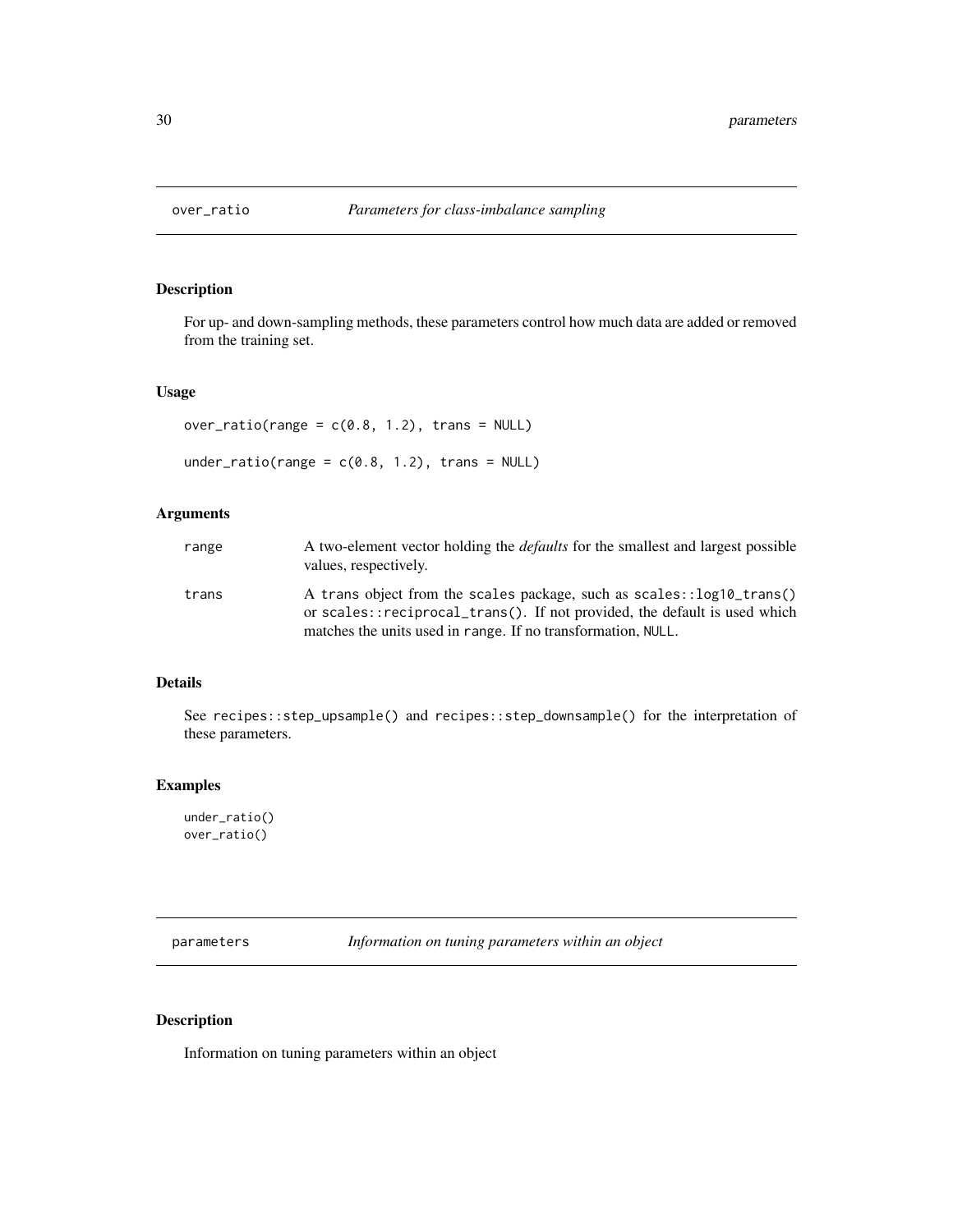#### <span id="page-30-0"></span>penalty 31

#### Usage

```
parameters(x, ...)
## Default S3 method:
parameters(x, ...)
## S3 method for class 'param'
parameters(x, ...)
## S3 method for class 'list'
parameters(x, ...)
param_set(x, ...)
```
# Arguments

| $\mathsf{x}$ | An object, such as a list of param objects or an actual param object.                           |  |  |
|--------------|-------------------------------------------------------------------------------------------------|--|--|
| $\cdot$      | Only used for the param method so that multiple param objects can be passed to<br>the function. |  |  |
|              |                                                                                                 |  |  |

<span id="page-30-1"></span>

| penalty |  |
|---------|--|
|         |  |

penalty *Amount of regularization/penalization*

# Description

A numeric parameter function representing the amount of penalties (e.g. L1, L2, etc) in regularized models.

#### Usage

 $penalty(range = c(-10, 0), trans = log10_trains())$ 

# Arguments

| range | A two-element vector holding the <i>defaults</i> for the smallest and largest possible |
|-------|----------------------------------------------------------------------------------------|
|       | values, respectively. Note that these are in transformed units.                        |
| trans | A trans object from the scales package, such as scales::log10_trans()                  |
|       | or scales::reciprocal_trans(). If not provided, the default is used which              |
|       | matches the units used in range. If no transformation, NULL.                           |

# Details

This parameter is used for regularized or penalized models such as parsnip::linear\_reg(), parsnip::logistic\_reg(), and others.

#### Examples

penalty()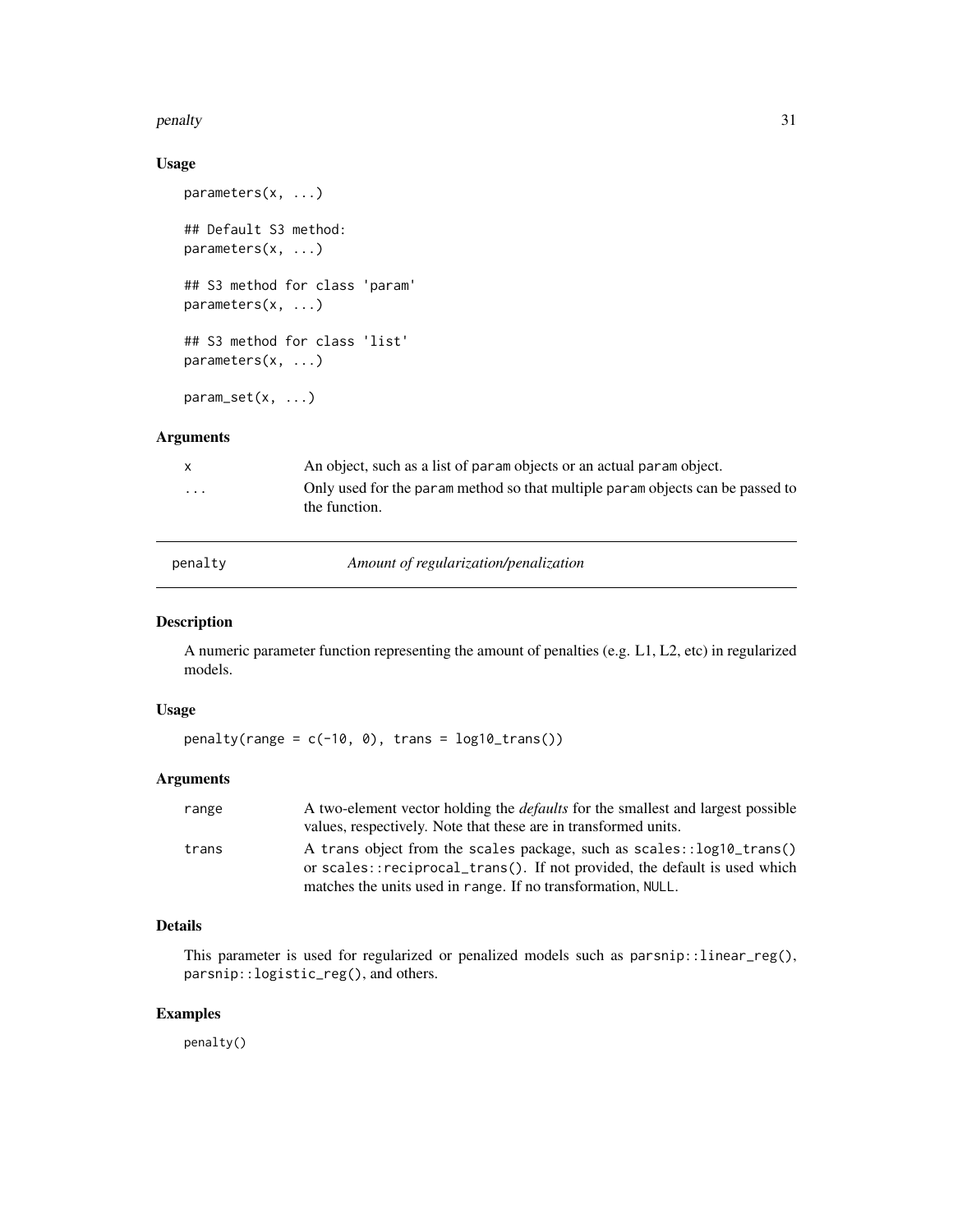<span id="page-31-0"></span>

# Description

The parameter is used in models where a parameter is the proportion of predictor variables.

#### Usage

 $predictor\_prop(range = c(0, 1), trans = NULL)$ 

### Arguments

| range | A two-element vector holding the <i>defaults</i> for the smallest and largest possible<br>values, respectively.                                    |
|-------|----------------------------------------------------------------------------------------------------------------------------------------------------|
| trans | A trans object from the scales package, such as scales::log10_trans()<br>or scales::reciprocal_trans(). If not provided, the default is used which |
|       | matches the units used in range. If no transformation, NULL.                                                                                       |

# Details

predictor\_prop() is used in step\_pls().

# Examples

predictor\_prop()

prune\_method *MARS pruning methods*

# Description

MARS pruning methods

# Usage

prune\_method(values = values\_prune\_method)

values\_prune\_method

#### Arguments

values A character string of possible values. See values\_prune\_method in examples below.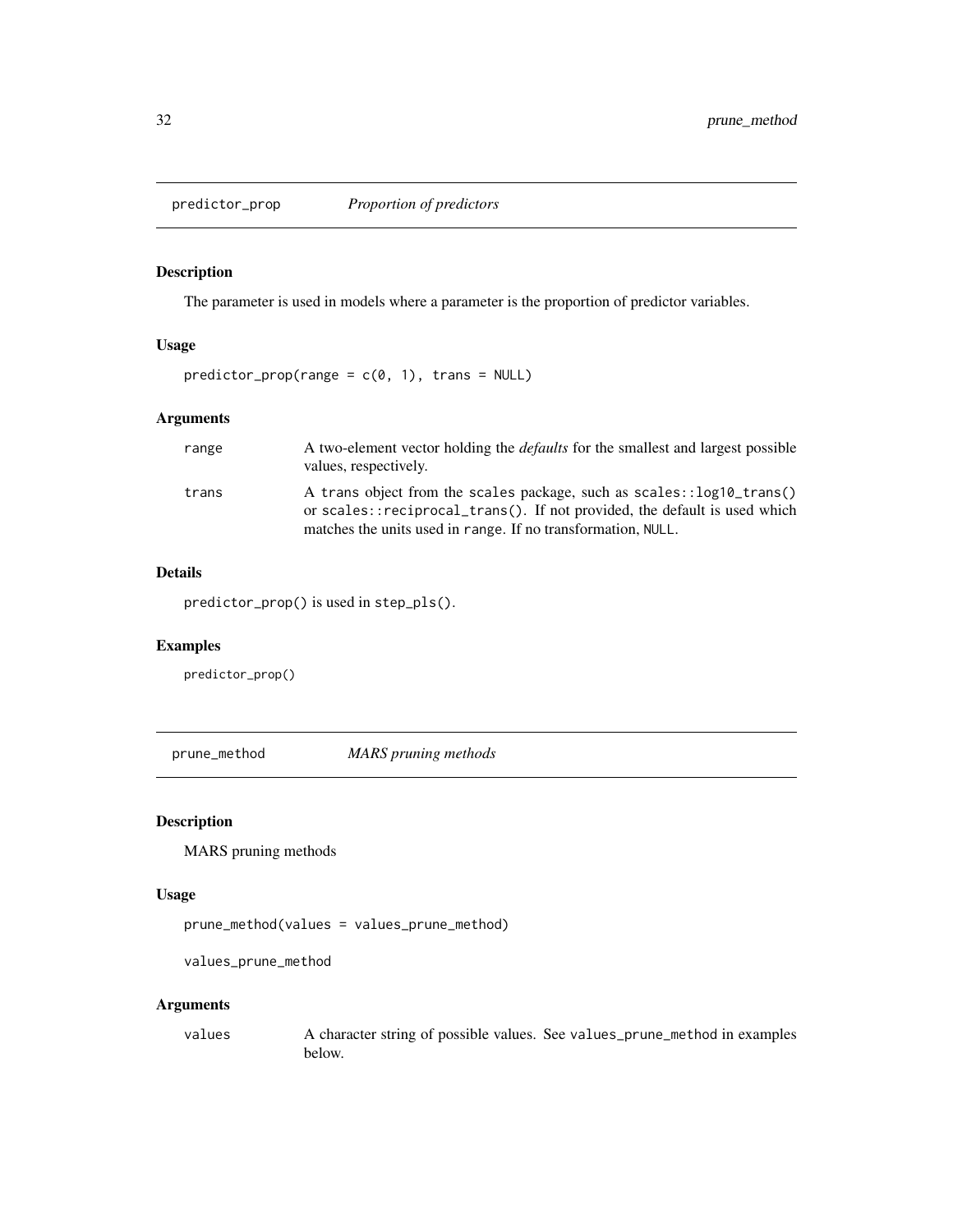<span id="page-32-0"></span>pull\_dials\_object 33

# Format

An object of class character of length 6.

# Details

This parameter is used in parsnip::: mars().

# Examples

values\_prune\_method prune\_method()

pull\_dials\_object *Return a dials parameter object associated with parameters*

# Description

pull\_dials\_object() can extract a single dials parameter object from different types of objects (e.g. parameter sets, recipes, etc.).

#### Usage

```
pull_dials_object(x, id, ...)
## S3 method for class 'parameters'
pull_dials_object(x, id, ...)
## S3 method for class 'recipe'
pull_dials_object(x, id, ...)
## S3 method for class 'model_spec'
pull_dials_object(x, id, ...)
## S3 method for class 'workflow'
pull_dials_object(x, id, ...)
```
#### Arguments

|         | The results of a call to parameters (), a recipe, model specification, or work-<br>flow. |
|---------|------------------------------------------------------------------------------------------|
| id      | A single string for the id of the parameter.                                             |
| $\cdot$ | Not currently used.                                                                      |

#### Value

A dials parameter object.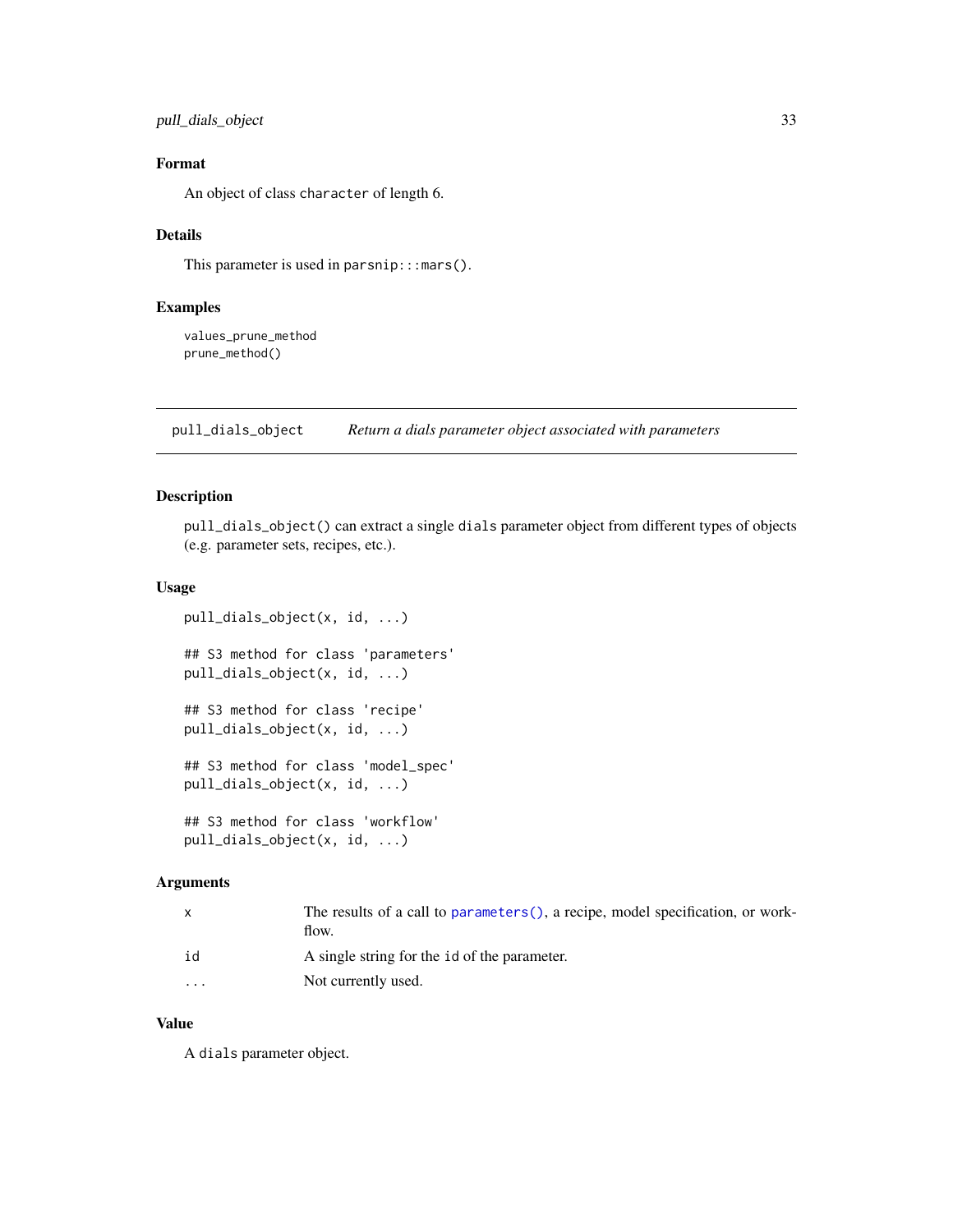#### <span id="page-33-0"></span>Examples

```
glmn_param <- parameters(lambda = penalty(), mixture())
pull_dials_object(glmn_param, "lambda")
# fails:
# pull_dials_object(glmn_param, "penalty")
```
range\_validate *Tools for working with parameter ranges*

# Description

Setters, getters, and validators for parameter ranges.

#### Usage

```
range_validate(object, range, ukn_ok = TRUE)
```

```
range_get(object, original = TRUE)
```
range\_set(object, range)

# Arguments

| object   | An object with class quant_param.                                                                                               |
|----------|---------------------------------------------------------------------------------------------------------------------------------|
| range    | A two-element numeric vector or list (including Inf). Values can include unknown()<br>when $ukn$ ok = TRUE.                     |
| ukn_ok   | A single logical for whether unknown() is an acceptable value.                                                                  |
| original | A single logical. Should the range values be in the natural units (TRUE) or in the<br>transformed space (FALSE, if applicable)? |

#### Value

range\_validate() returns the new range if it passes the validation process (and throws an error otherwise).

range\_get() returns the current range of the object.

range\_set() returns an updated version of the parameter object with a new range.

#### Examples

```
library(dplyr)
```

```
my_lambda <- penalty() %>%
  value_set(-4:-1)
```
try(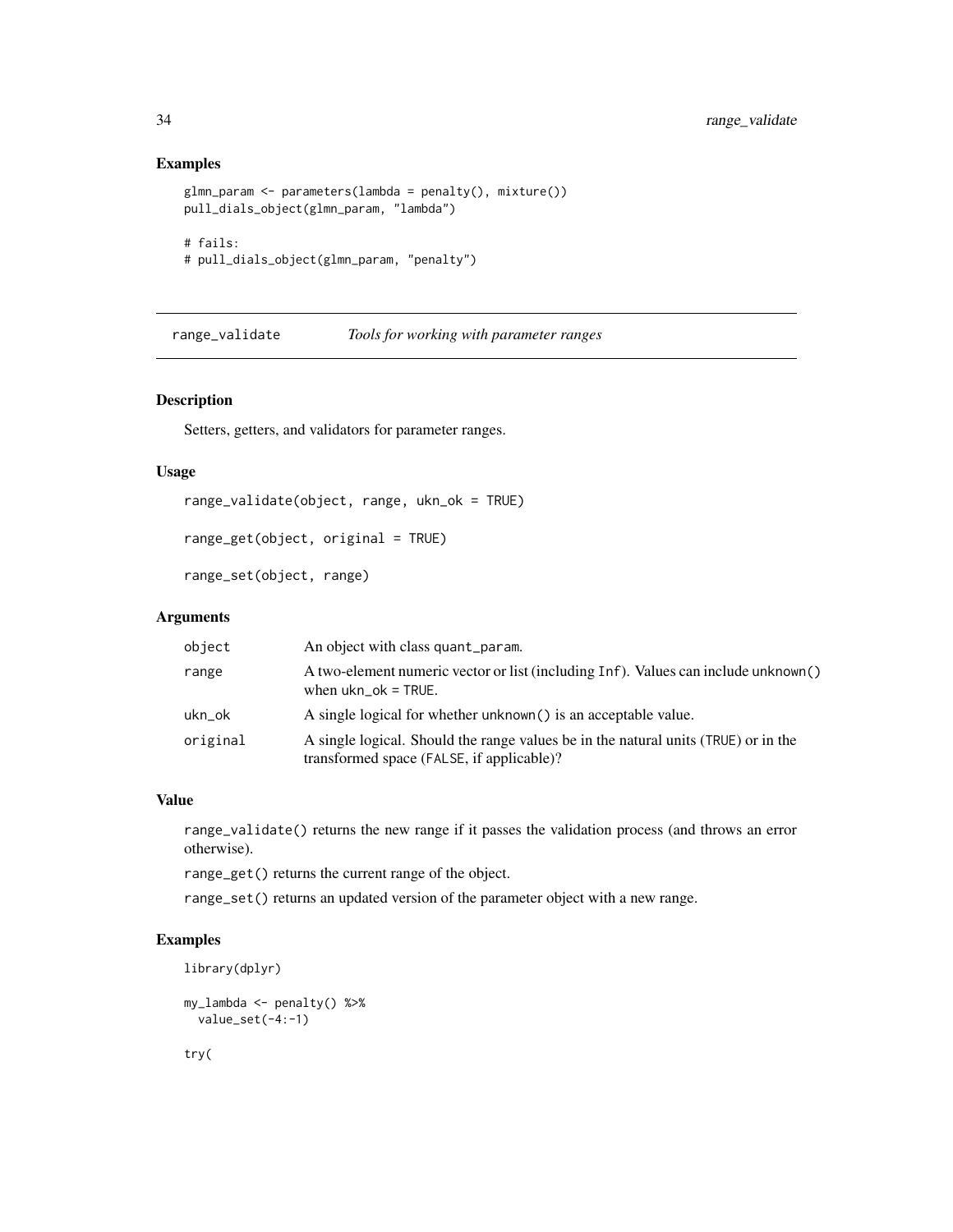#### <span id="page-34-0"></span>rbf\_sigma 35

```
range_validate(my_lambda, c(-10, NA)), silent = TRUE
) %>%
  print()
range_get(my_lambda)
my_lambda %>%
  range_set(c(-10, 2)) %>%
  range_get()
```
# rbf\_sigma *Kernel parameters*

#### Description

Parameters related to the radial basis or other kernel functions.

# Usage

```
rbf_sigma(range = c(-10, 0), trans = log10_trans())
```
scale\_factor(range =  $c(-10, -1)$ , trans =  $log10_t$ trans())

 $kernel_offset(range = c(0, 2), trans = NULL)$ 

#### Arguments

| range | A two-element vector holding the <i>defaults</i> for the smallest and largest possible<br>values, respectively.                                                                                                    |
|-------|--------------------------------------------------------------------------------------------------------------------------------------------------------------------------------------------------------------------|
| trans | A trans object from the scales package, such as scales::log10_trans()<br>or scales::reciprocal_trans(). If not provided, the default is used which<br>matches the units used in range. If no transformation, NULL. |

# Details

degree() can also be used in kernel functions.

# Examples

```
rbf_sigma()
scale_factor()
kernel_offset()
```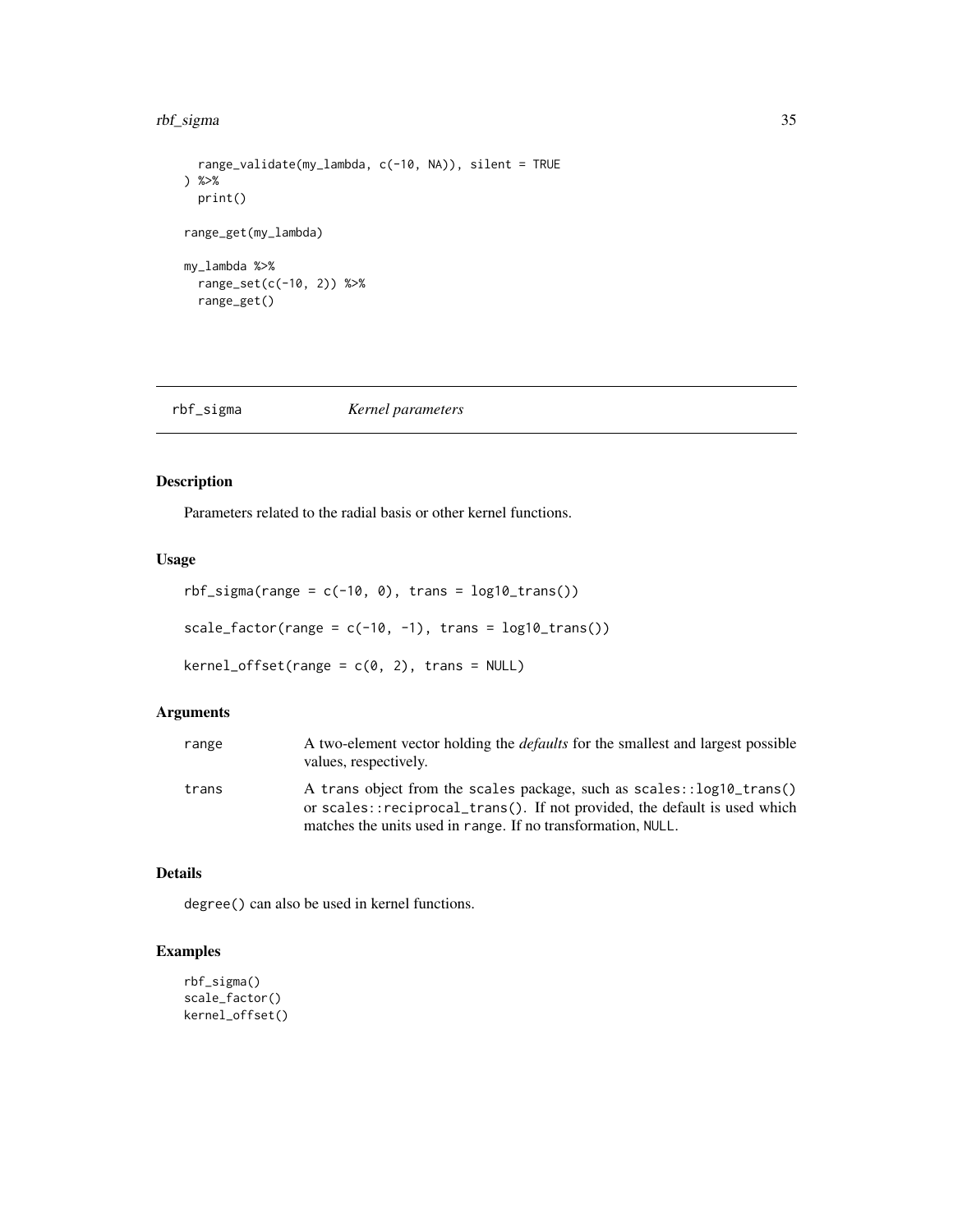<span id="page-35-0"></span>regularization\_factor *Parameters for possible engine parameters for ranger*

#### Description

These parameters are auxiliary to random forest models that use the "ranger" engine. They correspond to tuning parameters that would be specified using set\_engine("ranger",...).

#### Usage

```
regularization_factor(range = c(0, 1), trans = NULL)
regularize_depth(values = c(TRUE, FALSE))
significance_threshold(range = c(-10, 0), trans = log10_ttrans())
lower_quantile(range = c(0, 1), trans = NULL)
splitting_rule(values = ranger_split_rules)
ranger_class_rules
ranger_reg_rules
ranger_split_rules
```

```
num_random_splits(range = c(1L, 15L), trans = NULL)
```
#### Arguments

| range  | A two-element vector holding the <i>defaults</i> for the smallest and largest possible<br>values, respectively.                                                                                                    |
|--------|--------------------------------------------------------------------------------------------------------------------------------------------------------------------------------------------------------------------|
| trans  | A trans object from the scales package, such as scales::log10_trans()<br>or scales::reciprocal_trans(). If not provided, the default is used which<br>matches the units used in range. If no transformation, NULL. |
| values | For splitting_rule(), a character string of possible values. See ranger_split_rules,<br>ranger_class_rules, and ranger_reg_rules for appropriate values. For regularize_depth(),<br>either TRUE or FALSE.          |

# Format

An object of class character of length 4.

An object of class character of length 3.

An object of class character of length 7.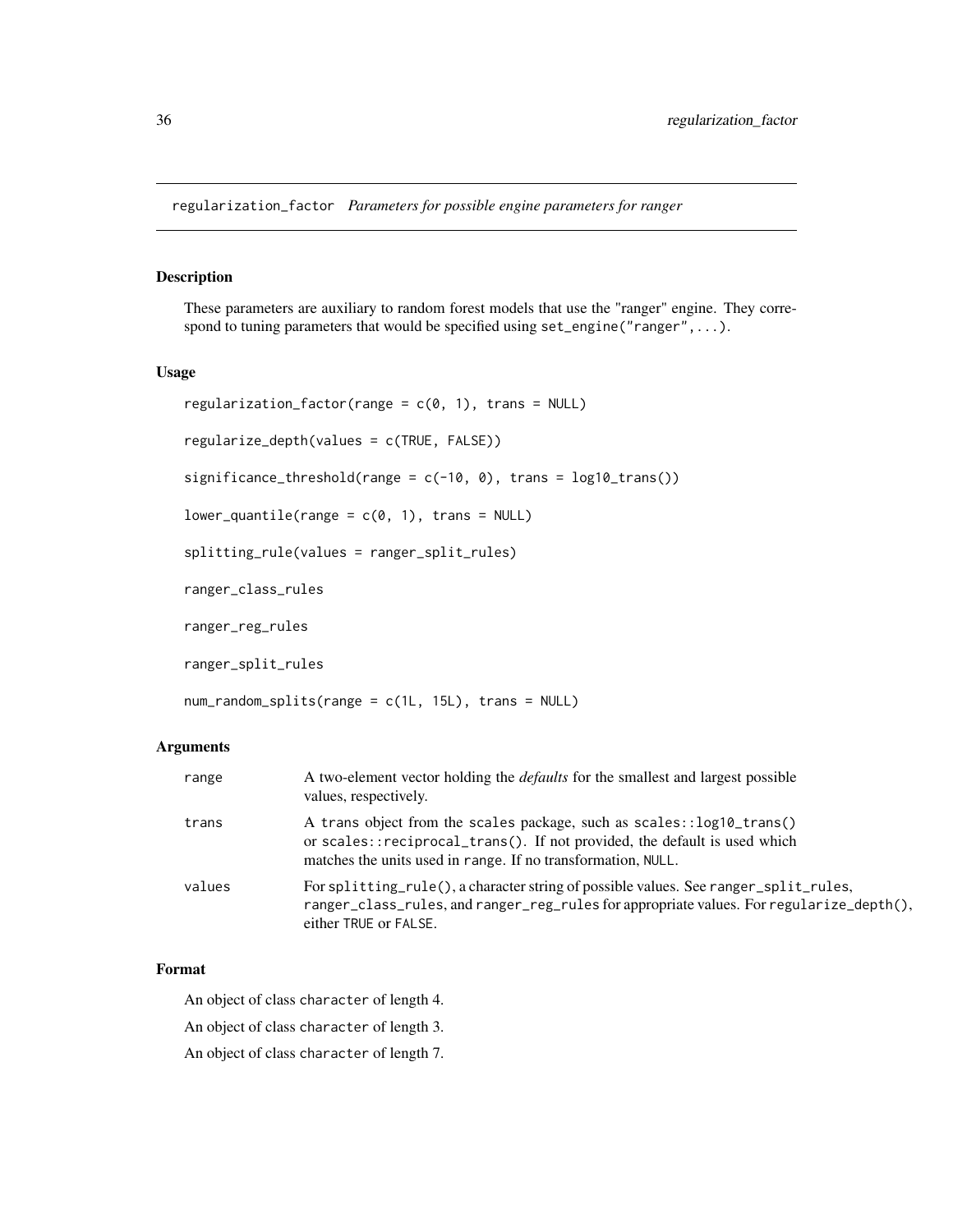#### <span id="page-36-0"></span>smoothness 37

# Details

To use these, check ?ranger::ranger to see how they are used. Some are conditional on others. For example, significance\_threshold(), num\_random\_splits(), and others are only used when splitting\_rule = "extratrees".

#### Examples

```
regularization_factor()
regularize_depth()
```
smoothness *Kernel Smoothness*

# Description

Used in discrim::naive\_Bayes().

#### Usage

smoothness(range =  $c(0.5, 1.5)$ , trans = NULL)

# Arguments

| range | A two-element vector holding the <i>defaults</i> for the smallest and largest possible<br>values, respectively.                                    |
|-------|----------------------------------------------------------------------------------------------------------------------------------------------------|
| trans | A trans object from the scales package, such as scales::log10_trans()<br>or scales::reciprocal_trans(). If not provided, the default is used which |
|       | matches the units used in range. If no transformation, NULL.                                                                                       |

#### Examples

smoothness()

surv\_dist *Parametric distributions for censored data*

# Description

Parametric distributions for censored data

#### Usage

surv\_dist(values = values\_surv\_dist)

values\_surv\_dist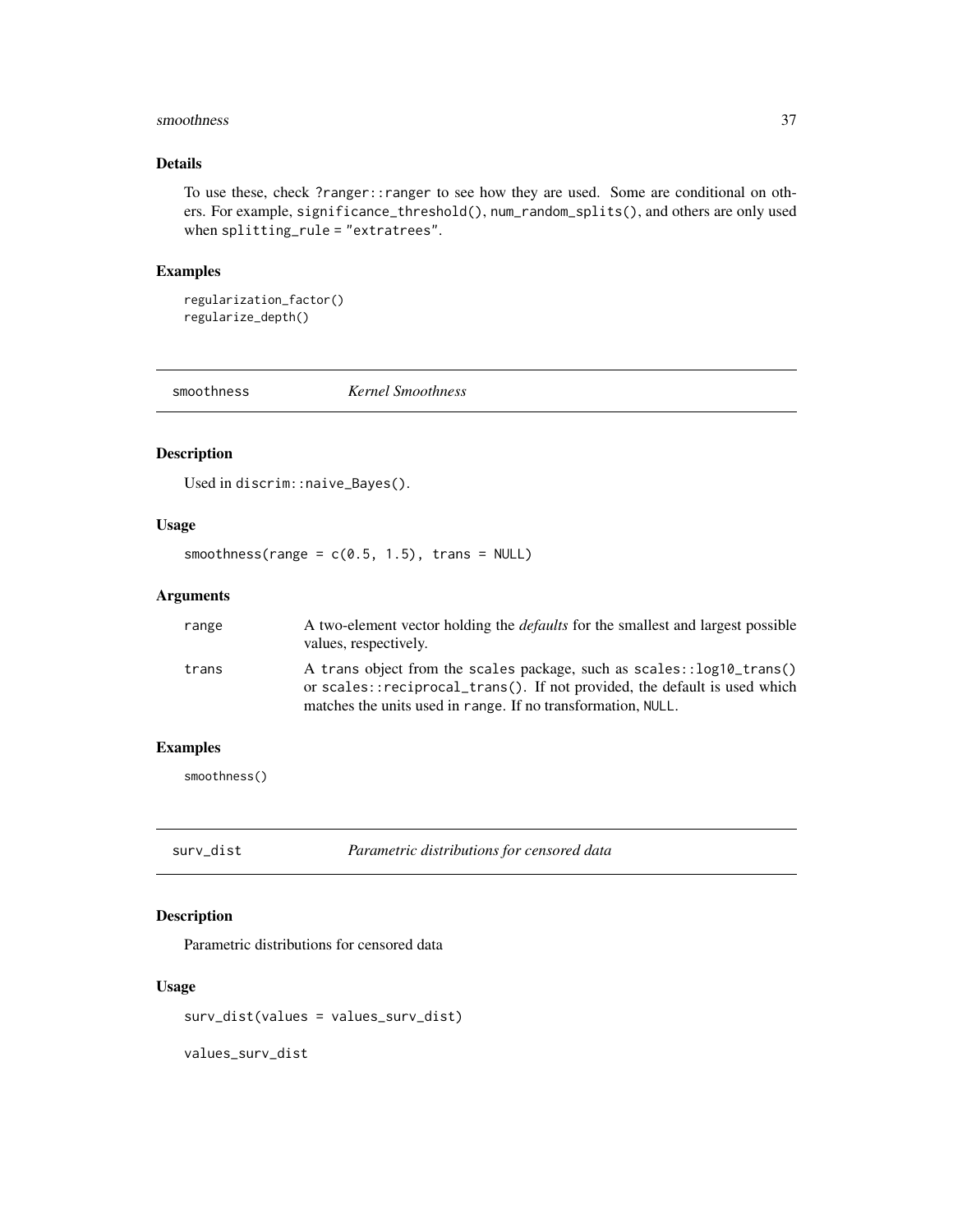#### <span id="page-37-0"></span>Arguments

values A character string of possible values. See values\_surv\_dist in examples below.

#### Format

An object of class character of length 6.

#### Details

This parameter is used in parsnip:::surv\_reg().

# Examples

values\_surv\_dist surv\_dist()

threshold *General thresholding parameter*

# Description

In a number of cases, there are arguments that are threshold values for data falling between zero and one. For example, recipes::step\_other() and so on.

# Usage

threshold(range =  $c(0, 1)$ , trans = NULL)

# Arguments

| range | A two-element vector holding the <i>defaults</i> for the smallest and largest possible<br>values, respectively.                                                                                                    |
|-------|--------------------------------------------------------------------------------------------------------------------------------------------------------------------------------------------------------------------|
| trans | A trans object from the scales package, such as scales::log10_trans()<br>or scales::reciprocal_trans(). If not provided, the default is used which<br>matches the units used in range. If no transformation, NULL. |

#### Examples

threshold()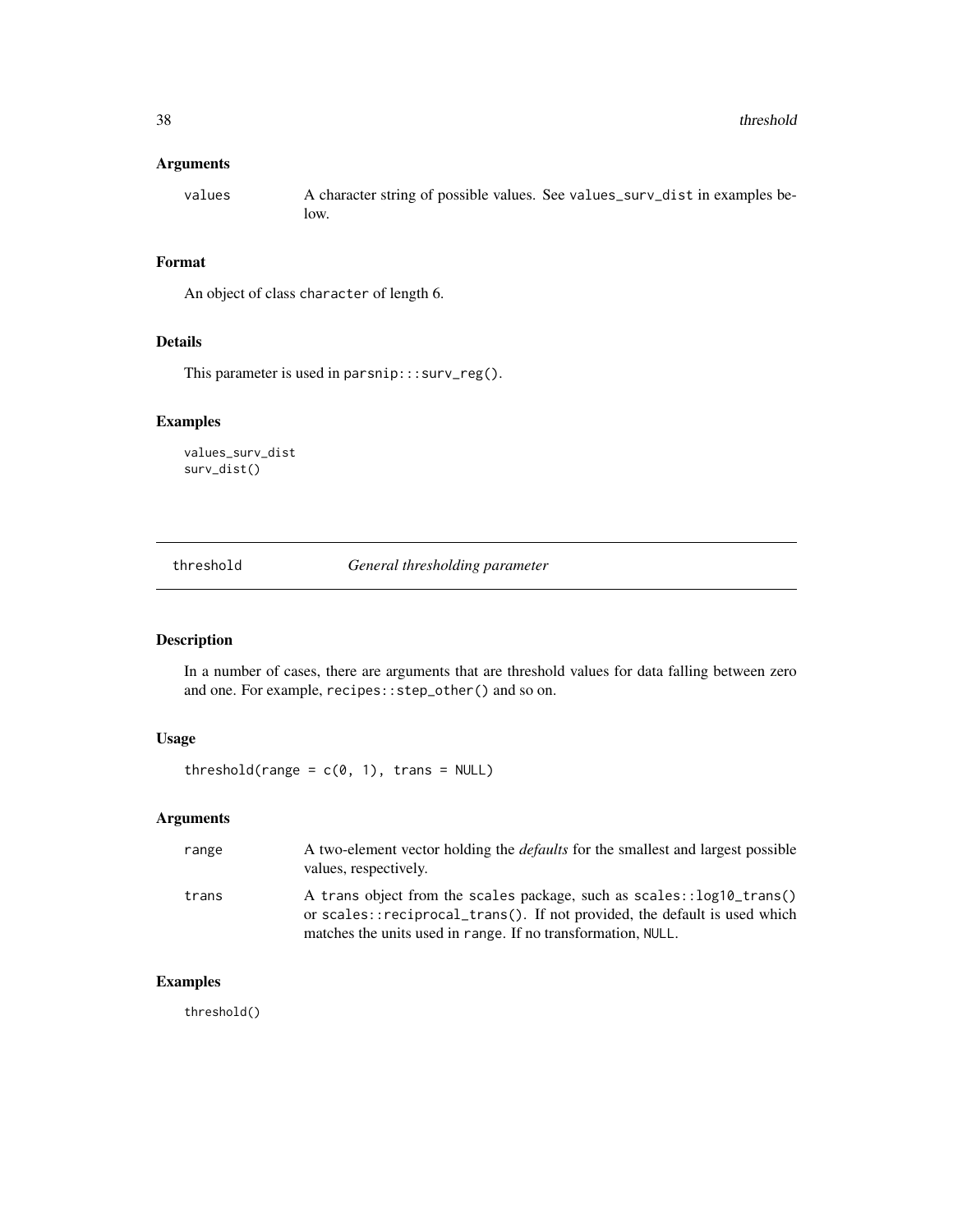<span id="page-38-0"></span>token *Token types*

# Description

Token types

# Usage

token(values = values\_token)

values\_token

#### Arguments

values A character string of possible values. See values\_token in examples below.

# Format

An object of class character of length 12.

#### Details

This parameter is used in textrecipes::step\_tokenize().

# Examples

values\_token token()

trees *Parameter functions related to tree- and rule-based models.*

#### Description

These are parameter generating functions that can be used for modeling, especially in conjunction with the parsnip package.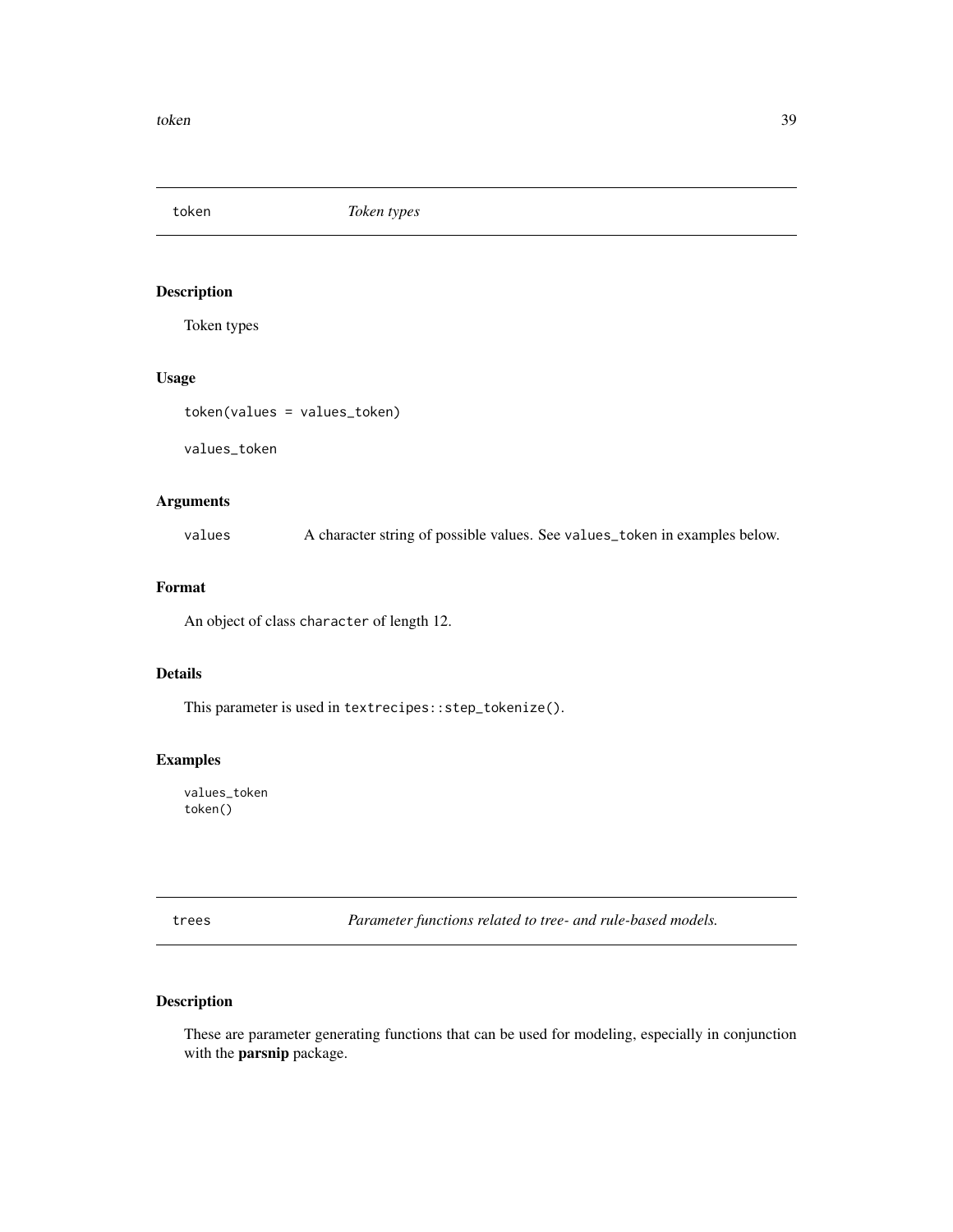#### Usage

```
trees(range = c(1L, 2000L), trans = NULL)min_n(range = c(2L, 40L), trans = NULL)sample_size(range = c(unknown(), unknown()), trans = NULL)
sample_prop(range = c(1/10, 1), trans = NULL)
loss_{reduction(range = c(-10, 1.5), trans = log10_{trans}())tree\_depth(range = c(1L, 15L), trans = NULL)prune(values = c(TRUE, FALSE))
cost\_complexity(range = c(-10, -1), trans = log10_trains())
```
#### Arguments

| range  | A two-element vector holding the <i>defaults</i> for the smallest and largest possible<br>values, respectively.                                                                                                    |
|--------|--------------------------------------------------------------------------------------------------------------------------------------------------------------------------------------------------------------------|
| trans  | A trans object from the scales package, such as scales::log10_trans()<br>or scales::reciprocal_trans(). If not provided, the default is used which<br>matches the units used in range. If no transformation, NULL. |
| values | A vector of possible values (TRUE or FALSE).                                                                                                                                                                       |

#### Details

These functions generate parameters that are useful when the model is based on trees or rules.

- trees(): The number of trees contained in a random forest or boosted ensemble. In the latter case, this is equal to the number of boosting iterations. (See parsnip::rand\_forest() and parsnip::boost\_tree()).
- min\_n(): The minimum number of data points in a node that is required for the node to be split further. (See parsnip::rand\_forest() and parsnip::boost\_tree()).
- sample\_size(): The size of the data set used for modeling within an iteration of the modeling algorithm, such as stochastic gradient boosting. (See parsnip::boost\_tree()).
- sample\_prop(): The same as sample\_size() but as a proportion of the total sample.
- loss\_reduction(): The reduction in the loss function required to split further. (See parsnip::boost\_tree()). This corresponds to gamma in xgboost.
- tree\_depth(): The maximum depth of the tree (i.e. number of splits). (See parsnip::boost\_tree()).
- prune(): A logical for whether a tree or set of rules should be pruned.
- cost\_complexity(): The cost-complexity parameter in classical CART models.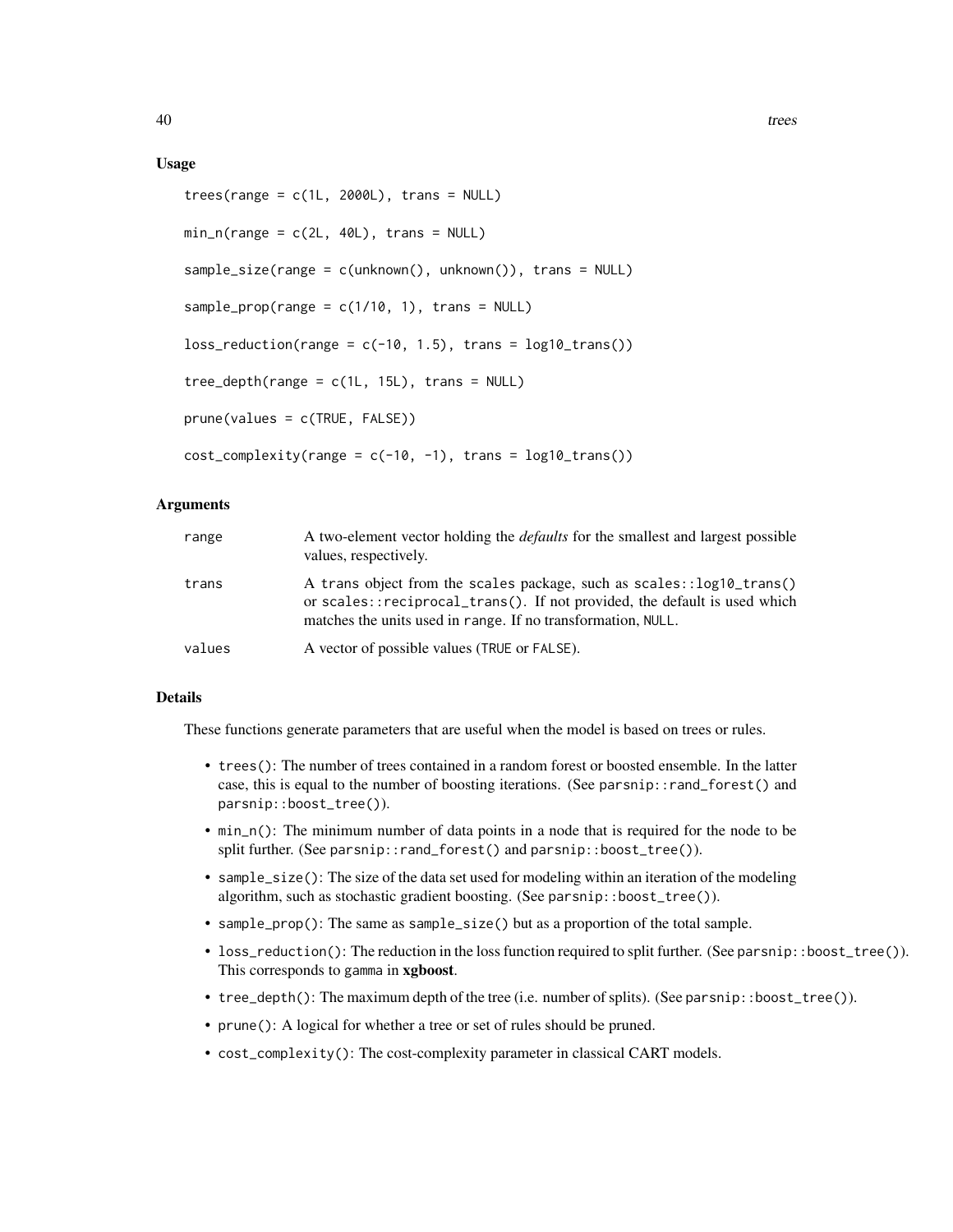#### <span id="page-40-0"></span>unknown 41

#### Examples

```
trees()
min_n()
sample_size()
loss_reduction()
tree_depth()
prune()
cost_complexity()
```
unknown *Placeholder for unknown parameter values*

# Description

unknown() creates an expression used to signify that the value will be specified at a later time.

# Usage

unknown()

is\_unknown(x)

has\_unknowns(object)

# Arguments

|        | An object or vector or objects to test for unknown-ness. |
|--------|----------------------------------------------------------|
| object | An object of class param.                                |

#### Value

unknown() returns expression value for unknown().

is\_unknown() returns a vector of logicals as long as x that are TRUE is the element of x is unknown, and FALSE otherwise.

has\_unknowns() returns a single logical indicating if the range of a param object has any unknown values.

# Examples

```
# Just returns an expression
unknown()
# Of course, true!
is_unknown(unknown())
```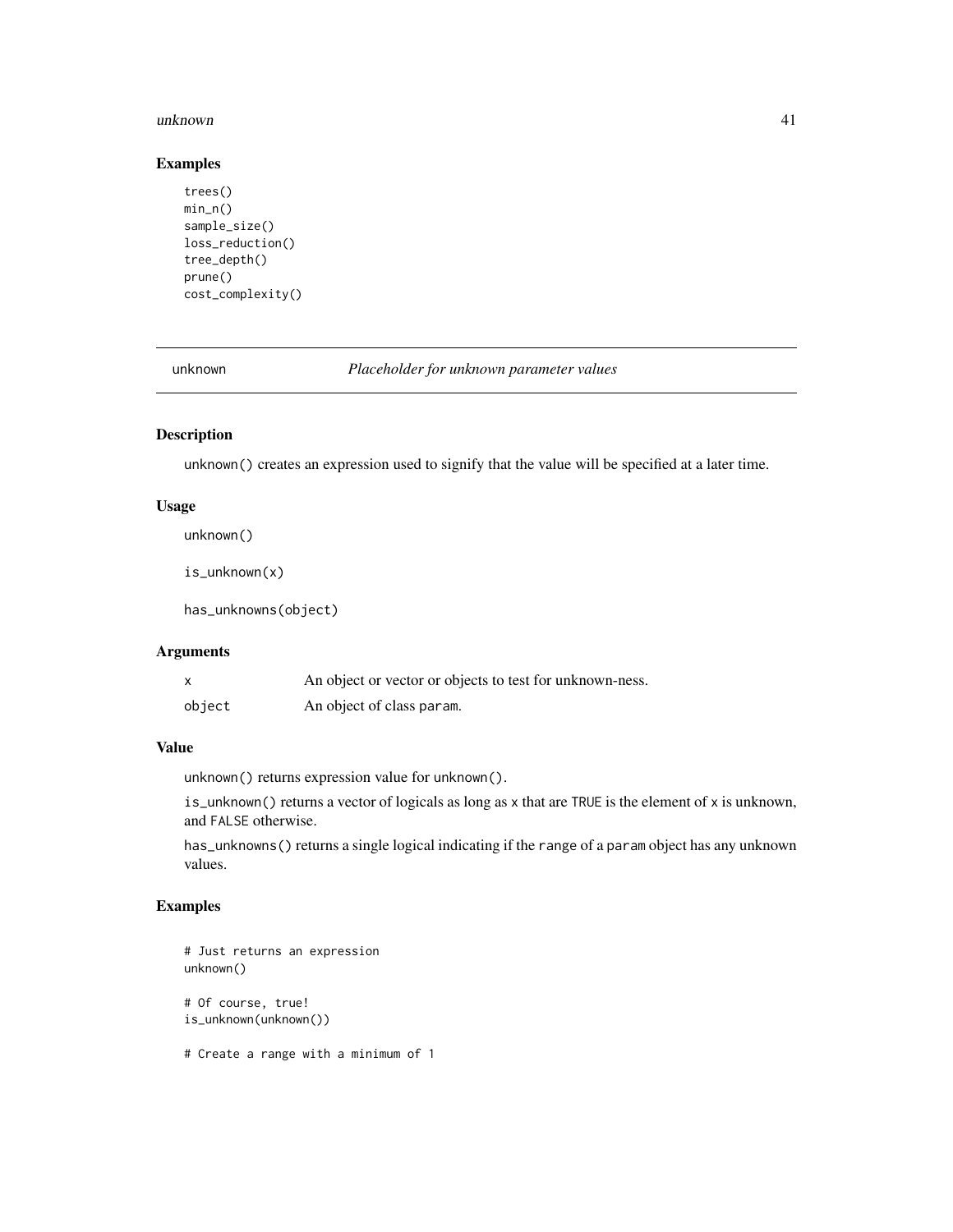# <span id="page-41-0"></span>42 update.parameters

```
# and an unknown maximum
range \leq c(1, \text{unknown}())range
# The first value is known, the
# second is not
is_unknown(range)
# mtry()'s maximum value is not known at
# creation time
has_unknowns(mtry())
```
update.parameters *Update a single parameter in a parameter set*

# Description

Update a single parameter in a parameter set

#### Usage

## S3 method for class 'parameters' update(object, ...)

# Arguments

| object                  | A parameter set.                                                                 |
|-------------------------|----------------------------------------------------------------------------------|
| $\cdot$ $\cdot$ $\cdot$ | One or more unquoted named values separated by commas. The names should          |
|                         | correspond to the id values in the parameter set. The values should be parameter |
|                         | objects or NA values.                                                            |

#### Value

The modified parameter set.

#### Examples

```
params \leq list(lambda = penalty(), alpha = mixture(), `rand forest` = mtry())
pset <- parameters(params)
pset
update(pset, 'rand forest' = finalize(mtry(), mtcars), alpha = mixture(c(.1, .2)))
```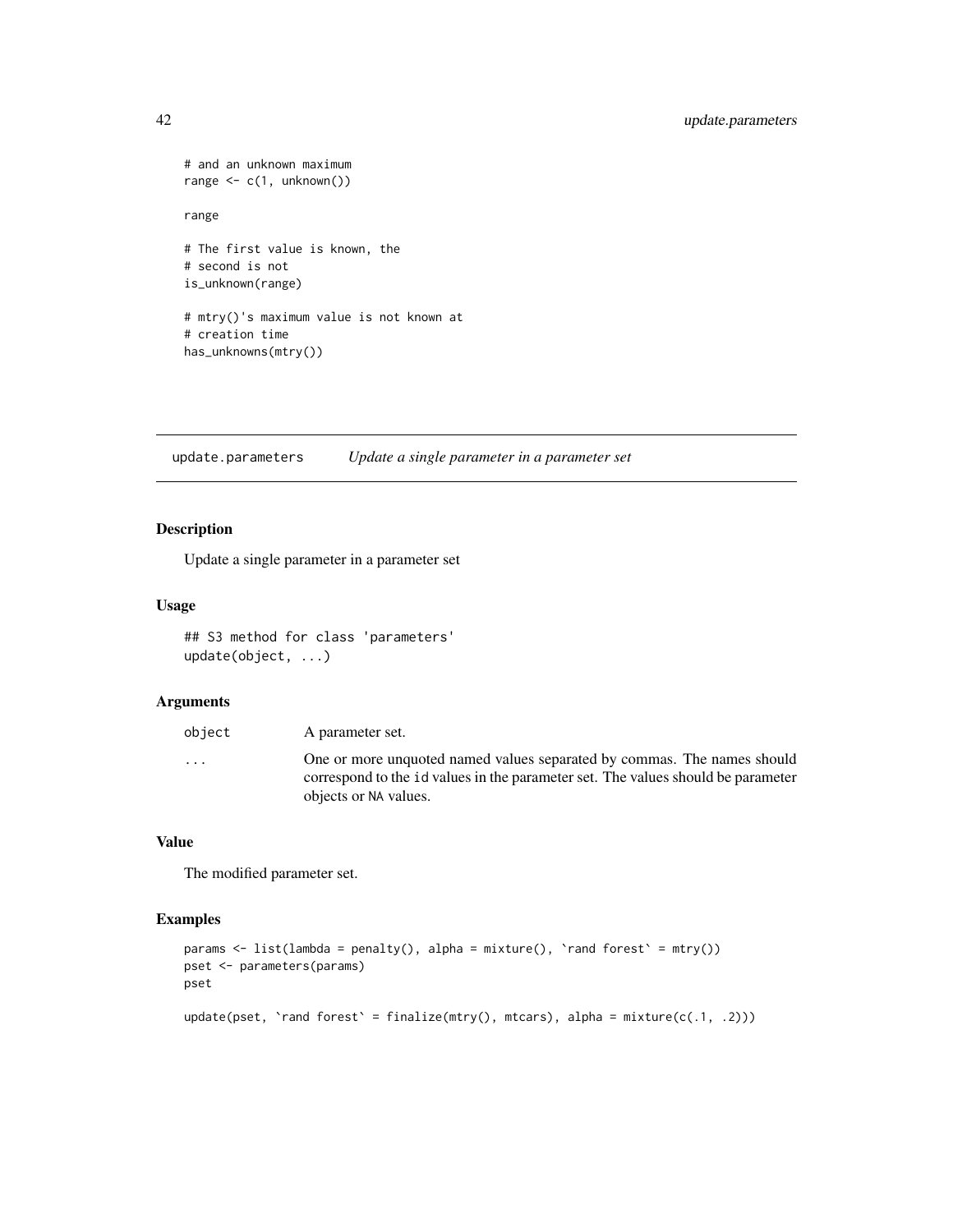<span id="page-42-0"></span>

#### **Description**

Setters and validators for parameter values. Additionally, tools for creating sequences of parameter values and for transforming parameter values are provided.

#### Usage

```
value_validate(object, values)
value_seq(object, n, original = TRUE)
value_sample(object, n, original = TRUE)
value_transform(object, values)
value_inverse(object, values)
value_set(object, values)
```
#### Arguments

| object   | An object with class quant param.                                                                                                                                                    |
|----------|--------------------------------------------------------------------------------------------------------------------------------------------------------------------------------------|
| values   | A numeric vector or list (including Inf). Values <i>cannot</i> include unknown(). For<br>value_validate(), the units should be consistent with the parameter object's<br>definition. |
| n        | An integer for the (maximum) number of values to return. In some cases where<br>a sequence is requested, the result might have less than n values. See Details.                      |
| original | A single logical. Should the range values be in the natural units (TRUE) or in the<br>transformed space (FALSE, if applicable)?                                                      |

#### Details

For sequences of integers, the code uses unique(floor(seq(min,max,length.out = n))) and this may generate an uneven set of values shorter than n. This also means that if n is larger than the range of the integers, a smaller set will be generated. For qualitative parameters, the first n values are returned.

If a single value sequence is requested, the default value is returned (if any). If no default is specified, the regular algorithm is used.

For quantitative parameters, any values contained in the object are sampled with replacement. Otherwise, a sequence of values between the range values is returned. It is possible that less than n values are returned.

For qualitative parameters, sampling of the values is conducted with replacement. For qualitative values, a random uniform distribution is used.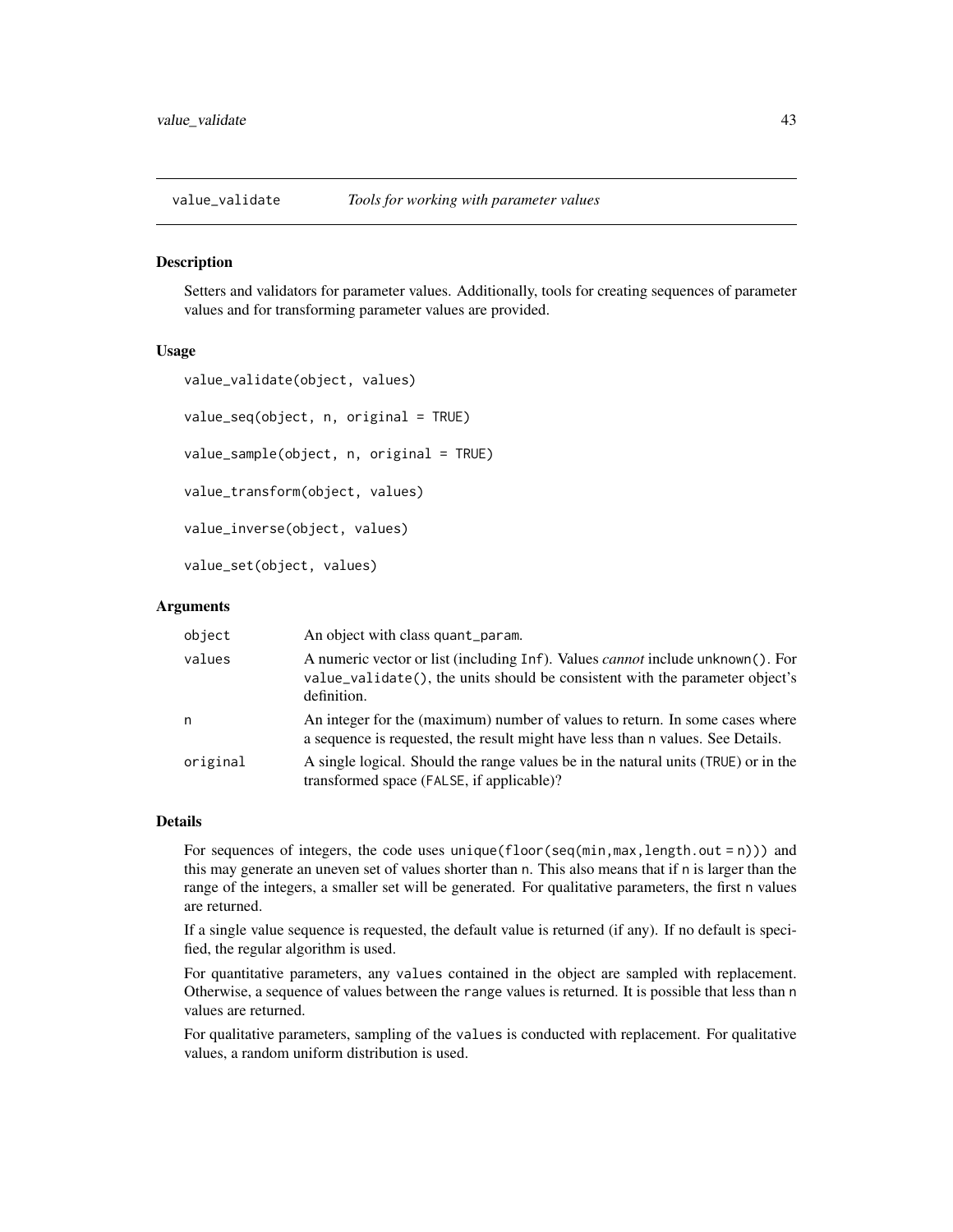#### Value

value\_validate() throws an error or silently returns values if they are contained in the values of the object.

value\_transform() and value\_inverse() return a *vector* of numeric values.

value\_seq() and value\_sample() return a vector of values consistent with the type field of object.

#### Examples

```
library(dplyr)
penalty() %>% value_set(-4:-1)
# Is a specific value valid?
penalty()
penalty() %>% range_get()
value_validate(penalty(), 17)
# get a sequence of values
cost_complexity()
cost_complexity() %>% value_seq(4)
cost_complexity() %>% value_seq(4, original = FALSE)
on_log_scale <- cost_complexity() %>% value_seq(4, original = FALSE)
nat_units <- value_inverse(cost_complexity(), on_log_scale)
nat_units
value_transform(cost_complexity(), nat_units)
# random values in the range
set.seed(3666)
cost_complexity() %>% value_sample(2)
```
weight *Parameter for* "double normalization" *when creating token counts*

#### Description

Used in textrecipes::step\_tf().

#### Usage

weight(range =  $c(-10, 0)$ , trans =  $log10_t$ trans())

<span id="page-43-0"></span>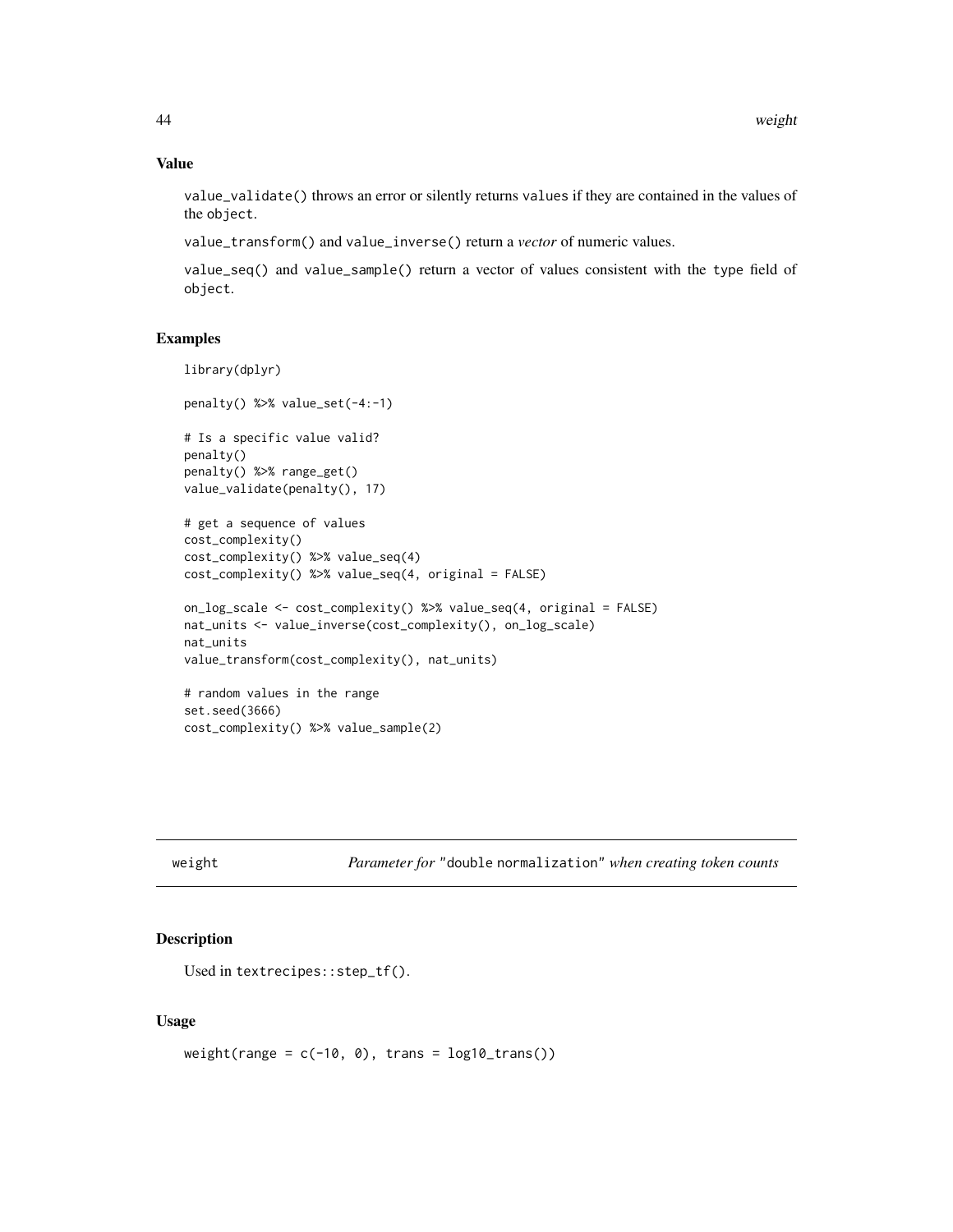# <span id="page-44-0"></span>weight\_func 45

# Arguments

| range | A two-element vector holding the <i>defaults</i> for the smallest and largest possible<br>values, respectively.                                      |
|-------|------------------------------------------------------------------------------------------------------------------------------------------------------|
| trans | A trans object from the scales package, such as scales: : log10_trans()<br>or scales::reciprocal_trans(). If not provided, the default is used which |
|       | matches the units used in range. If no transformation, NULL.                                                                                         |

# Examples

weight()

weight\_func *Kernel functions for distance weighting*

# Description

Kernel functions for distance weighting

# Usage

weight\_func(values = values\_weight\_func)

values\_weight\_func

#### Arguments

values A character string of possible values. See values\_weight\_func in examples below.

#### Format

An object of class character of length 10.

# Details

This parameter is used in parsnip:::nearest\_neighbors().

# Examples

values\_weight\_func weight\_func()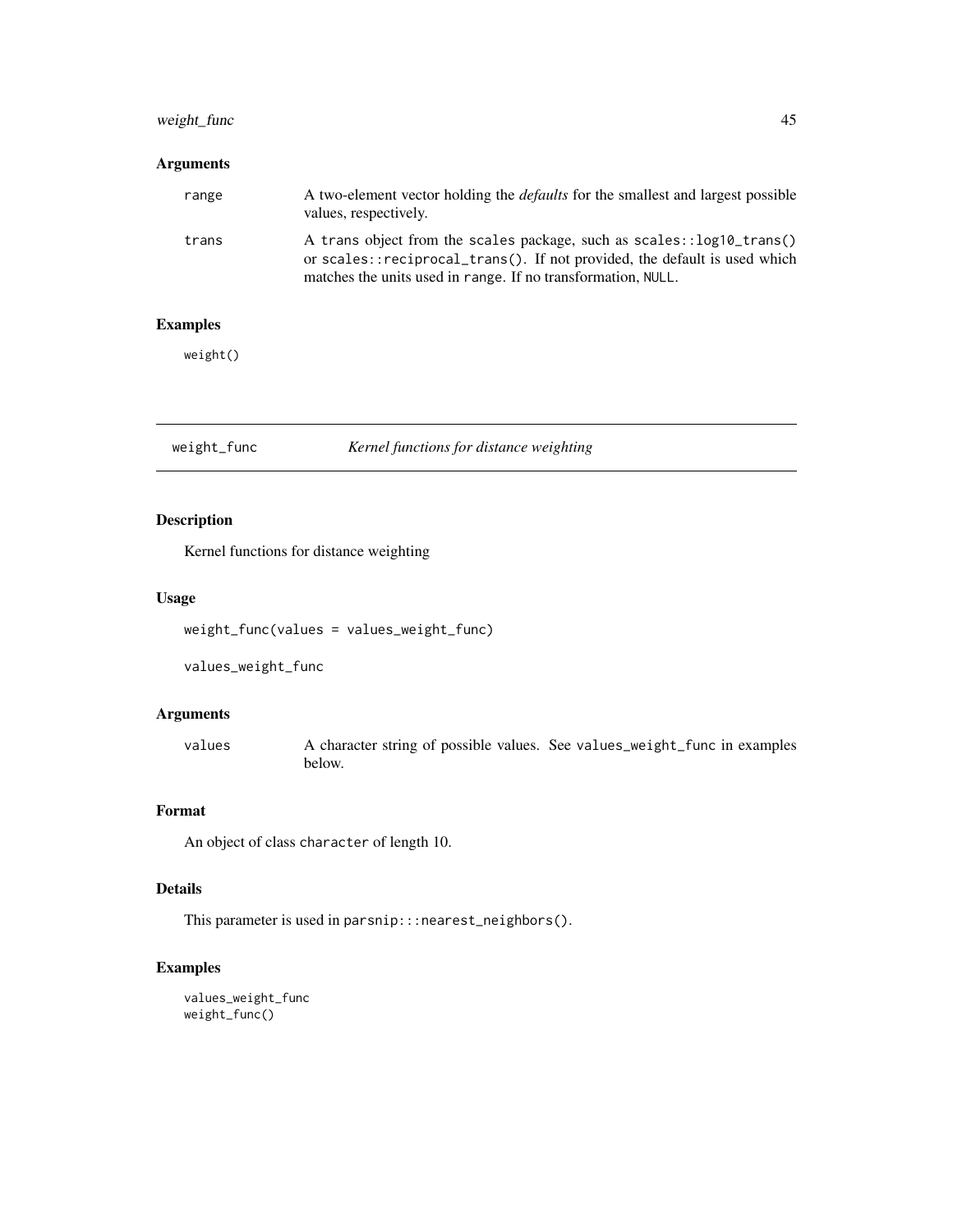<span id="page-45-0"></span>

# Description

Term frequency weighting methods

# Usage

```
weight_scheme(values = values_weight_scheme)
```
values\_weight\_scheme

#### Arguments

values A character string of possible values. See values\_weight\_scheme in examples below.

# Format

An object of class character of length 5.

# Details

This parameter is used in textrecipes::step\_tf().

#### Examples

```
values_weight_scheme
weight_scheme()
```
window\_size *Parameter for the moving window size*

#### Description

Used in recipes::step\_window().

#### Usage

window\_size(range =  $c(3L, 11L)$ , trans = NULL)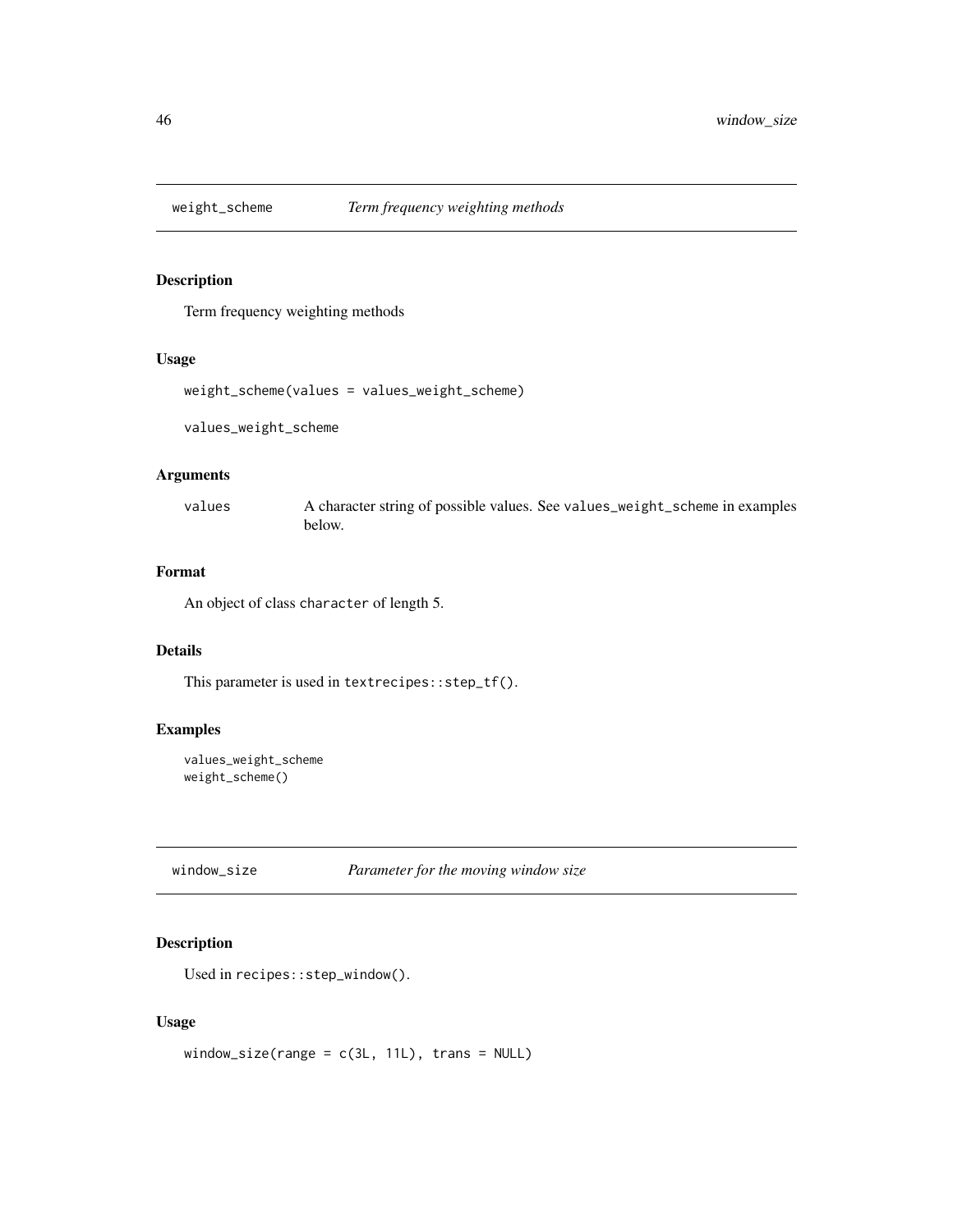# window\_size 47

# Arguments

| range | A two-element vector holding the <i>defaults</i> for the smallest and largest possible<br>values, respectively.                                      |
|-------|------------------------------------------------------------------------------------------------------------------------------------------------------|
| trans | A trans object from the scales package, such as scales: : log10_trans()<br>or scales::reciprocal_trans(). If not provided, the default is used which |
|       | matches the units used in range. If no transformation, NULL.                                                                                         |

# Examples

window\_size()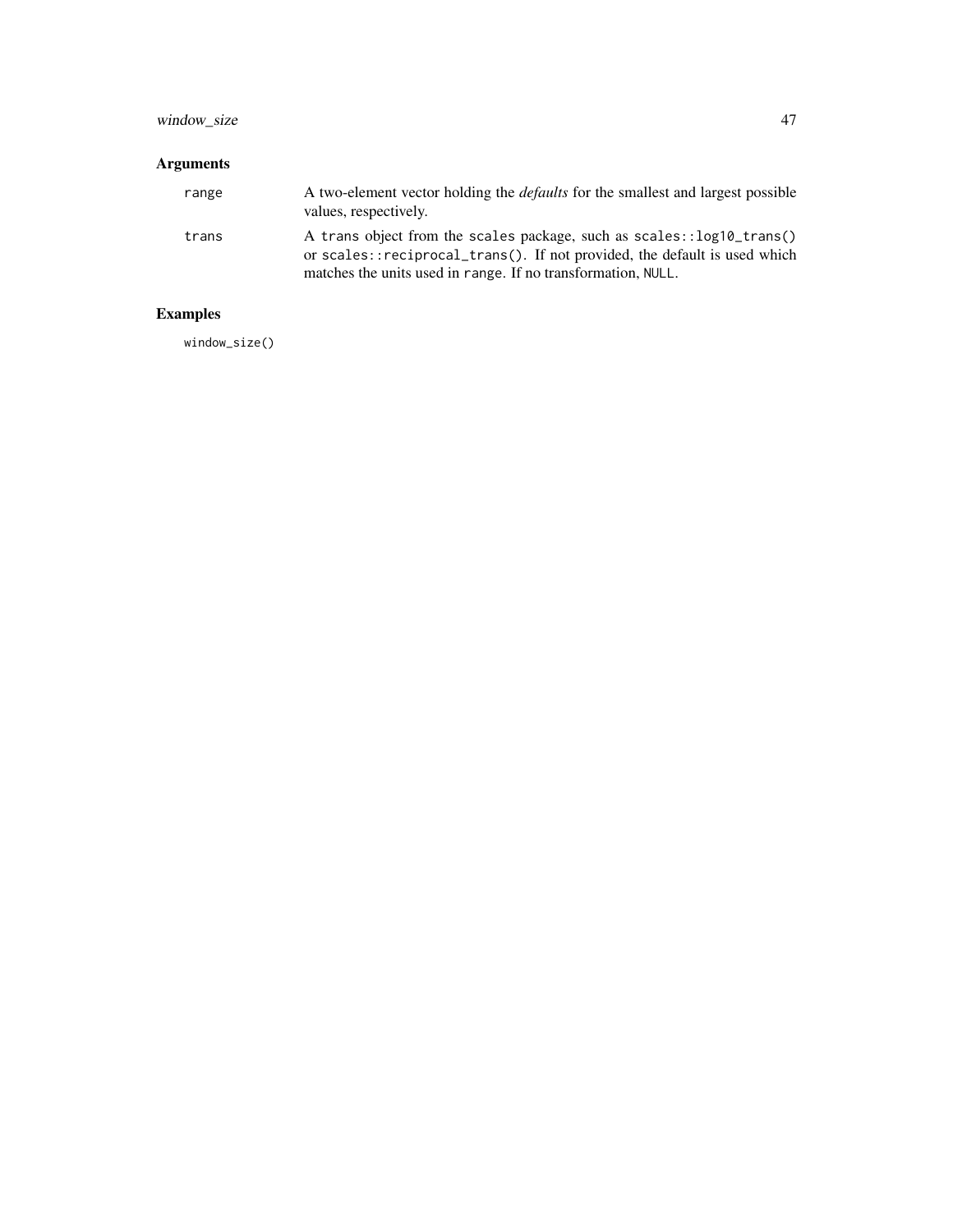# <span id="page-47-0"></span>**Index**

∗ datasets activation, [3](#page-2-0) Chicago, [4](#page-3-0) prune\_method, [32](#page-31-0) regularization\_factor, [36](#page-35-0) surv\_dist, [37](#page-36-0) token, [39](#page-38-0) weight\_func, [45](#page-44-0) weight\_scheme, [46](#page-45-0) activation, [3](#page-2-0) all\_neighbors, [3](#page-2-0) batch\_size *(*dropout*)*, [8](#page-7-0) Chicago, [4](#page-3-0) confidence\_factor, [5](#page-4-0) cost, [6](#page-5-0) cost\_complexity *(*trees*)*, [39](#page-38-0) deg\_free, [7](#page-6-0) degree, [6](#page-5-0) degree\_int *(*degree*)*, [6](#page-5-0) dist\_power, [8](#page-7-0) dropout, [8](#page-7-0) epochs *(*dropout*)*, [8](#page-7-0) extrapolation, [9](#page-8-0) finalize, [10](#page-9-0) freq\_cut, [12](#page-11-0) fuzzy\_thresholding *(*confidence\_factor*)*, [5](#page-4-0) get\_batch\_sizes *(*finalize*)*, [10](#page-9-0) get\_log\_p *(*finalize*)*, [10](#page-9-0) get\_n *(*finalize*)*, [10](#page-9-0) get\_n\_frac *(*finalize*)*, [10](#page-9-0) get\_n\_frac\_range *(*finalize*)*, [10](#page-9-0) get\_p *(*finalize*)*, [10](#page-9-0)

get\_rbf\_range *(*finalize*)*, [10](#page-9-0)

grid\_latin\_hypercube *(*grid\_max\_entropy*)*, [13](#page-12-0) grid\_max\_entropy, [13](#page-12-0) grid\_random *(*grid\_regular*)*, [16](#page-15-0) grid\_regular, [16](#page-15-0) has\_unknowns *(*unknown*)*, [41](#page-40-0) hidden\_units *(*dropout*)*, [8](#page-7-0) is\_unknown *(*unknown*)*, [41](#page-40-0) kernel\_offset *(*rbf\_sigma*)*, [35](#page-34-0) kernlab::sigest(), *[11](#page-10-0)* Laplace, [18](#page-17-0) learn\_rate, [19](#page-18-0) loss\_reduction *(*trees*)*, [39](#page-38-0) lower\_quantile *(*regularization\_factor*)*, [36](#page-35-0) make\_regular\_grid *(*grid\_regular*)*, [16](#page-15-0) max\_nodes, [20](#page-19-0) max\_num\_terms, [20](#page-19-0) max\_rules *(*extrapolation*)*, [9](#page-8-0) max\_times, [21](#page-20-0) max\_tokens, [21](#page-20-0) min\_dist, [22](#page-21-0) min\_n *(*trees*)*, [39](#page-38-0) min\_times *(*max\_times*)*, [21](#page-20-0) min\_unique, [23](#page-22-0) mixture, [23](#page-22-0) mtry, [24](#page-23-0) mtry(), *[14](#page-13-0)*, *[17](#page-16-0)*, *[25](#page-24-0)* mtry\_long *(*mtry*)*, [24](#page-23-0) neighbors, [25](#page-24-0) new-param, [25](#page-24-0) new\_qual\_param *(*new-param*)*, [25](#page-24-0) new\_quant\_param *(*new-param*)*, [25](#page-24-0)

no\_global\_pruning *(*confidence\_factor*)*, [5](#page-4-0)

num\_breaks, [27](#page-26-0)